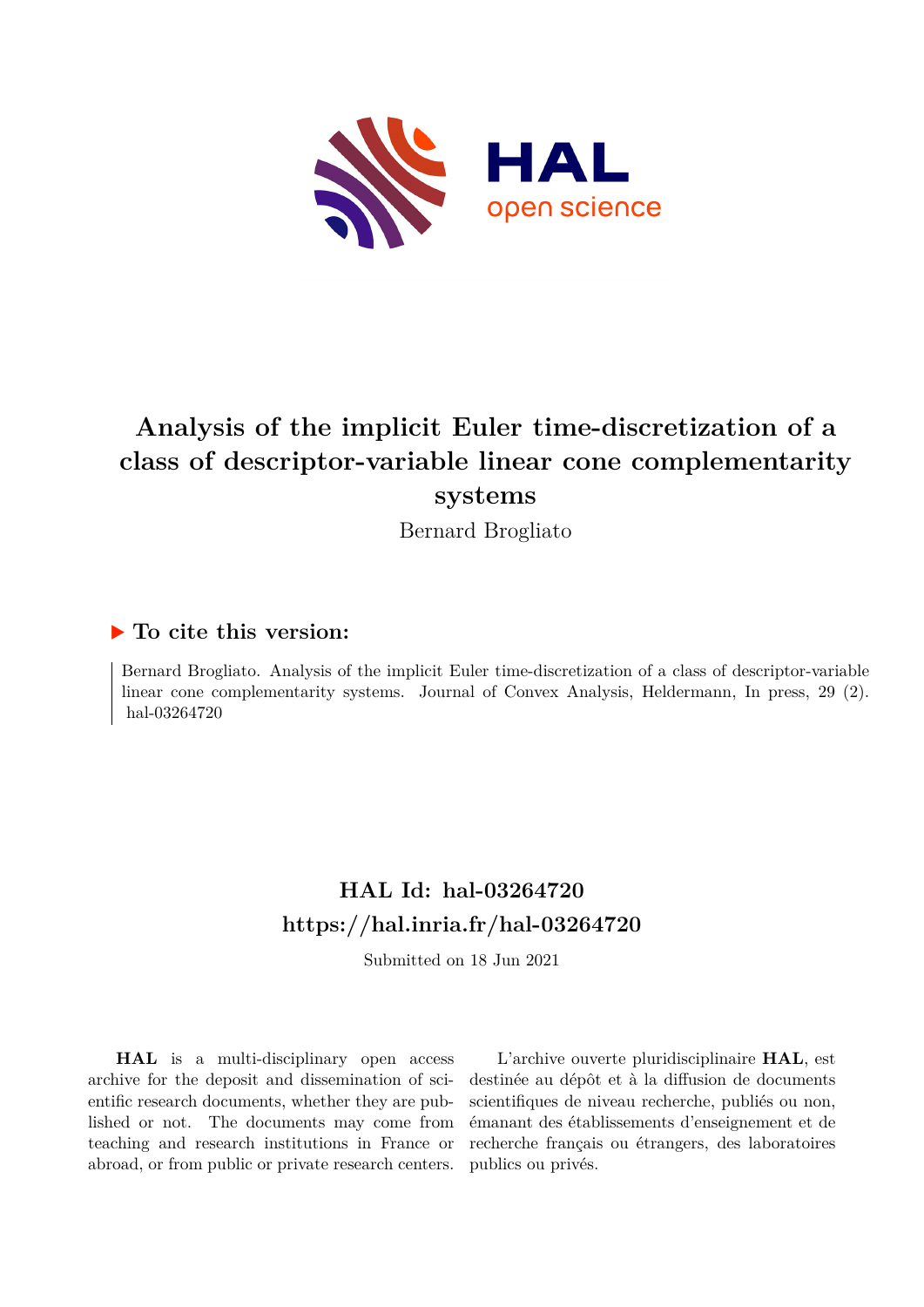# Analysis of the implicit Euler time-discretization of a class of descriptor-variable linear cone complementarity systems

Bernard Brogliato<sup>∗</sup>

June 17, 2021

Keywords: differential-algebraic system, descriptor-variable system, linear complementarity system, sweeping process, recession function, Euler discretisation, well-posedness, passive system.

#### Abstract

This article is largely concerned with the time-discretization of a class of descriptor-variable systems coupled with complementarity constraints, named descriptor-variable linear complementarity systems (DVLCS). Specifically, the Euler implicit discretization of DVLCS is analysed: the one-step non-smooth problem, which is a generalized equation, is shown to be well-posed under some conditions. Then the convergence of the discretized solutions is studied, and the existence of solutions to the continuous-time system is shown as a consequence. Several circuits examples illustrate the applicability and the theoretical developments.

## 1 Introduction

The analysis of nonsmooth dynamical systems with set-valued right-hand sides satisfying maximal monotone properties has witnessed a very large number of contributions, e.g., [15, 38, 39, 4, 5, 25, 26, 24, 33, 36, 43, 49, 54, 56, 17, 21, 18, 41, 55]. Within this class one finds linear and nonlinear complementarity dynamical systems, projected systems, differential variational inequalities, differential inclusions with maximal monotone right-hand sides, Moreau's sweeping process, some switching dynamical systems, etc, see [20] for details and references. In this article we focus on descriptorvariable linear complementarity systems (DVLCS), which may be viewed either as an extension of descriptor-variable systems, or of linear complementarity systems, or of differential-algebraic equations (DAEs). Generally speaking, systems with nonsmooth constraints arise in chemistry [53, 52, 51], switching DAEs analysis [47, 46], circuits with nonsmooth electronic components [1, section 3.5] [24], mechanical systems with bilateral and unilateral constraints [16].

It has to be noted that the study of such singular nonsmooth dynamical systems has not received a lot of attention yet. The first goal of this article is to analyze the well-posedness of the one-step nonsmooth problem (OSNSP) obtained after an implicit Euler discretization. The convergence of the piecewise-linear approximated discrete-time solutions towards a continuous-time limit which is a solution to the continuous-time differential inclusion, is tackled also. Implicit Euler method has been widely used for DAEs, see, e.g., [35, 40], differential inclusions like Moreau's sweeping process [41] and maximal monotone DIs [6, 9, 45], see [20, section 5] for more references. But its

<sup>∗</sup>Univ. Grenoble Alpes, INRIA, CNRS, Grenoble INP, LJK, 38000 Grenoble, France. bernard.brogliato@inria.fr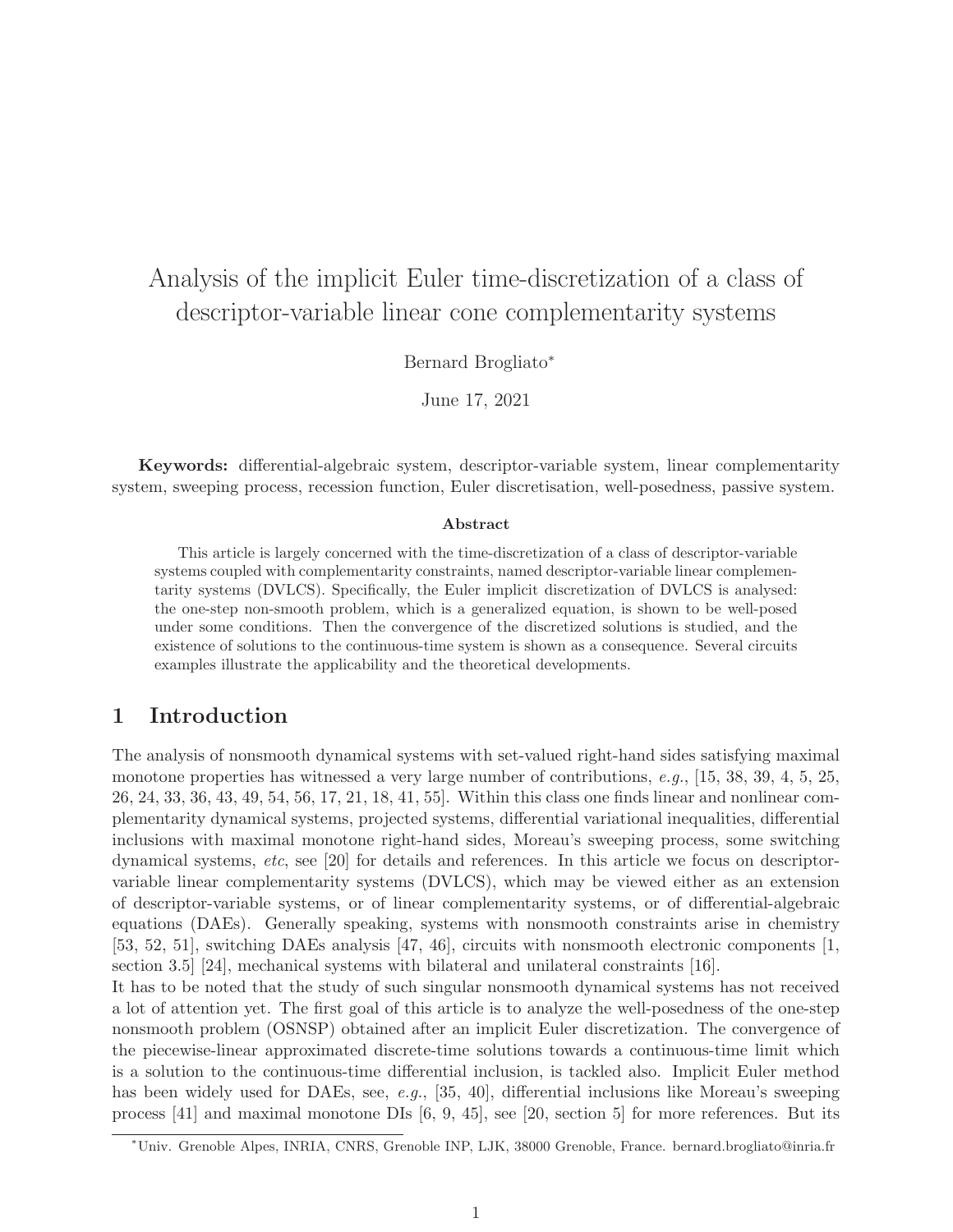application to DVLCS remains an open issue. Passivity and maximal monotonicity properties are pivotal throughout the article.

The class of singular systems and their discretization are introduced in section 2. In section 3 the so-called one-step nonsmooth problem of the implicit Euler scheme is analysed. Section 4 is dedicated to the convergence analysis of piecewise-linear discrete-time solutions. Section 5 is devoted to relax a basic assumption made in section 3. Several examples illustrate the theoretical developments, in section 6. Section 7 outlines a different proof for the convergence of discretized solutions. Conclusions are drawn in section 8. The appendix is dedicated to recall various mathematical tools and to present some proofs.

Notation and definitions: for any vector  $x \in \mathbb{R}^n$  and any matrix  $M \in \mathbb{R}^{m \times n}$ , ||x|| is the Euclidean norm and  $||M||$  is the Frobenius norm, which are compatible norms [11, Proposition 9.3.5], *i.e.*,  $||Mx|| \le ||M|| \cdot ||x||$ . Let  $M \in \mathbb{R}^{n \times m}$ , then Im(M) is its range, Ker(M) is its null space. The Moore-Penrose pseudo-inverse is denoted  $M^{\dagger}$ . We use  $\langle x, y \rangle = x^{\top}y$ , so  $\langle x, x \rangle = ||x||^2$ . Positive definite matrix:  $M \succ 0$  if  $x^{\top} M x > 0$  for all  $x \neq 0$ , positive semidefinite matrix:  $M \succ 0$ if  $x^{\dagger} M x \geq 0$  for all x (such M is not necessarily symmetric). The maximum singular value is denoted as  $\sigma_{\max}(M)$ , and the minimum and maximum eigenvalues as  $\lambda_{\min}(M)$  and  $\lambda_{\max}(M)$ . Given  $M \in \mathbb{R}^{n \times m}$ ,  $M_{i\bullet} \in \mathbb{R}^m$  denotes the *i*th row of M,  $M_{\bullet i} \in \mathbb{R}^n$  denotes the *i*th column of M. A set-valued mapping  $A : dom(A) \subseteq \mathbb{R}^n \Rightarrow \mathbb{R}^n$  is said monotone if for all  $x_1, x_2 \in dom(A)$ ,  $y_1 \in A(x_1), y_2 \in A(x_2)$ , one has  $\langle x_1 - x_2, y_1 - y_2 \rangle \geq 0$ . It is maximal monotone if its graph cannot be enlarged without destroying monotonicity. More definitions are given in Appendices B and C.

## 2 Descriptor-variable linear cone-complementarity systems

Let us consider the following system, that we may name a descriptor-variable linear cone complementarity system (DVLCS):

$$
\begin{cases}\n\overrightarrow{Px}(t) = Ax(t) + B\lambda(t) + E(t), \text{ a.e. } t \ge 0 \\
K \ni \lambda(t) \perp w(t) = Cx(t) + D\lambda(t) + F(t) \in K^*, \text{ for all } t \ge 0\n\end{cases}
$$
\n(1)

with  $x(t) \in \mathbb{R}^n$ ,  $\lambda(t) \in \mathbb{R}^m$ , A, B, C, D constant matrices of appropriate dimensions,  $P \in \mathbb{R}^{n \times n}$ has rank  $p < n$ ,  $K \subseteq \mathbb{R}^m$  is a closed convex nonempty cone,  $K^*$  is its dual cone,  $E, F: \mathbb{R}_+ \to \mathbb{R}$ are functions of time. In the sequel it is assumed always that:

Assumption 1 There exists  $E_{\text{max}} < +\infty$  and  $F_{\text{max}} < +\infty$  such that  $||E(t)|| \le E_{\text{max}}$  and  $||F(t)|| \le$  $F_{\text{max}}$  for all t.

Our first objective is the analysis of the well-posedness of the Euler discretization of such nonsmooth systems, in particular under which conditions the OSNSP possesses a solution. This class of singular systems are an extension of the Lur'e set-valued systems analysed, e.g., in [38, 39].

## 3 Time-discretization with an implicit Euler method

Let us consider the time interval [0, T],  $T > 0$ ,  $h = \frac{T}{n}$  $\frac{T}{n}$ ,  $n \in \mathbb{N}$ ,  $n > 0$ ,  $t_k = kh$ ,  $k \geq 0$ ,  $t_0 = 0$ ,  $t_n = T$ . The implicit Euler discretization of (1) reads as:

$$
\begin{cases}\nPx_{k+1} - Px_k = hAx_{k+1} + hB\lambda_{k+1} + hE_k \\
K \ni \lambda_{k+1} \perp w_{k+1} = Cx_{k+1} + D\lambda_{k+1} + F_k \in K^*.\n\end{cases} (2)
$$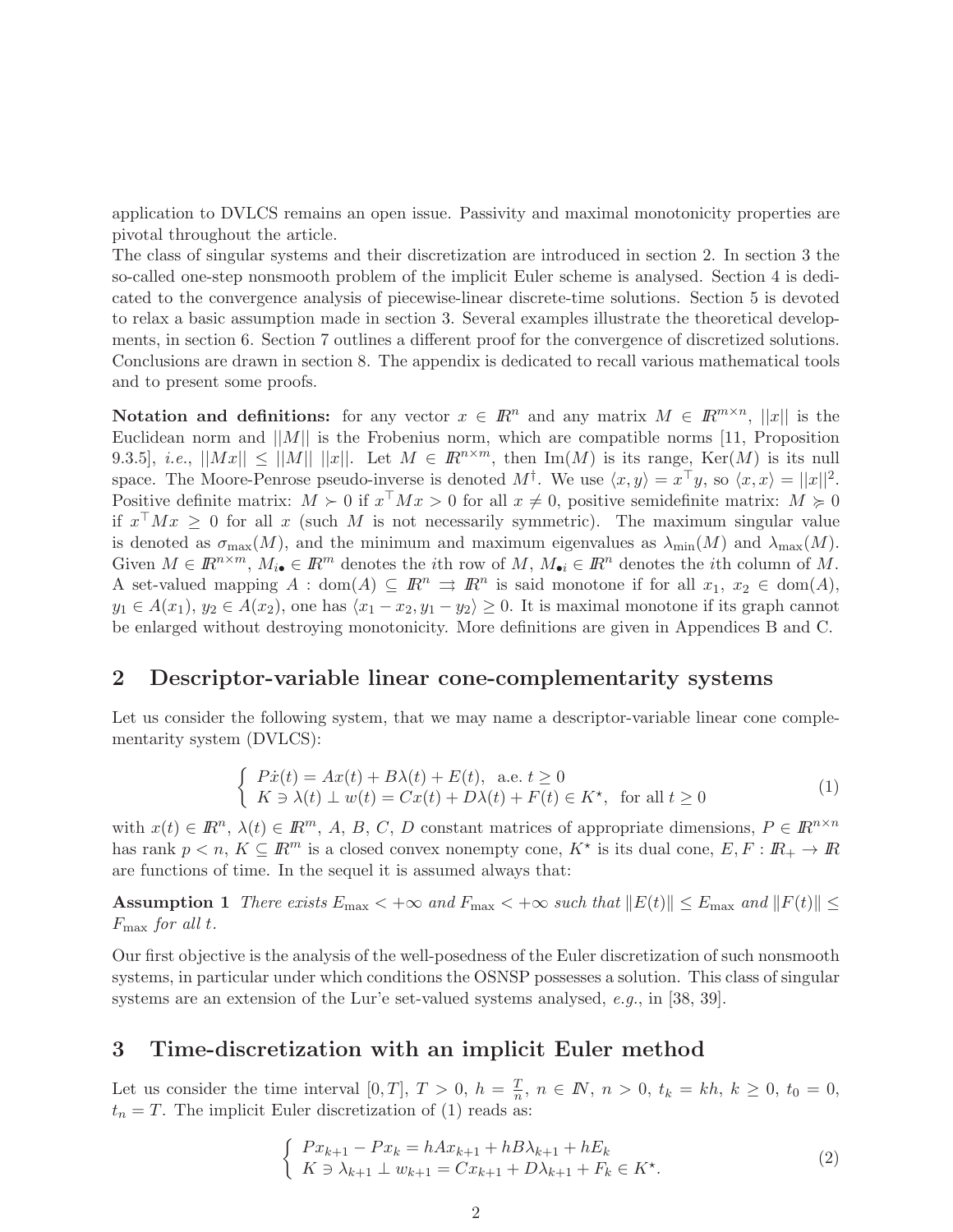This is called implicit because  $w_{k+1}$  is computed with  $x_{k+1}$ . Let  $P^h \triangleq P - hA$ , (2) is rewritten equivalently as:

$$
\begin{cases}\nP^{h}x_{k+1} - Px_{k} - hB\lambda_{k+1} - hE_{k} = 0 \\
K \ni \lambda_{k+1} \perp w_{k+1} = Cx_{k+1} + D\lambda_{k+1} + F_{k} \in K^{\star}.\n\end{cases} \tag{3}
$$

This forms a kind of mixed linear complementarity problem (MLCP). If instead an explicit discretization of the linear terms is chosen, *i.e.*,  $hAx_k$ , then (3) is changed to, with  $P^h \stackrel{\Delta}{=} P + hA$ :

$$
\begin{cases}\nPx_{k+1} - P^h x_k - hB\lambda_{k+1} - hE_k = 0 \\
K \ni \lambda_{k+1} \perp w_{k+1} = Cx_{k+1} + D\lambda_{k+1} + F_k \in K^*.\n\end{cases} \tag{4}
$$

#### 3.1 Case  $D = 0$

Let us consider  $D = 0$  in (3) (or in (4)). In this case we have

$$
\lambda_{k+1} \in -\mathcal{N}_{K^*} \left( C x_{k+1} + F_k \right),\tag{5}
$$

from which the generalized equation (GE) with unknowns  $x_{k+1}$  and  $z_{k+1}$ 

$$
P^{h}x_{k+1} - Px_k - hE_k \in -hB \mathcal{N}_{K^*} (Cx_{k+1} + F_k)
$$
\n<sup>(6)</sup>

follows using (3). This GE is not in the standard form [29] because of both  $P<sup>h</sup>$ , which may be singular, and of  $B$  and  $C$ , which destroy in general the monotonicity of the set-valued part. It is neither in the canonical form used in [3]. Let us make the following passivity-like assumption:

**Assumption 2** There exists  $X = X^{\perp} \succ 0$  such that  $XB = C^{\perp}$ .

Mimicking [15] and many articles afterwards (see references in [20, Section 3.4]), let us define  $R = R^{\top} \succ 0$ ,  $R^2 = X$ , and the variable change  $\xi = Rx$ . This allows us to transform (6) into the equivalent GE:

$$
RP^h R^{-1} \xi_{k+1} - RPR^{-1} \xi_k - hRE_k \in -hR^{-1}C^{\top} \mathcal{N}_{K^*}(CR^{-1} \xi_{k+1} + F_k). \tag{7}
$$

Let us define  $f(\cdot, t) = \psi_{K^* - F(t)} \circ CR^{-1}(\cdot)$ , then this is equivalently rewritten with  $f_k(\cdot) \stackrel{\Delta}{=} f(\cdot, t_k) =$  $\psi_{K^{\star}-F_k} \circ CR^{-1}(\cdot)$  as:

$$
RP^h R^{-1} \xi_{k+1} - RPR^{-1} \xi_k - hRE_k \in -\partial f_k(\xi_{k+1}) \Leftrightarrow \xi_{k+1} \in (RP^h R^{-1} + \partial f_k)^{-1} (RPR^{-1} \xi_k + hRE_k),
$$
\n(8)

where  $h > 0$  pre-multiplying the right-hand side in (7) disappears since it multiplies a cone. It is also assumed that there exists  $\xi_0$  such that  $CR^{-1}\xi_0 + F_k \in K^*$  to apply the chain rule of Convex Analysis [48, Theorem 23.9]. The function  $f_k(\cdot)$  is proper convex lower semicontinuous for each  $k \geq 0$ . Again for each  $k \geq 0$ , the GE in (8) can be rewritten equivalently as the variational inequality of the second kind  $VI(RP^hR^{-1}, q_k, f_k)$ : Find  $\xi_{k+1} \in \text{dom}(f_k)$  such that

$$
\langle RP^h R^{-1} \xi_{k+1} - R P R^{-1} \xi_k - h R E_k, v - \xi_{k+1} \rangle + f_k(v) - f_k(\xi_{k+1}) \ge 0, \text{ for all } v \in \text{dom}(f_k), \tag{9}
$$

where dom $(f_k) = \{w \in \mathbb{R}^n \mid CR^{-1}w \in K^* - F_k\}$  and  $q_k \triangleq -RPR^{-1}\xi_k - hRE_k$ . The GE in (9) can be analysed using the tools in [3]. Noticing that  $f_k(\cdot) = \psi_{\tilde{\Gamma}_k}(\cdot)$  with  $\tilde{\Gamma}_k = \{ \xi \in \mathbb{R}^n \mid CR^{-1} \xi \in \mathbb{R}^n \mid CR^{-1} \xi \in \mathbb{R}^n \}$  $K^* - F_k$ , one sees that (8) is also an inclusion into a normal cone.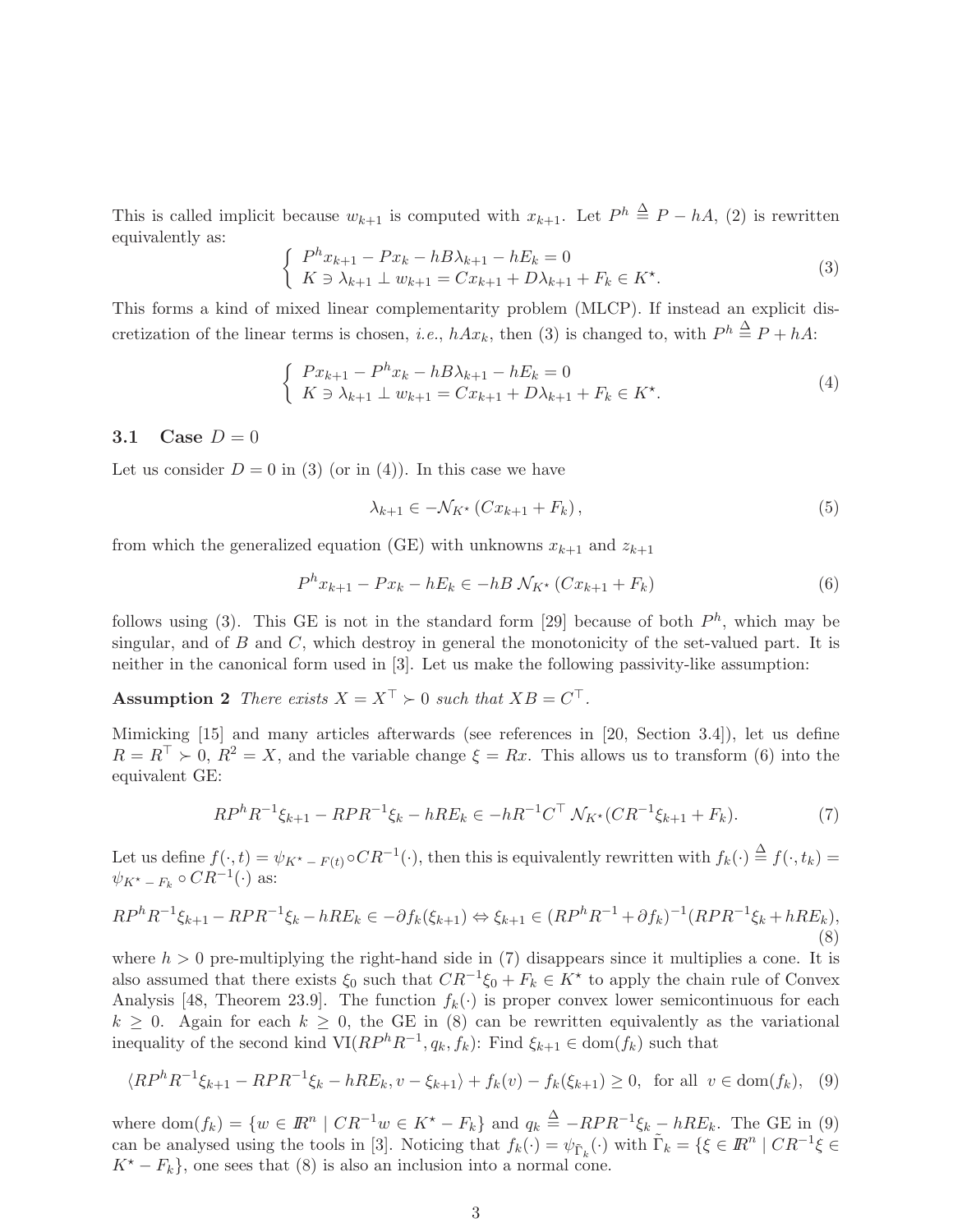**Proposition 1** Suppose that  $\tilde{\Gamma}_k$  is nonempty compact, then the set of solutions  $\xi_{k+1}$  to the GE in (8) is nonempty and compact.

The proof follows from [29, Corollary 2.2.5], since  $\tilde{\Gamma}_k$  is convex. Going further necessitates that  $P^h$ possesses some positivity property. It is noteworthy that due to its structure, there is no reason that  $P<sup>h</sup>$  be a symmetric matrix in general. Let us make the following assumption.

Assumption 3 For all  $h > 0$ :  $RP<sup>h</sup>R<sup>-1</sup> \ge 0$ .

Let us now apply [3, Corollary 3] to analyse the GE, without the compactness assumption of Proposition 1.

**Proposition 2** Let Assumptions 2 and 3 hold,  $h > 0$  and  $k \ge 0$  be given. Assume that  $K^* = \{ \xi \in$  $\mathbb{R}^m \mid G\xi \geq 0$  for some  $G \in \mathbb{R}^{m \times m}$ . Let us consider the set:

$$
S \stackrel{\Delta}{=} \underbrace{\{\xi \in \mathbb{R}^n \mid GCR^{-1}\xi \ge 0\}}_{\cap \{\xi \in \mathbb{R}^n \mid RP^hR^{-1}\xi = \sum_{i=1}^m \lambda_i (GCR^{-1})_{i\bullet}^\top, \ \lambda_i \ge 0\}}_{\cap \text{Ker}(RP^hR^{-1} + R^{-1}(P^h)^\top R).}
$$
\n(10)

- 1. If  $S = \{0\}$ , then the  $VI(RP^hR^{-1}, q_k, f_k)$  has at least one solution.
- 2. If  $S \neq \{0\}$ , and if there exists  $\xi_0 \in \tilde{\Gamma}_k$  such that

$$
\langle q_k - (RP^h R^{-1})^\top \xi_0, v \rangle > 0 \text{ for all } v \in \mathcal{S}, v \neq 0,
$$
\n
$$
(11)
$$

then the  $VI(RP^hR^{-1}, q_k, f_k)$  has at least one solution.

- 3. If  $\xi_{k+1}^1$  and  $\xi_{k+1}^2$  are two solutions of the  $VI(RP^hR^{-1}, q_k, f_k)$ , then  $\xi_{k+1}^1 \xi_{k+1}^2 \in \text{Ker}(RP^hR^{-1} +$  $R^{-1}(P^h)^\top R$ .
- 4. Let  $RP^hR^{-1}$  be symmetric. If  $\xi_{k+1}^1$  and  $\xi_{k+1}^2$  are two solutions of the  $VI(RP^hR^{-1},q_k,f_k)$ , then  $\langle q_k, \xi_{k+1}^1 - \xi_{k+1}^2 \rangle = 0.$
- 5. Let  $RP<sup>h</sup>R<sup>-1</sup>$  be symmetric. Then any solution of the  $VI(RP<sup>h</sup>R<sup>-1</sup>, q<sub>k</sub>, f<sub>k</sub>)$  is also a solution of the optimization problem:

$$
\min_{\xi \in \tilde{\Gamma}_k} \frac{1}{2} \xi^{\top} R P^h R^{-1} \xi + \langle q_k, \xi \rangle.
$$
\n(12)

**Proof:** The proof relies on [3, Corollaries 3 and 4], see Proposition 10 in Appendix B, noting that  $f_k(\cdot) = \psi_{\tilde{\Gamma}_k}(\cdot)$  is proper, convex and lower semicontinuous, while  $RP^hR^{-1} \geq 0$  (this plays the role of the matrix M in Proposition 10). First one calculates  $(\text{dom}(f_k))_{\infty}$  (the recession cone of dom $(f_k)$  as  $(\text{dom}(f_k))_{\infty} = (\text{dom}(\psi_{\tilde{\Gamma}_k}))_{\infty} = {\tilde{\Gamma}_k}_{\infty} = {\xi \in \mathbb{R}^n \mid GCR^{-1}\xi \geq 0} = S_1$ (applying the rule of calculation of recession cones for polyhedral sets, see [33, Example 17] [48, p.62], and Proposition 9 item e) in Appendix B). The second step is to calculate  $(\text{dom}((f_k)_{\infty}))^*$ , which is the dual cone of dom $((f_k)_{\infty})$ , where  $(f_k)_{\infty}(\cdot)$  is the recession function of  $f_k(\cdot)$ . Indeed Proposition 10 involves the set  $\mathcal{K}(RP^hR^{-1}, f_k) = \{\xi \in \mathbb{R}^n \mid RP^hR^{-1}\xi \in (\text{dom}((f_k)_{\infty}))^{\star}\}\$ in (63). Due to the fact that  $f_k(\cdot) = \psi_{\tilde{\Gamma}_k}(\cdot)$  and  $\tilde{\Gamma}_k$  is closed convex nonempty, one has  $(f_k)_{\infty}(\cdot)$  =  $\psi_{(\tilde{\Gamma}_k)_{\infty}}(\cdot)$  hence  $\text{dom}((f_k)_{\infty}) = (\tilde{\Gamma}_k)_{\infty}$ . One has  $(\tilde{\Gamma}_k)_{\infty} = \{\xi \in \mathbb{R}^n \mid GCR^{-1}\xi \geq 0\}$ , so that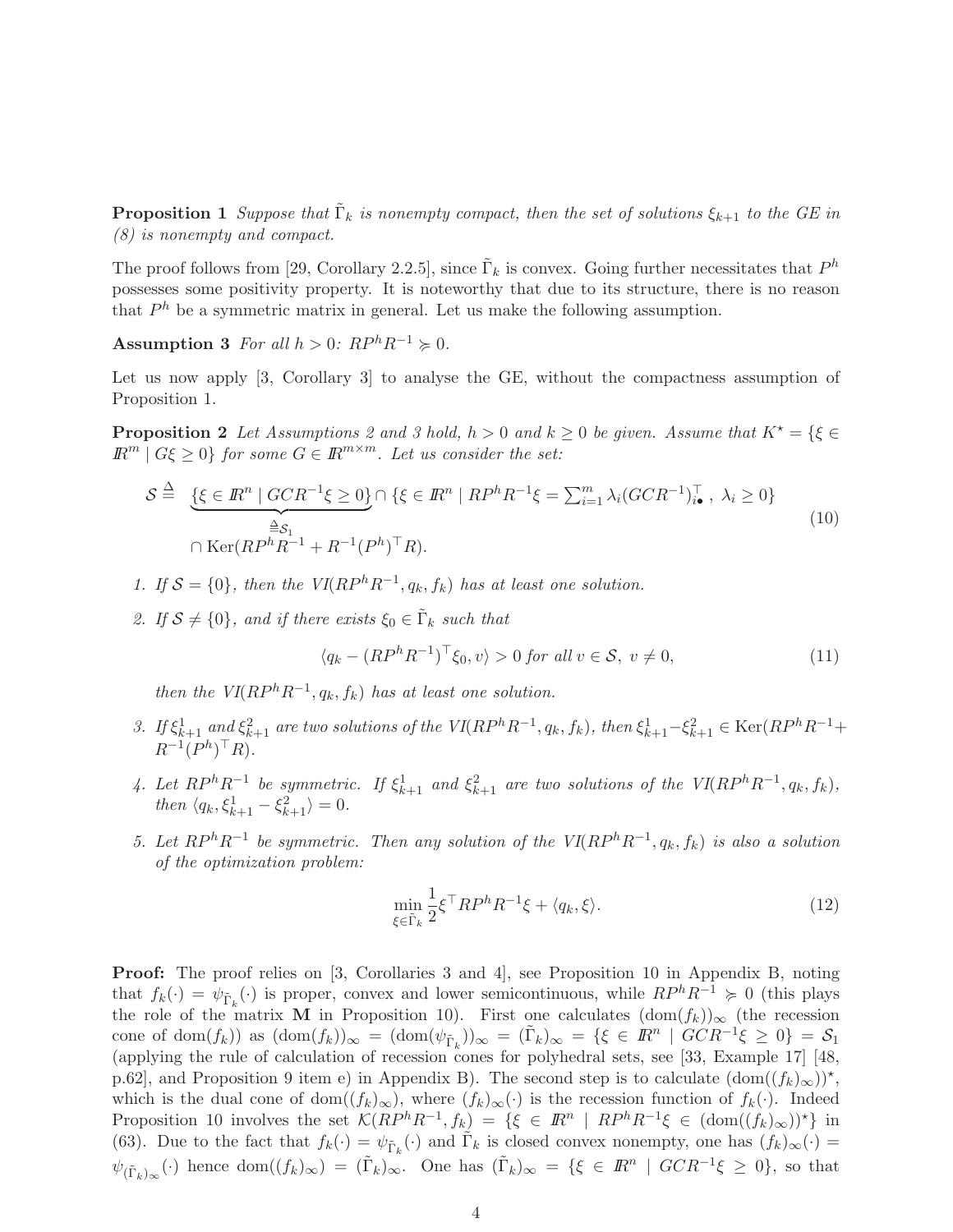$((\tilde{\Gamma}_k)_{\infty})^* = \{w \in \mathbb{R}^n \mid w = \sum_{i=1}^m \lambda_i (GCR^{-1})_{i\bullet}^\top, \lambda_i \geq 0\}$  [33, Example 15]. The third set is equal to  $\text{Ker}(RP^hR^{-1} + R(P^h)^{\top}R^{-1})$  directly from Proposition 10 (a). Then items 1 and 2 are a direct consequence of (a) and (b) in Proposition 10: note that  $\varphi(\cdot) = \psi_{\tilde{\Gamma}_k}(\cdot)$ , hence  $\varphi_{\infty}(\cdot) = \psi_{(\tilde{\Gamma}_k)_{\infty}}(\cdot)$ , and it follows that  $\psi_{(\tilde{\Gamma}_k)_{\infty}}(v) = 0$  for all  $v \in \mathcal{S}_1 \subset \mathcal{S}$  (see (64) in Proposition 10). Item 3 is a consequence of (c) in Proposition 10. Item 4 stems from item d) in Proposition 10, since  $f_k(\cdot) = \psi_{\tilde{\Gamma}_k}(\cdot)$  (and  $\xi_{k+1} \in \tilde{\Gamma}_k$ ). Item 5 follows from item f) in Proposition 10.  $\boxtimes$ 

**Remark 1** As alluded to above, if one uses instead the scheme in  $(4)$ , then Proposition 2 applies, replacing  $VI(RP^hR^{-1}, q_k, f_k)$  by  $VI(RPR^{-1}, q_k, f_k)$  and  $q_k = -RP^hR^{-1}\xi_k - hRE_k$ ,  $P^h = P + hA$ , and modiying Assumption 3 accordingly.

If a solution exists, then one recovers from item 5 that if  $\tilde{\Gamma}_k$  is compact then the solution is uniformly bounded, as in Proposition 1. Now we have that  $P^h = P - hA$ . Consider (12) and replace  $P^h$ by P. It is interesting to notice that  $\xi^{\top} RPR^{-1} \xi = \xi^{\top} R^{-1} R^2Px = x^{\top}XPx$ . Consequently the fundamental matrix for the studied class of DVLCS is  $XP \geq 0$ . In case of LCS with full rank P one recovers the fundamental matrix X for the storage function.

#### 3.2 Case  $D \geq 0$

Let us adapt the ideas developed in [54] to our purpose. Indeed due to the presence of a nonzero D in the complementarity condition, a straightforward extension of the material in section 3.1 is not possible. One has to use a particular decomposition so as to recover the method used in section 3.1.

Assumption 4 There exists  $X = X^{\top} \succ 0$  such that  $\text{Ker}(D) \subseteq \text{Ker}(XB - C^{\top})$ , and  $D = D^{\top} \succ 0$ .

This is satisfied by passive quadruples  $(A, B, C, D)$  with symmetric D [19, Proposition 3.62] [25, 23], and it extends Assumption 2. Similarly as in section 3.1, let us define  $R = R^{\top} \succ 0$ ,  $R^2 = X$ , with X such that Assumption 4 holds. Following  $[54, Equations (13)-(15)]$ , let us rewrite  $(1)$  as:

$$
P\dot{x}(t) \in Ax(t) - B\Phi(t, Cx(t)) + E(t), \qquad (13)
$$

with  $\Phi(t,\zeta) \stackrel{\Delta}{=} (\partial \sigma_{\Gamma(t)} + D)^{-1}(\zeta), \Gamma(t) = K^* - F(t)$  is closed and convex for each  $t \geq 0$ . Let us now state two assumptions.

**Assumption 5** For all  $t \geq 0$ , one has Im(C)  $\cap$  rint(Im( $\partial \sigma_{\Gamma(t)} + D$ ))  $\neq \emptyset$ .

Assumption 6 For all  $t \geq 0$  and each  $v \in \text{Im}(C) \cap \text{Im}(\partial \sigma_{\Gamma(t)} + D)$ , it holds that  $\text{Im}(D + D^{\top}) \cap$  $(\partial \sigma_{\Gamma(t)} + D)^{-1}(v) \neq \emptyset.$ 

Remind that since  $D \ge 0$  then  $\text{Im}(D + D^{\top}) = \text{Im}(D) = \text{Im}(D^{\top})$  [30] (D needs not be symmetric for this). Following the developments in [54, section 3.2] where the meaning of the assumptions is explained, one obtains the next result.

**Proposition 3** Let Assumptions 4, 5, 6 hold. Let  $\xi = Rx$ . Then the DVLCS in (1) is rewritten equivalently as:

$$
RPR^{-1} \dot{\xi}(t) \in g(t, \xi(t)) - \Psi(t, \xi(t)), \tag{14}
$$

with:  $g(t,\xi) = RAR^{-1}\xi + RE(t) - (R^{-1}C^{\top} - RB)\mathcal{P}_D(\lambda_\alpha(t)), \lambda_\alpha(t)$  is any element of the set  $\Phi(t, Cx(t)), \Psi(t, \xi) = R^{-1}C^{\top}\Phi(t, CR^{-1}\xi), \text{ and } \mathcal{P}_D \text{ denotes the projection on } \text{Im}(D + D^{\top}) \text{ (which)}$ is unique for any element  $\lambda_{\alpha}(t)$ ).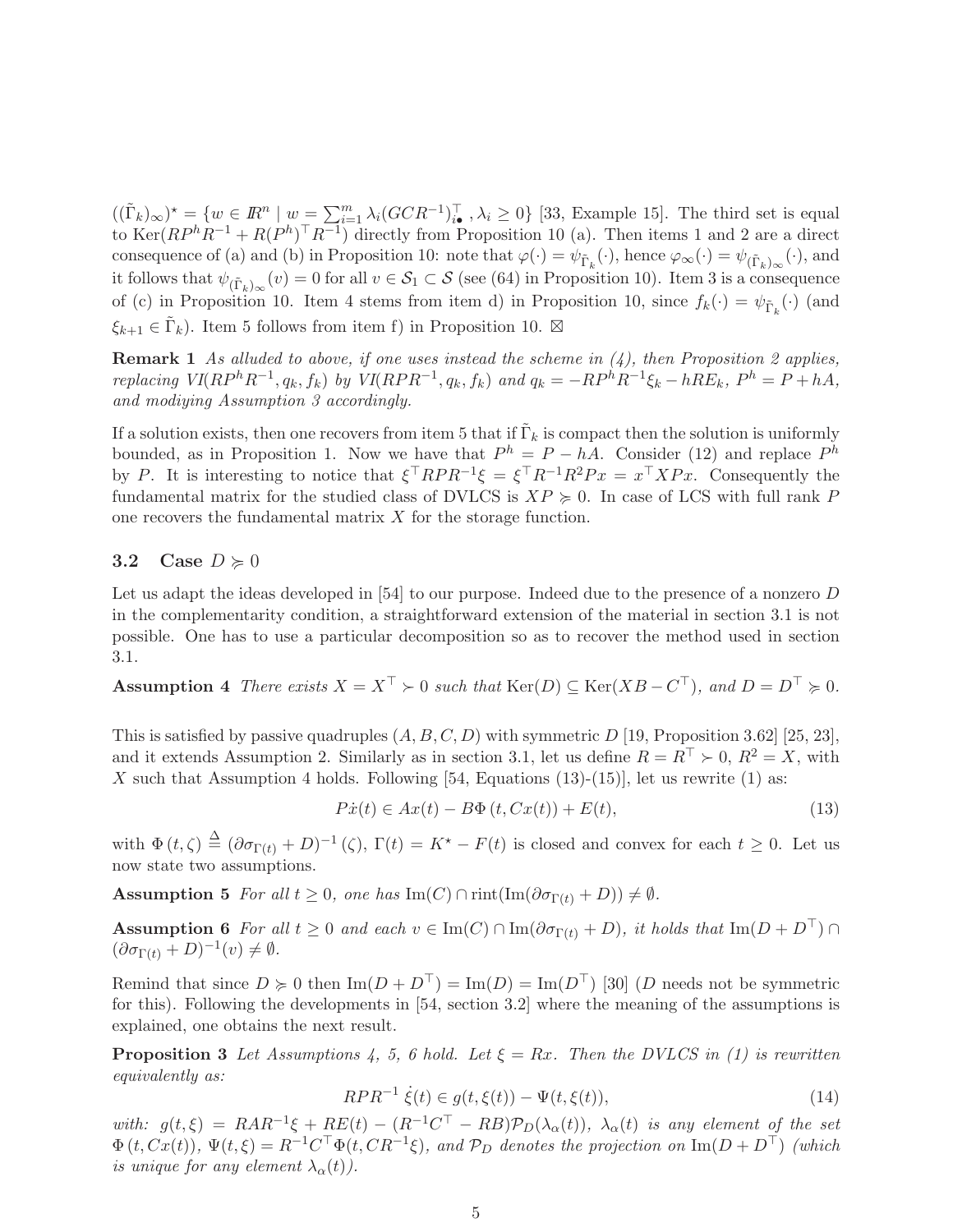#### 3.2.1 Calculation of sets

Notice that  $\Psi(t, \cdot) = \Phi(t, \cdot) \circ CR^{-1}$ , with  $\Phi(t, \zeta) \stackrel{\Delta}{=} (\partial \sigma_{\Gamma(t)} + D)^{-1} (\zeta)$ . By [48, Theorem 23.8] and since  $D = D^{\top}$  (Assumption 4), one has  $\partial(\sigma_{\Gamma(t)}(z) + \frac{1}{2}z^{\top}Dz) = \partial \sigma_{\Gamma(t)}(z) + Dz$ , hence denoting  $h(t, z) = \sigma_{\Gamma(t)}(z) + \frac{1}{2}z^{\top}Dz$ , so that  $h(t, \cdot)$  is convex proper lower semicontinuous for each  $t \geq 0$ , one has  $\Phi(t, \cdot) = (\partial \sigma_{\Gamma(t)} + D)^{-1}(\cdot) = \partial h^*(t, \cdot)$  [37, Corollary 1.4.4], where  $h^*(t, \cdot)$  is the conjugate function of  $h(t, \cdot)$ . Therefore  $\Psi(t, \cdot) = \partial f(t, \cdot)$ , with

$$
f: \xi \mapsto (h^*(t, \cdot) \circ CR^{-1})(\xi) \tag{15}
$$

a convex, proper and lower semicontinuous function. One has  $dom(f) = \{\xi \in \mathbb{R}^n \mid CR^{-1}\xi \in$  $dom(h^*)\},$  and  $dom(\partial h^*)\subseteq dom(h^*)\subseteq \overline{dom(\partial h^*)}$  [7, Theorem 2, Chapter 10, section 3], and  $dom(\partial h^*) = Im(\partial \sigma_{\Gamma(t)} + D)$ . Characterizing this range may be done as follows, see for instance [18]. Here both  $\partial \sigma_{\Gamma(t)}(\cdot)$  and D are monotone, they both satisfy the property (\*) stated in [14, section 1] (because they are both subdifferentials of convex proper lower semicontinuous functions [14, p.167]), and  $\partial \sigma_{\Gamma(t)} + D$  is also monotone because  $(\partial \sigma_{\Gamma(t)} + D)^{-1}(\cdot)$  is monotone [54, Lemma 1]. Hence from [14, Theorems 3, 4] one finds  $\text{Im}(\partial \sigma_{\Gamma(t)} + D) = \text{Im}(\partial \sigma_{\Gamma(t)}) + \text{Im}(D) = \Gamma(t) + \text{Im}(D)$ and  $\text{Int}(\text{Im}(\partial \sigma_{\Gamma(t)} + D)) = \text{Int}(\text{Im}(\partial \sigma_{\Gamma(t)}) + \text{Im}(\tilde{D})) = \text{Int}(\Gamma(t) + \text{Im}(D)).$  Thus dom $(\partial h^*)$  =  $\Gamma(t) + \text{Im}(D)$ , and

$$
\text{dom}(f) = \{ \xi \in \mathbb{R}^n \mid CR^{-1} \xi \in \Gamma(t) + \text{Im}(D) \}
$$
\n(16)

is a closed convex set, which is nonempty by Assumption 5. Let us state two lemmae that will be useful for the generalisation of Proposition 2.

**Lemma 1** Let  $K^* = \{\xi \in \mathbb{R}^m \mid G\xi \geq 0\}$  for some  $G \in \mathbb{R}^{m \times m}$  as in Proposition 2, and let the assumptions of Proposition 3 hold true. (i) If D has full rank, then  $\text{dom}(f) = \mathbb{R}^n$  and  $(\text{dom}(f))_{\infty} =$  $\mathbb{R}^n$ . (ii) If  $D = 0$  then  $\text{dom}(f) = \tilde{\Gamma}(t) = \{ \xi \in \mathbb{R}^n \mid GCR^{-1}\xi + GF(t) \ge 0 \}$  and  $(\text{dom}(f))_{\infty} =$  $\{\xi \in \mathbb{R}^n \mid GCR^{-1}\xi \geq 0\}$ . (iii) In general the recession cone of dom(f) is  $(\text{dom}(f))_{\infty} = \{\xi \in \mathbb{R}^n \mid GCR^{-1}\xi \geq 0\}$ .  $\mathbb{R}^n \mid CR^{-1}\xi \in \text{Im}(D) + K^{\star}$ .

**Proof:** (i) Follows from (16) with  $\text{Im}(D) = \mathbb{R}^m$ , and Proposition 9 d). (ii) Follows from (16) with Im(D) = {0}, and Proposition 9 e). (iii) One has  $(\text{dom}(f))_{\infty} = \bigcap_{\lambda>0} \frac{1}{\lambda}(\text{dom}(f) - \xi_0)$  for some  $\xi_0 \in \text{dom}(f)$ . Let  $w \in \frac{1}{\lambda}(\text{dom}(f) - \xi_0) \Leftrightarrow \lambda w \in \text{dom}(f) - \xi_0 \Leftrightarrow \lambda CR^{-1}w = D\zeta + y - F(t) - CR^{-1}\xi_0$ for some  $\zeta \in \mathbb{R}^m$  and  $y \in K^*$ , equivalently  $CR^{-1}w = \frac{1}{\lambda}D\zeta + \frac{1}{\lambda}y - \frac{1}{\lambda}F(t) - \frac{1}{\lambda}CR^{-1}\xi_0$ . Letting  $\lambda$ vary in  $(0, +\infty)$  and since  $K^*$  is a cone, the conclusion follows.  $\boxtimes$ 

To extend Proposition 2 we will also need to characterize  $(\text{dom}(f_{\infty}))^*$ , that is the dual cone of the domain of the recession function  $f_{\infty}(\cdot)$ . Let us remind that  $f(t, \cdot) = (h^*(t, \cdot) \circ CR^{-1})(\cdot)$ , with  $h^*(t, w) = \sup_{z \in \mathbb{R}^m} (w^\top z - \sigma_{\Gamma(t)}(z) - \frac{1}{2})$  $\frac{1}{2}z^{\dagger}Dz$ . Let us better characterize the latter conjugate function. Using [37, Theorem 2.3.1, Chapter E], one finds that  $h^*(t, w) = cl \left(\sigma_{\Gamma(t)}^*(w) \stackrel{\dagger}{\vee} \left(\frac{1}{2}w^\top D w\right)^*\right)$ ,

both functions being closed since they are convex and lower semicontinuous, and  $\overrightarrow{\vee}$  stands for the inf-convolution operation [37, p.92]. Thus  $h^*(t, w) = \inf_{y \in \mathbb{R}^m} (\psi_{\Gamma(t)}(y) + g(w - y))$  [37, Definition 2.3.1], since  $\sigma_{\Gamma(t)}^{\star}(\cdot) = \psi_{\Gamma(t)}(\cdot)$ , being  $\Gamma(t)$  closed convex for each t [48, Theorem 13.2], where

$$
g(w - y) = \begin{cases} \frac{1}{2}(w - y)^{\top} D^{\dagger}(w - y) & \text{if } w - y \in \text{Im}(D) \\ +\infty & \text{if } w - y \notin \text{Im}(D), \end{cases}
$$
(17)

where  $D^{\dagger}$  is the Moore-Penrose generalized inverse (when  $D = D^{\dagger} \Leftrightarrow D^{\dagger} = (D^{\dagger})^{\dagger}$ , then  $D^{\dagger} \succcurlyeq 0 \Leftrightarrow$  $D \ge 0$ , and  $\text{Im}(D) = \text{Im}(D^{\dagger})$  [11, Proposition 6.1.6, vi), xxxi)], and if  $D = 0$  then  $D^{\dagger} = 0$ ). It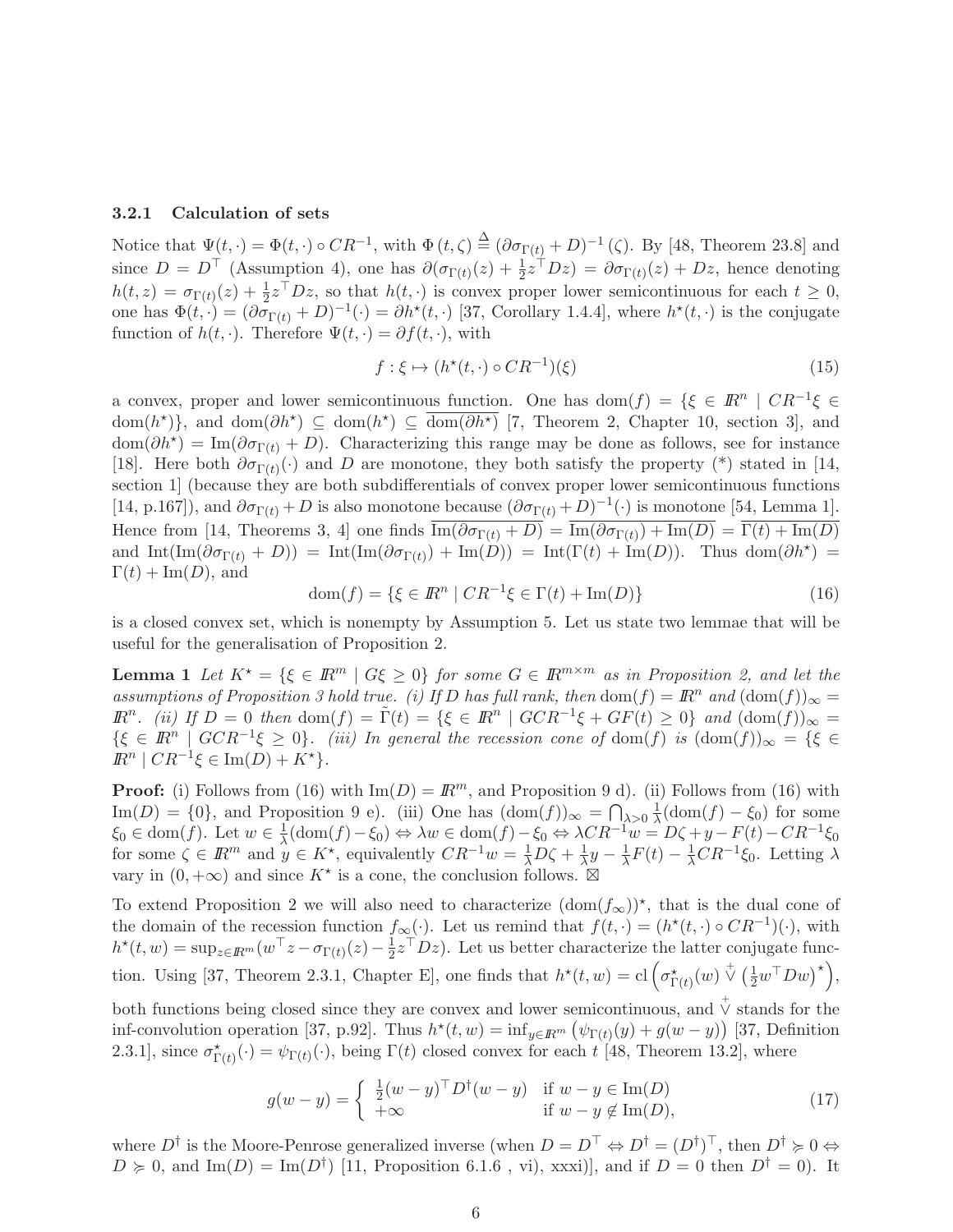follows that  $h^*(t, w) = \inf_{y \in \Gamma(t)} g(w - y)$ . Therefore:

$$
f(t,\xi) = \inf_{y \in \Gamma(t)} \begin{cases} \frac{1}{2} (CR^{-1}\xi - y)^{\top} D^{\dagger} (CR^{-1}\xi - y) & \text{if } CR^{-1}\xi - y \in \text{Im}(D^{\dagger}) \\ +\infty & \text{if } CR^{-1}\xi - y \notin \text{Im}(D^{\dagger}) \end{cases}
$$
  
= 
$$
\begin{cases} \inf_{y \in \Gamma(t)} \frac{1}{2} (CR^{-1}\xi - y)^{\top} D^{\dagger} (CR^{-1}\xi - y) & \text{if } CR^{-1}\xi - y \in \text{Im}(D^{\dagger}) \\ +\infty & \text{if } CR^{-1}\xi - y \notin \text{Im}(D^{\dagger}). \end{cases}
$$
(18)

where we recall that  $y \in \Gamma(t) \Leftrightarrow G(y + F(t)) \ge 0$ , and  $f(t, \cdot) = (h^*(t, \cdot) \circ CR^{-1})(\cdot)$ . The next lemma is useful to calculate the set in (63).

**Lemma 2** Assume that  $D = D^{\top} \ge 0$ , and let it be unitarily similar to  $\begin{pmatrix} \bar{D} & 0 \\ 0 & 0 \end{pmatrix}$  with unitary matrix U,  $\bar{D} \succ 0$ . Assume also that  $K^* = \{\xi \in \mathbb{R}^m \mid G\xi \geq 0\}$  with  $G \in \mathbb{R}^{m \times m'}$  full rank. Let  $\Gamma \stackrel{\Delta}{=} \{ \xi \in \mathbb{R}^n \mid UGCR^{-1}\xi \in \mathbb{R}^m_+ \}.$  Then  $f_{\infty}(t,\xi) = f_{\infty}(\xi) = \psi_{\Gamma}(\xi)$ .

Proof: The proof is in Appendix D. ⊠

Therefore the following holds (see the proof of Proposition 2 and [33, Example 15]).

**Corollary 1** Let  $\Gamma$  be as in Lemma 2. It follows that  $(\text{dom}(f_{\infty}))^* = \Gamma^* = \{w \in \mathbb{R}^n \mid w = \mathbb{R}^n \mid w = \mathbb{R}^n \mid w = \mathbb{R}^n$  $\sum_{i=1}^{m} \lambda_i (UGCR^{-1})_{i\bullet}^{\top}, \lambda_i \geq 0 \}.$ 

#### 3.2.2 Analysis of the OSNSP

Let us now come back to the differential inclusion (14). If  $D = D^{\top}$ , one can rewrite it equivalently as the VI: Find  $\xi(t) \in \text{dom}(f)$  such that

$$
\langle RPR^{-1}\dot{\xi}(t) - g(t,\xi(t)), v - \xi(t) \rangle + f(t,v) - f(t,\xi(t)) \ge 0, \text{ for all } v \in \text{dom}(f), \tag{19}
$$

where it is reminded that  $f(t, \cdot) = (h^*(t, \cdot) \circ CR^{-1})(\cdot)$ . Let us now pass to the time-discretization of (19). Find  $\xi_{k+1} \in \text{dom}(f_k)$  such that

$$
\langle RPR^{-1} \xi_{k+1} - RPR^{-1} \xi_k - h \ g(t_k, \xi_k), v - \xi_{k+1} \rangle + f_k(v) - f_k(\xi_{k+1}) \ge 0 \text{ for all } v \in \text{dom}(f_k), \tag{20}
$$

where  $g(t_k, \xi_k) = RAR^{-1}\xi_k + RE_k - (R^{-1}C^{\top} - RB)\mathcal{P}_D(\lambda_{\alpha,k}), \lambda_{\alpha,k}$  is any element of the set  $\Phi(t_k, CR^{-1}\xi_k)$  (see (13) and Proposition 3 for the definition of this set). The VI in (20) has quite the same structure as the VI in (9), excepted for the function  $f_k(\cdot)$  which is now more general. Notice that we chose the discretization in (4) instead of (3), this does not modify much the developments excepted that  $P^h$  is replaced by P in the term  $RPR^{-1}\xi_{k+1}$  in (20). The next results hold, and extend Proposition 2.

**Proposition 4** Let Assumptions 3 (with  $P^h$  replaced by P), 4, 5, 6 hold,  $h > 0$  and  $k \ge 0$  be given and  $D = D^{\top}$  with same properties as in Lemma 2. Let  $\xi = Rx, R^2 = X, R = R^{\top} > 0$ . Let the DVLCS in (1) be discretized as in (20), and  $q_k \triangleq -RPR^{-1} \xi_k - h g(t_k, \xi_k)$ . Let us consider the set:

$$
\mathcal{S} \stackrel{\Delta}{=} (\text{dom}(f_k))_{\infty} \cap \{\xi \in \mathbb{R}^n \mid RPR^{-1}\xi = \sum_{i=1}^m \lambda_i (UGCR^{-1})_{i\bullet}^\top, \ \lambda_i \ge 0\} \cap \text{Ker}(RPR^{-1} + R^{-1}P^\top R),\tag{21}
$$

where  $(\text{dom}(f_k))_{\infty}$  is given in Lemma 1. Then: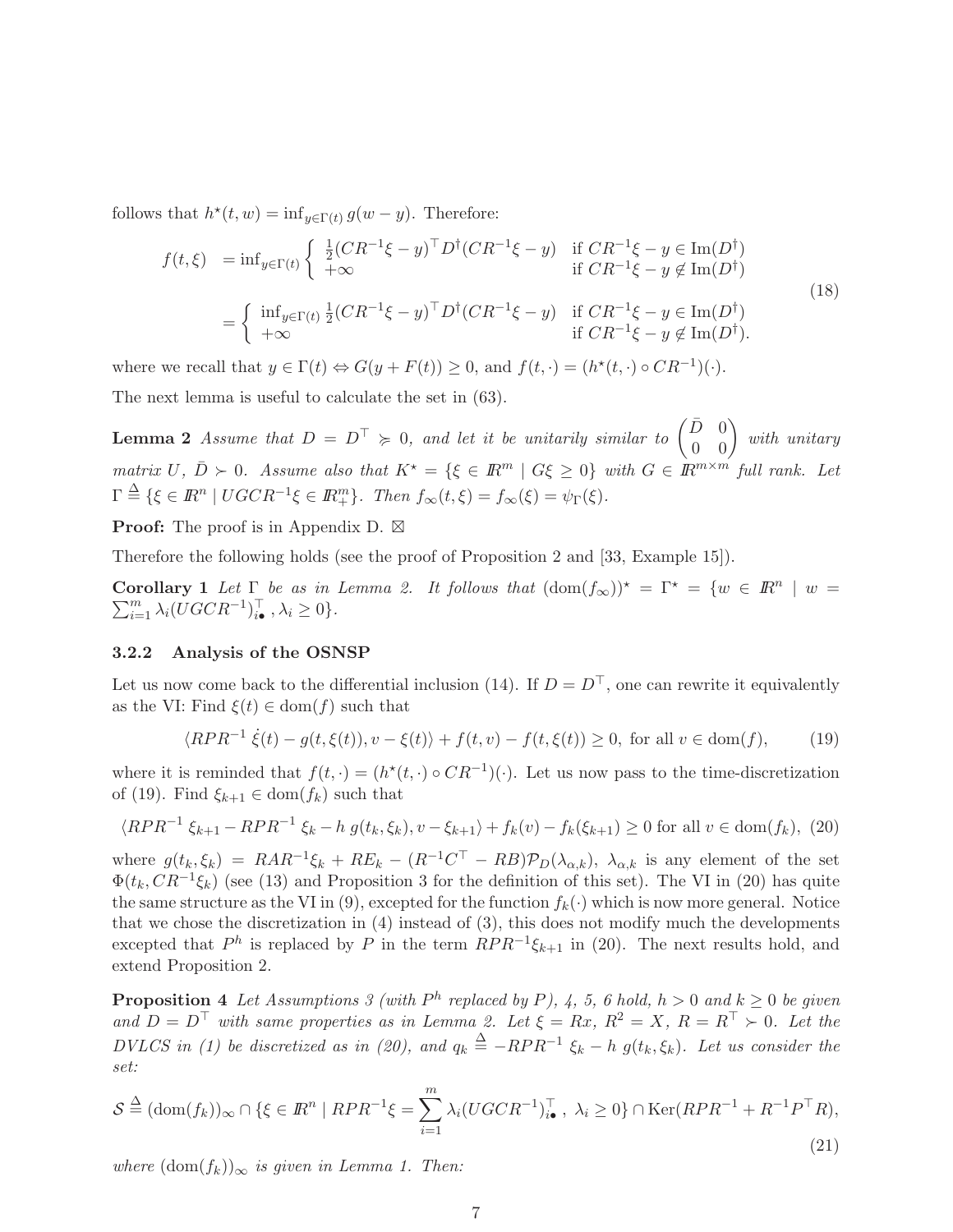- 1. If  $S = \{0\}$ , then the  $VI(RPR^{-1}, q_k, f_k)$  has at least one solution.
- 2. If  $S \neq \{0\}$ , and if there exists  $\xi_0 \in \text{dom}(f_k)$  such that

$$
\langle q_k - (RPR^{-1})^\top \xi_0 \rangle > 0 \text{ for all } v \in \mathcal{S}, v \neq 0,
$$
\n
$$
(22)
$$

then the  $VI(RPR^{-1}, q_k, f_k)$  has at least one solution.

- 3. If  $\xi_{k+1}^1$  and  $\xi_{k+1}^2$  are two solutions of the VI(RPR<sup>-1</sup>, q<sub>k</sub>, f<sub>k</sub>), then  $\xi_{k+1}^1 \xi_{k+1}^2 \in \text{Ker}(RPR^{-1} +$  $R^{-1}P^{\top}R$ ).
- 4. Let  $RPR^{-1}$  be symmetric. If  $\xi_{k+1}^1$  and  $\xi_{k+1}^2$  are two solutions of the VI( $RPR^{-1}, q_k, f_k$ ), then  $\langle q_k, \xi_{k+1}^1 - \xi_{k+1}^2 \rangle = 0.$
- 5. Let  $RPR^{-1}$  be symmetric. Then any solution of the  $VI(RPR^{-1}, q_k, f_k)$  is also a solution of the optimization problem:

$$
\min_{\xi \in \mathbb{R}^n} \frac{1}{2} \xi^\top RPR^{-1} \xi + \langle q_k, \xi \rangle + f_k(\xi). \tag{23}
$$

**Proof:** The proof is similar to that of Proposition 2. It follows from Proposition 3 (which itself is a consequence of the material in [54]), Proposition 10 as well as Lemmae 1 and 2 and Corollary 1. In item 2 it is used that  $\psi_{(\text{dom}(f_k))_{\infty}}(v) = 0$  for all  $v \in \mathcal{S}$ .  $\boxtimes$ 

One sees that computing the set S in (21) boils down to calculating the set of vectors  $\xi \in \mathbb{R}^n$  such that:

$$
\begin{cases}\nCR^{-1}\xi \in \text{Im}(D) + \mathbb{R}^m_+ \\
(P + P^T)R^{-1}\xi = 0 \\
RPR^{-1}\xi = \sum_{i=1}^m \lambda_i (UGCR^{-1})_{i\bullet}^{\top}, \ \lambda_i \ge 0.\n\end{cases} \tag{24}
$$

It follows from item 5 that solutions are in the set  $dom(f_k) = \{ \xi \in \mathbb{R}^n \mid CR^{-1} \xi \in \Gamma_k + \text{Im}(D) \}$ with  $\Gamma_k = \{ \zeta \in \mathbb{R}^n \mid G(\zeta + F_k) \ge 0 \}$ . One sees from Lemma 1 that if D is full rank  $(\Rightarrow D \succ 0$  since  $D \ge 0$ , then  $\psi_{(\text{dom}(f))_{\infty}}(\cdot) = 0$ , so the first line in (24) and the first set in S in (21) can be ignored. The multiplier verifies  $\lambda_{k+1} = (\mathcal{N}_K + D)^{-1}(-Cx_{k+1} - F_k)$ , where the operator  $(\mathcal{N}_K + D)^{-1}(\cdot)$  is single-valued Lipschitz continuous [17, Proposition 1], and  $dom((\mathcal{N}_K + D)^{-1}) = Im(\mathcal{N}_K + D)$  =  $\mathbb{R}^m$  so that  $\text{dom}((\mathcal{N}_K + D)^{-1}(C)) = \mathbb{R}^n$ . Then the implicit Euler discretization (5) is written equivalently as (compare with (6)):

$$
Px_{k+1} - hB(\mathcal{N}_K + D)^{-1}(-Cx_{k+1} - F_k) = P^h x_k + hE_k,
$$
\n(25)

where  $P^h = P + hA$ .

## 4 Convergence analysis

Well-posedness results have been stated in [24] for DVLCS with passive quintuple  $(P, A, B, C, D)$ (the set-valued feedback term is more general in  $[24]$  than in  $(1)$ ), and also in  $[53, 52, 51]$  (the Lipschitz continuous nonsmooth constraints considered in [53, 52, 51] embed the complementarity constraints in (1) when  $D \succ 0$ . However the discrete-time solutions have not been analysed in these articles. The first step is to analyse the limits as  $h \to 0$  of the piecewise-linear functions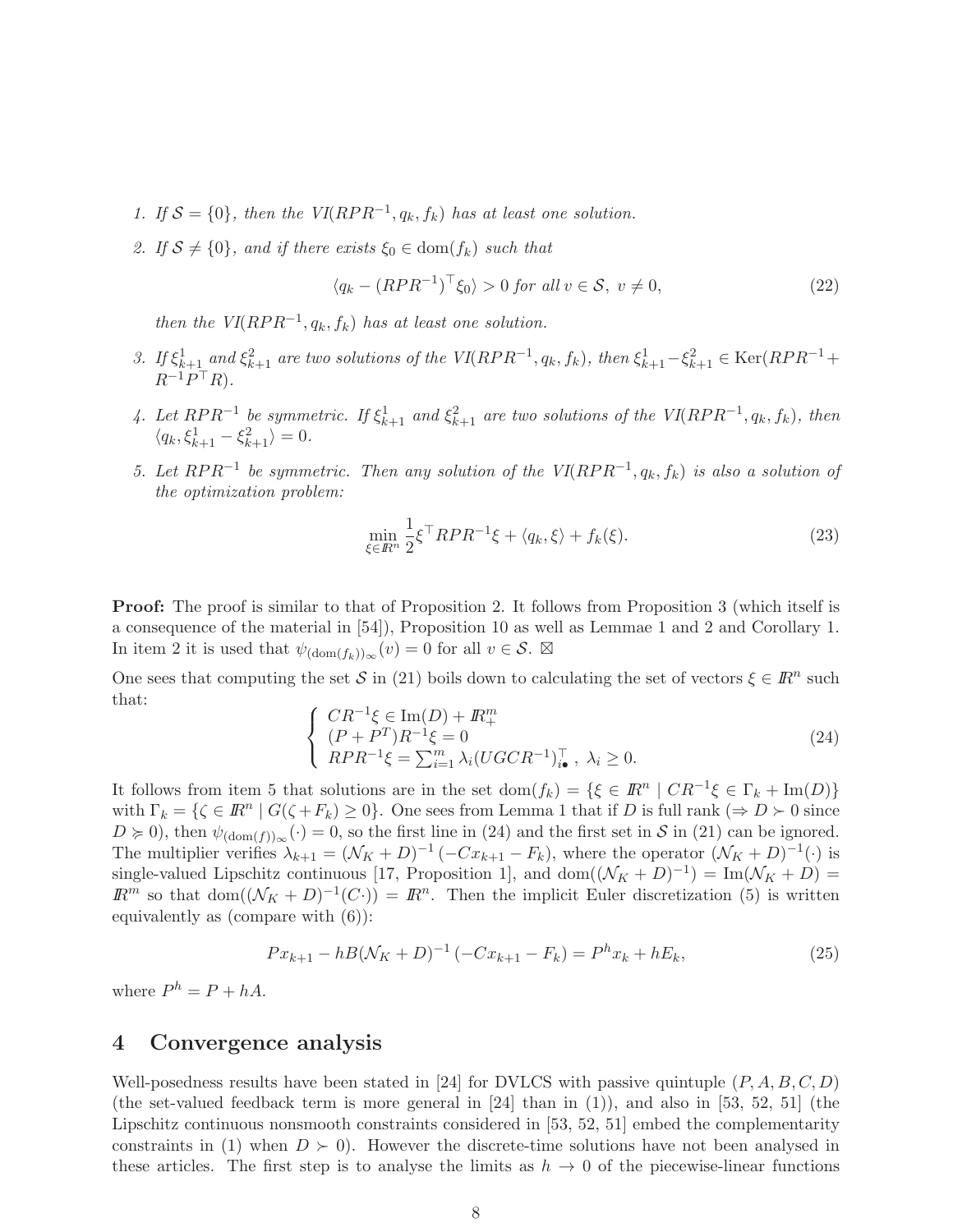constructed with the above iterates. We consider the time interval [0, T],  $T > 0$ ,  $h = \frac{T}{n}$  $\frac{1}{n}, n \in \mathbb{N},$  $n > 0$ ,  $t_k = kh$ ,  $k \geq 0$ ,  $t_0 = 0$ ,  $t_n = T$ . In this section we always assume that the conditions for existence of a solution to the OSNSP, *i.e.*, the VIs in (9) and in (20), are satisfied for all  $h > 0$  (see Propositions 2 and 4).

#### 4.1 The case  $D=0$

When  $D = 0$ , using the material in section C, and still assuming that  $K^* = \{ \xi \in \mathbb{R}^n \mid G\xi \geq 0 \},\$ the DVLCS in (1) can be rewritten equivalently as the differential inclusion:

$$
P\dot{x}(t) - Ax(t) \in -B\mathcal{N}_{\Gamma(t)}\left(Cx(t)\right) + E(t),\tag{26}
$$

with  $\Gamma(t) = \{w \in \mathbb{R}^m \mid G(w + F(t)) \geq 0\}$ . Since  $\Gamma(t)$  is convex polyhedral for each t, then using as above the variable change matrix  $R$  from Assumption 2, this can be equivalently rewritten using the Convex Analysis chain rule as

$$
RPR^{-1}\dot{\xi}(t) - RAR^{-1}\xi(t) \in -\mathcal{N}_{\tilde{\Gamma}(t)}(\xi(t)) + RE(t),\tag{27}
$$

where  $\tilde{\Gamma}(t) = \{ \xi \in \mathbb{R}^n \mid GCR^{-1}\xi + GF(t) \ge 0 \}.$  The differential inclusion in (27) is a singular first order sweeping process (FOSwP [20]). It is noteworthy that singular zero order sweeping processes (ZOSwP [20]) have been studied [56, 4, 5], but they form another class of singular systems than (27). The analysis in the foregoing sections can therefore be thought of as that of a singular FOSwP. A time-discretisation of (27) is in (7).

**Assumption 7** The time-function  $F(\cdot)$  in (1) satisfies  $F(t) = F$  for some constant F and for all  $t \geq 0$ .

Then we can denote  $f(\cdot, t) = \psi_{K^* - F} \circ CR^{-1}(\cdot) = \psi_{\Gamma} \circ CR^{-1}(\cdot) = f(\cdot)$  since  $f(\cdot)$  no longer depends explicitly on time, and the differential inclusion in (27) is no longer a FOSwP.

Proposition 5 Let Assumptions 2, 3, 7 and the following conditions be satisfied:

- 1.  $D = 0$ .
- 2.  $P = P^{\perp}$ .
- 3. The polyhedral set  $\tilde{\Gamma} = \{ \xi \in \mathbb{R}^n \mid G(CR^{-1}\xi + F) \ge 0 \}$  is compact.
- 4. There exists  $U \in \mathbb{R}^{n \times n}$ ,  $UU^{\top} = I_n$ ,  $U = (U_1 \ U_2)$ ,  $U_1 \in \mathbb{R}^{n \times p}$ ,  $U_2 \in \mathbb{R}^{n \times (n-p)}$ , such that  $A = R^{-1}U \begin{pmatrix} M_{11} & M_{12} \ M_{21} & M_{22} \end{pmatrix} U^{\top}R$ ,  $U^{\top}RPR^{-1}U = \begin{pmatrix} \vec{P} & 0 \ 0 & 0 \end{pmatrix}$ , where  $\vec{P} = \text{diag}(\lambda_i(P))$ ,  $\lambda_i(P) > 0$ ,  $1 \leq i \leq p$  are all the positive eigenvalues of  $P, \overline{P} \in \mathbb{R}^{p \times p}, M_{11} \in \mathbb{R}^{p \times p}, M_{22} \in \mathbb{R}^{(n-p) \times (n-p)}$ .
- 5.  $M_{22} + \frac{1}{2}$  $\frac{1}{2}|| (M_{12}^\top + M_{21})||^2 I_{n-p} + \frac{1}{2}$  $\frac{1}{2}I_{n-p}\preccurlyeq 0.$
- 6.  $M_{11} + I_n \leq 0$ .
- 7. E(·) is Lipschitz continuous, i.e.,  $||E(t_1) E(t_2)|| \le k_E |t_1 t_2|$  for all  $t_1, t_2 \ge 0$  and some bounded  $k_E > 0$ .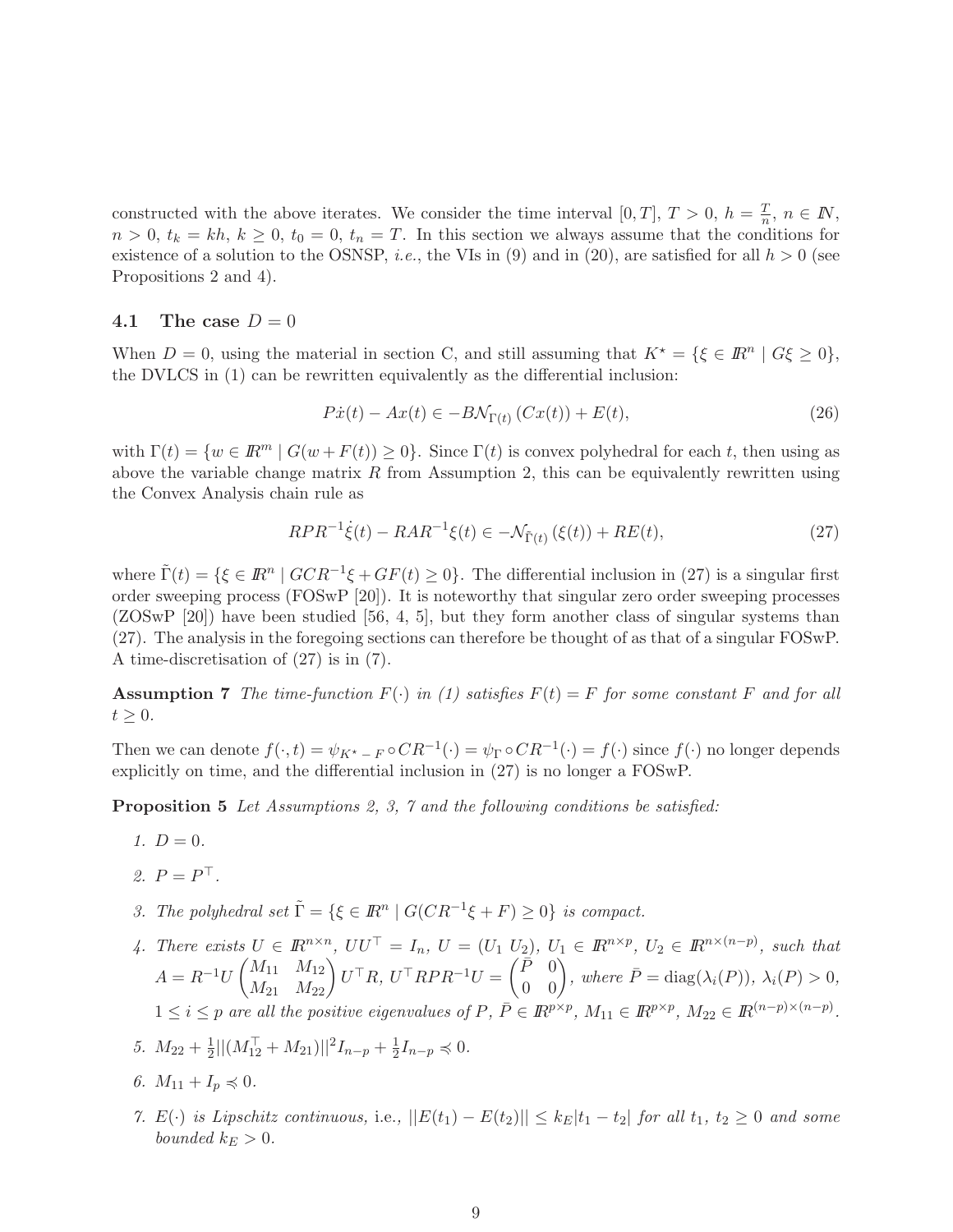Consider the following piecewise-linear approximations  $[0, T] \rightarrow \mathbb{R}^n$ :

$$
\begin{cases} \xi^{h}(t) \stackrel{\Delta}{=} \xi_{k+1} + \frac{t_{k+1} - t}{h} (\xi_{k} - \xi_{k+1}) \\ \dot{\xi}^{h}(t) \stackrel{\Delta}{=} \frac{\xi_{k+1} - \xi_{k}}{h} \text{ almost everywhere,} \end{cases} \quad \text{for all } t \in [t_{k}, t_{k+1}). \tag{28}
$$

Then  $\xi^h(\cdot)$  is uniformly bounded on  $[0,T]$ , and  $\eta^1_h(\cdot) \triangleq U_1^{\top} \xi^h(\cdot) \to \eta^1(\cdot)$  as  $h \searrow 0$ , uniformly in  $\mathcal{C}^0([0,T];\mathbb{R}^p)$ , for some continuous function  $\eta^1:[0,T]\to\mathbb{R}^p$ .

Proof: See section E. ⊠

Item 6 guarantees that  $\bar{P} - 2hM_{11} - 2hI_p \succ 0$  for all  $h > 0$ , and  $\bar{P} \preccurlyeq \bar{P} - 2hM_{11} - 2hI_p$ , which are both used in the proof, see (80). The role of Assumption 7, which is a mild constraint on exogenous signals, becomes clear in the proof. The dynamics after the transformation in item 4 of the proposition, takes the form:

$$
\begin{cases}\n\begin{pmatrix}\n\bar{P} & 0 \\
0 & 0\n\end{pmatrix}\n\begin{pmatrix}\n\dot{\eta}^1(t) \\
\dot{\eta}^2(t)\n\end{pmatrix} = M \begin{pmatrix}\n\eta^1(t) \\
\eta^2(t)\n\end{pmatrix} + U^\top R B \lambda(t) + U^\top R E(t) \\
K \ni \lambda(t) \perp C R^{-1} U \begin{pmatrix}\n\eta^1(t) \\
\eta^2(t)\n\end{pmatrix} \quad (+D\lambda(t) + F(t)) \in K^\star.\n\end{cases} \tag{29}
$$

The DVLCS in (29) is under the semi-implicit form of a DAE coupled to linear complementarity constraints, and may be named a DALCS. We may also see (29) as a kind of Weierstrass form [22] for  $(1)$ , with the nipoltency degree equal to 1 (but M is not in the Weierstrass canonical form that implies  $M_{22} = I_{n-p}$ . The convergence analysis in this section is an extension of the case with full-rank P analysed for instance in [9]. Clearly if  $M_{22}$  is nonsingular, then (29) can be rewritten as the LCCS:

$$
\begin{cases}\n\bar{P}\dot{\eta}^{1}(t) = (M_{11} - M_{12}M_{22}^{-1}M_{21})\eta^{1}(t) + (U_{1}^{\top}RB - M_{22}^{-1}U_{2}^{\top}RB)\lambda(t) + (U_{1}^{\top}R - M_{22}^{-1}U_{2}^{\top}R)E(t) \\
K \ni \lambda(t) \perp w(t) = (CR^{-1}U_{1} - CR^{-1}U_{2}M_{22}^{-1}M_{21})\eta^{1}(t) + (D - M_{22}^{-1}U_{2}^{\top}RB)\lambda(t) + F(t) \in K^{\star}.\n\end{cases}
$$
\n(30)

It is unclear how the passivity assumptions 2 and 4 on  $(A, B, C, D)$ , and the properties of the LCCS quadruple  $(\bar{P}^{-1}(M_{11}-M_{12}M_{22}^{-1}M_{21}), \bar{P}^{-1}(U_{1}^{T}-M_{22}^{-1}U_{2}^{T})RB, CR^{-1}U_{1}-CR^{-1}U_{2}M_{22}^{-1}M_{21}, D M_{22}^{-1}U_2^{\top}RB$ ) in (30), are related one to each other in the general case. The convergence analysis in this section is fitted to DVLCS, not to any equivalent reduced order LCS. Moreover it is usually not desired to reduce DALCS to LCS [57]. Let us state the following, which allows us to relax the compactness assumption in item 3 of Proposition 5.

**Proposition 6** Let Assumption 7 hold,  $D = 0$ ,  $P = P<sup>+</sup>$ ,  $M_{22}$  be non singular, and:

- 1. all initial data be bounded,
- 2.  $E(t)$  be uniformly bounded for all  $t \geq 0$ ,
- 3.  $\bar{P}$  be defined as in Proposition 5 item  $4 \ (\Rightarrow \bar{P} \succ 0),$
- 4.  $M_{\rm sch} + I_P \leq 0$ , where  $M_{\rm sch} \triangleq M_{11} M_{12} M_{22}^{-1} M_{21}$ ,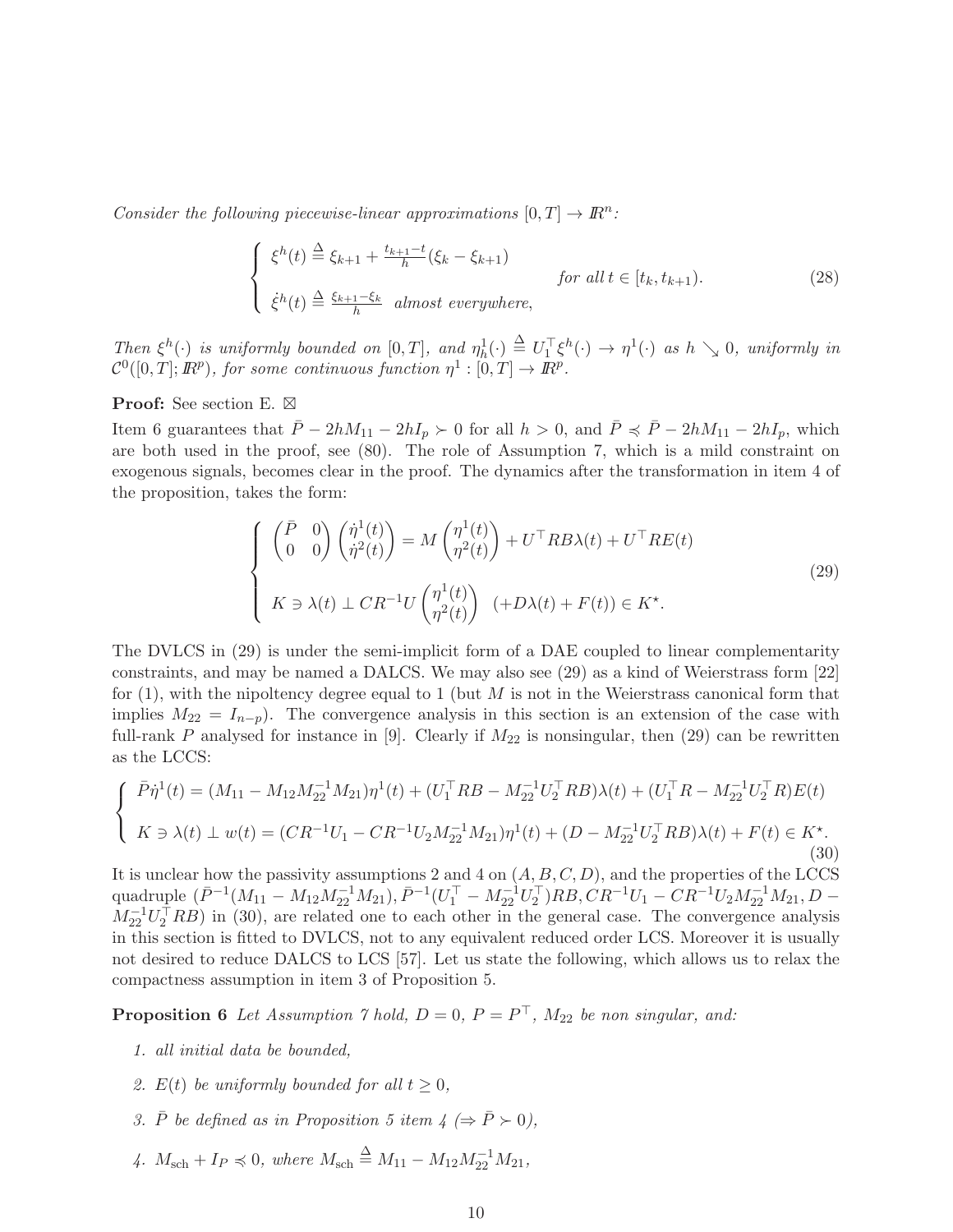5.  $U<sup>\perp</sup>R \operatorname{Im}(P) \supseteq U<sup>\perp</sup>R \operatorname{Im}(B)$ .

Then  $\eta_k^1$  and  $\eta_k^2$  are uniformly bounded (independently of n) on  $k \in \{1, n\}$ .

Proof: See section F. ⊠

Item 5 implies that the quadruple of the LCCS in (30) is given by  $(\bar{P}^{-1}M_{\rm sch}, \bar{P}^{-1}U_1^{\top}RB, CR^{-1}U_1 CR^{-1}U_2M_{22}^{-1}M_{21}, D$ . Thus again it is in general not possible to conclude about any nice property for this quadruple, using the above assumptions 2 and 4 as well as items 4 and 5. When  $M_{22} = 0$ the DVLCS is as in (59).

Remark 2 The usefulness of the Schur complement negative definiteness in item 4 of Proposition 6, appears clearly in the proof of the proposition, see (88). However, since  $\bar{P} \succ 0$ , it is also possible to guarantee in (88) that  $\tilde{P} \succ 0$  for  $h > 0$  small enough, using Theorem 1 and Corollary 2 in Appendix A. Then the result holds for n large enough. Thus the condition in item  $\frac{1}{4}$  is sufficient but by far not necessary, and could be replaced by the less restrictive condition  $\tilde{P} \succ 0$  for small enough h.

It is inferred that each time the conditions of Proposition 6 are satisfied,  $||\xi_k-\xi_0||$  and thus  $||x_k-x_0||$ are uniformly bounded, as well as the selections  $\zeta_k$  of  $\partial f(\xi_k)$  (without doing the compactness assumption of Proposition 5 item 3; thus Proposition 6 allows us to solve the very first step of the proof of Proposition 5). Then the piecewise-linear approximations  $x^h(\cdot)$  are uniformly bounded in  $h > 0$  on  $[0, T]$ . We can redo as in the proof of Proposition 5 to conclude the uniform boundedness of  $\eta_h^1(\cdot)$ , and the existence of a limit function  $\eta^1(\cdot)$  follows. Let us denote  $\eta_h^{1*}(\cdot)$  the step function defined as  $\eta_h^{1*}(t) = \eta_{k+1}^1$  if  $t \in [t_k, t_{k+1}), k \ge 0$ . Then the following holds:

Lemma 3 Assume that the conditions of Proposition 5 (or of Proposition 6 to avoid the compactness in item 3 of Proposition 5) are satisfied. Then  $\eta_h^{1\star}(\cdot)$  converges strongly in  $\mathcal{L}^2([0,T];I\!\!R^p)$ towards the limit  $\eta^1(\cdot)$ , and  $\dot{\eta}_h^1(\cdot)$  converges weakly to  $\dot{\eta}^1(\cdot)$  in  $\mathcal{L}_2([0,T];\mathbb{R}^p)$ .

**Proof:** We know that  $\eta_h^1(\cdot) \to \eta^1(\cdot)$  uniformly in  $\mathcal{C}^0([0,T];\mathbb{R}^p)$  as  $h \to 0$ . Let  $\dot{\eta}_k^1 \triangleq \frac{\eta_{k+1}^1 - \eta_k^1}{h}$ , and notice that  $||\dot{\eta}_k^1|| \le C$  for some  $C > 0$ . Then:

$$
\begin{aligned} \|\eta_h^1 - \eta_h^{1\star}\|_{\mathcal{L}^2}^2 &= \sum_{k=0}^{n-1} \int_{t_k}^{t_{k+1}} (t_{k+1} - t)^2 \|\dot{\eta}_k^1\|^2 dt \\ &\le C^2 \sum_{k=0}^{n-1} \frac{1}{3} (t_{k+1} - t_k)^3 = \frac{C^2 n h^3}{3} = \frac{C^2 T h^2}{3}. \end{aligned} \tag{31}
$$

Therefore  $\|\eta_h^1 - \eta_h^{1*}\|_{\mathcal{L}^2} \to 0$  as  $h \to 0$ . Since  $\|\eta_h^1 - \eta^1 + \eta^1 - \eta_h^{1*}\|_{\mathcal{L}^2} \le \|\eta_h^1 - \eta^1\| + \|\eta^1 - \eta_h^{1*}\|_{\mathcal{L}^2} \to$  $\|\eta^{1} - \eta_{h}^{1*}\|_{\mathcal{L}^{2}}$  as  $h \to 0$  the proof is done.

The sequence  $\{\dot{\eta}_h^1(\cdot)\}_{h>0}$  being uniformly bounded on  $[0,T]$  (from the proof of Proposition 5 which holds under the stated assumptions), it follows applying the Banach-Alaoglu-Bourbaki Theorem [13, Theorem III.15] that it possesses a limit  $s(\cdot)$  in the weak  $\star$  topology  $\sigma(\mathcal{L}_{\infty}([0,T]; \mathbb{R}^p), \mathcal{L}_{1}([0,T]; \mathbb{R}^p))$ [13, Proposition III.12 (i)], *i.e.*,

$$
\int_0^T \dot{\eta}_h^1(t)\varphi(t)dt \longrightarrow \int_0^T s(t)\varphi(t)dt, \text{ for all } \varphi(\cdot) \in \mathcal{L}_1([0,T];\mathbb{R}^p). \tag{32}
$$

Being  $[0, T]$  bounded one has  $\mathcal{L}_1([0, T]; \mathbb{R}^p) \subset \mathcal{L}_2([0, T]; \mathbb{R}^p)$  so the weak convergence holds also in  $\mathcal{L}_2([0,T];\mathbb{R}^p)$ . Moreover  $\eta^1_h(t) = \eta^1_h(0) + \int_0^t s(\tau) d\tau$  for all  $t \in [0,T]$ . It follows that  $s(\cdot) = \eta^1(\cdot)$ almost everywhere. Consequently  $\eta_h^1(\cdot)$  converges weakly to  $\eta^1(\cdot)$  in  $\mathcal{L}_2([0,T];\mathbb{R}^p)$ .  $\boxtimes$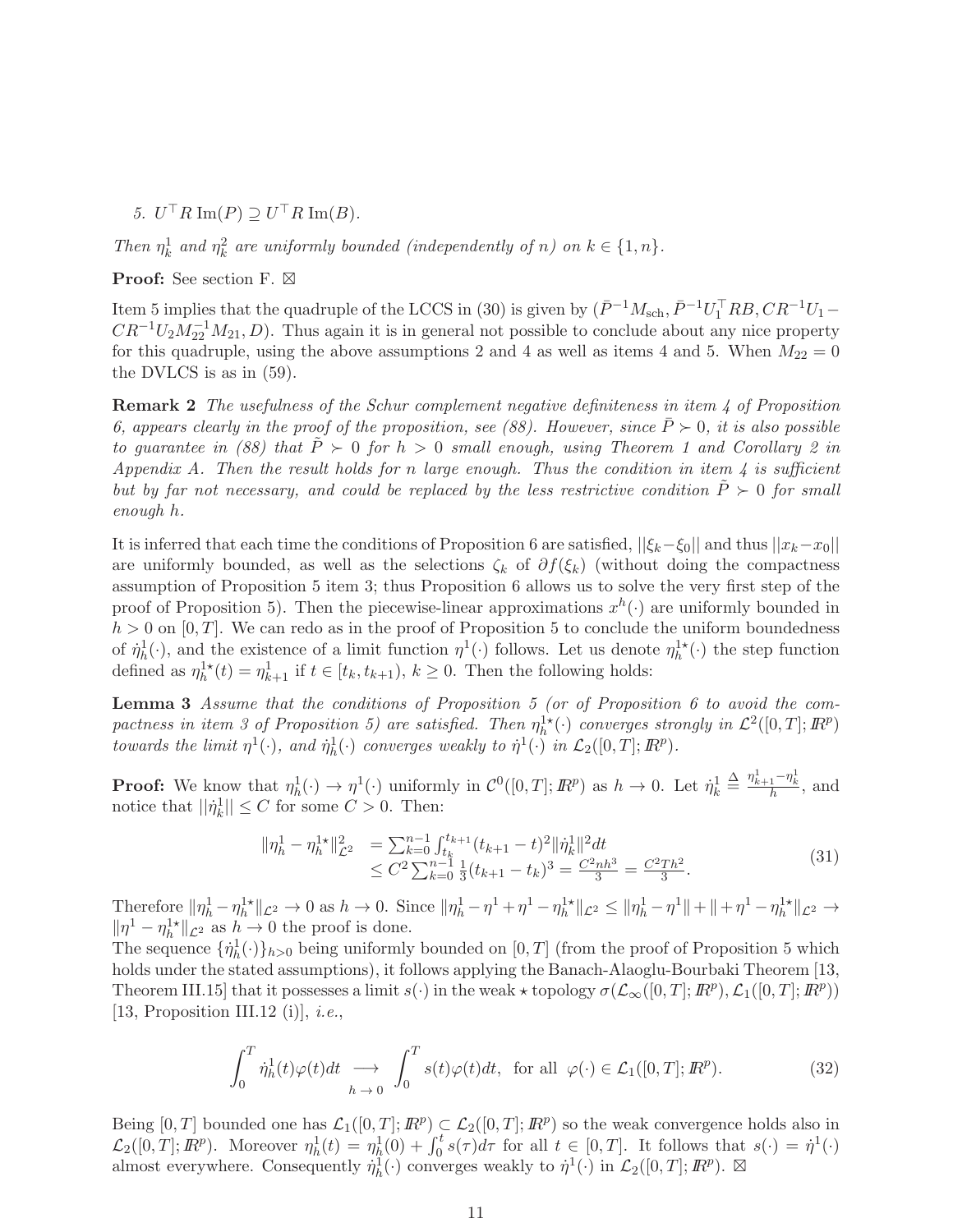Now we have a rather complete set of results for the convergence of approximations of  $\eta^1(\cdot)$ . Let us investigate convergence of approximations of  $\eta^2(\cdot)$ . We remind that  $R^2 = X$ ,  $R = R^{\top}$ , with X in Assumption 2, and  $U$  is in item 4 of Proposition 5.

Proposition 7 Let the conditions of Proposition 5 items 1, 2, 4, 5, 6, 7 and of Proposition 6 hold. Then  $\eta_h^2(\cdot)$  converges uniformly in  $\mathcal{C}^0([0,T];\mathbb{R}^{n-p})$  to  $\eta^2(\cdot)$ ,  $\eta_h^{2\star}(\cdot)$  converges strongly in  $\mathcal{L}_2([0,T];\mathbb{R}^{n-p})$  to  $\eta^2(\cdot), \dot{\eta}_h^2(\cdot)$  converges weakly in  $\mathcal{L}_2([0,T];\mathbb{R}^{n-p})$  to  $\dot{\eta}^2(\cdot)$ .

Proof: It follows that the results of both Propositions 5 and 6 hold. Consider (74) in section E. Applying the U transformation (item 4 in Proposition 5) we obtain the algebraic equality part:

$$
\begin{cases}\n-M_{12}\eta_{k+1}^{1} - M_{22}\eta_{k+1}^{2} - U_{2}^{\top}RE_{k} = -U_{2}^{\top}\zeta_{k+1} = 0\\
-M_{12}\eta_{k}^{1} - M_{22}\eta_{k}^{2} - U_{2}^{\top}RE_{k-1} = -U_{2}^{\top}\zeta_{k} = 0,\n\end{cases}
$$
\n(33)

where  $\zeta_k \in \partial f(\xi_k)$  and  $\zeta_{k+1} \in \partial f(\xi_{k+1})$ , and item 5 of Proposition 6 was used. Thus it follows that

$$
-M_{12}\frac{\eta_{k+1}^1 - \eta_k^1}{h} - M_{22}\frac{\eta_{k+1}^2 - \eta_k^2}{h} - U_2^{\top}R\frac{\Delta E_k}{h} = 0.
$$
\n(34)

Hence  $\frac{\eta_{k+1}^2 - \eta_k^2}{h} = \dot{\eta}_h^2(t) = -M_{22}^{-1}(M_{12}\dot{\eta}_h^1(t) + U_2^\top R\dot{E}_h(t))$  for all  $t \in [t_k, t_{k+1}), k \ge 1$ , since  $M_{22}$  is non singular due to item 5 of Proposition 5. One has that  $||\frac{\Delta E_k}{h}(t)|| \leq k_E h$ , hence  $\dot{E}_h(t) \stackrel{\Delta}{=} \frac{E_k - E_{k-1}}{h}$ for  $t \in [t_k, t_{k+1})$ , is uniformly bounded on  $[0, T]$ . Thus the sequence  $\{E_h(\cdot)\}\$ is uniformly bounded, continuous with uniformly bounded derivatives almost everywhere, and is thus equicontinuous. So by Ascoli-Arzela Theorem  $E_h(\cdot)$  converges uniformly in  $\mathcal{C}^0([0,T];\mathbb{R}^n)$  to a limit  $E(\cdot)$ . Using the proposition's assumptions, we know that  $\dot{\eta}_h^1(\cdot)$  is uniformly bounded (using Proposition 6, and then applying Proposition 5 without item 3, see the proof of Proposition 5 and (81)). We infer from (34) and item 5 of Proposition 5 ( $\Rightarrow M_{22}$  is full-rank) that  $\eta_h^2(\cdot)$  is uniformly bounded also. From (33) and the boundedness of  $E(\cdot)$  it follows that  $\eta_k^2$  is uniformly bounded for  $k \in \{0, n-1\}$ , thus the sequence  $\{\eta_h^2(\cdot)\}\$ is uniformly bounded on  $[0, T]$ , continuous with uniformy bounded derivative almost everywhere. Applying the Ascoli-Arzela Theorem we deduce that it converges uniformly in  $\mathcal{C}^0([0,T];\mathbb{R}^n)$  towards a limit  $\eta^2(\cdot)$ . Now we can make the same calculations as in (31) to infer that  $||\eta_h^2(t) - \eta_h^{2*}(t)||_{\mathcal{L}^2} \to 0$  as  $h \to 0$ . The sequence  $\{\eta_h^2(\cdot)\}\$  being uniformly bounded on  $[0, T]$ , the same reasoning as in the proof of Lemma 3 can be redone to conclude that  $\eta_h^2(\cdot)$  converges weakly in  $\mathcal{L}_2([0,T];\mathbb{R}^{n-p})$  to  $\dot{\eta}^2(\cdot)$ .  $\boxtimes$ 

Let us now consider (74) in appendix E:  $RPR^{-1}\dot{\xi}_k - RAR^{-1}\xi_{k+1} - RE_k \in -\partial f(\xi_{k+1})$ . Since we assume that all the assumptions of Proposition 5, Proposition 6, Lemma 3, and Proposition 7 are satisfied, it follows that  $RPR^{-1}\dot{\xi}_h(\cdot) - RAR^{-1}\xi_h^{\star}(\cdot) - RE_h(\cdot) \rightarrow RPR^{-1}\dot{\xi}(\cdot) - RAR^{-1}\xi(\cdot) - RE(\cdot)$ weakly in  $\mathcal{L}_2([0,T];\mathbb{R}^{n-p})$  as  $h \to 0$  (recall that  $\xi_h^*(t) = \xi_{k+1}$  on  $t \in [t_k, t_{k+1}), k \ge 0$ ). Since  $\xi_h^{\star}(\cdot)$  converges strongly towards  $\xi(\cdot)$  in  $\mathcal{L}_2([0,T];\mathbb{R}^{n-p})$ , we infer using [8, Proposition 2] and the maximal monotonicity of  $\partial f(\cdot)$  that  $RPR^{-1}\dot{\xi}(\cdot) - RAR^{-1}\xi(\cdot) - RE(\cdot) \in -\partial f(\xi(\cdot))$ . This proves the existence of a  $\mathcal{C}^0([0,T];\mathbb{R}^n)$  solution to the DVLCS (1).

Taking into account the proposition's assumptions (in particular  $U<sup>+</sup>R \operatorname{Im}(P) \supseteq U<sup>+</sup>R \operatorname{Im}(B)$ ), the initial data for (29) have to satisfy:

$$
M_{21}\eta^{1}(0) + M_{22}\eta^{2}(0) + U_{2}^{\top}RE(0) = 0
$$
  

$$
\lambda(0) \in -\mathcal{N}_{K^*} (CR^{-1}U^{\top} \begin{pmatrix} \eta^{1}(0) \\ \eta^{2}(0) \end{pmatrix} + F).
$$
 (35)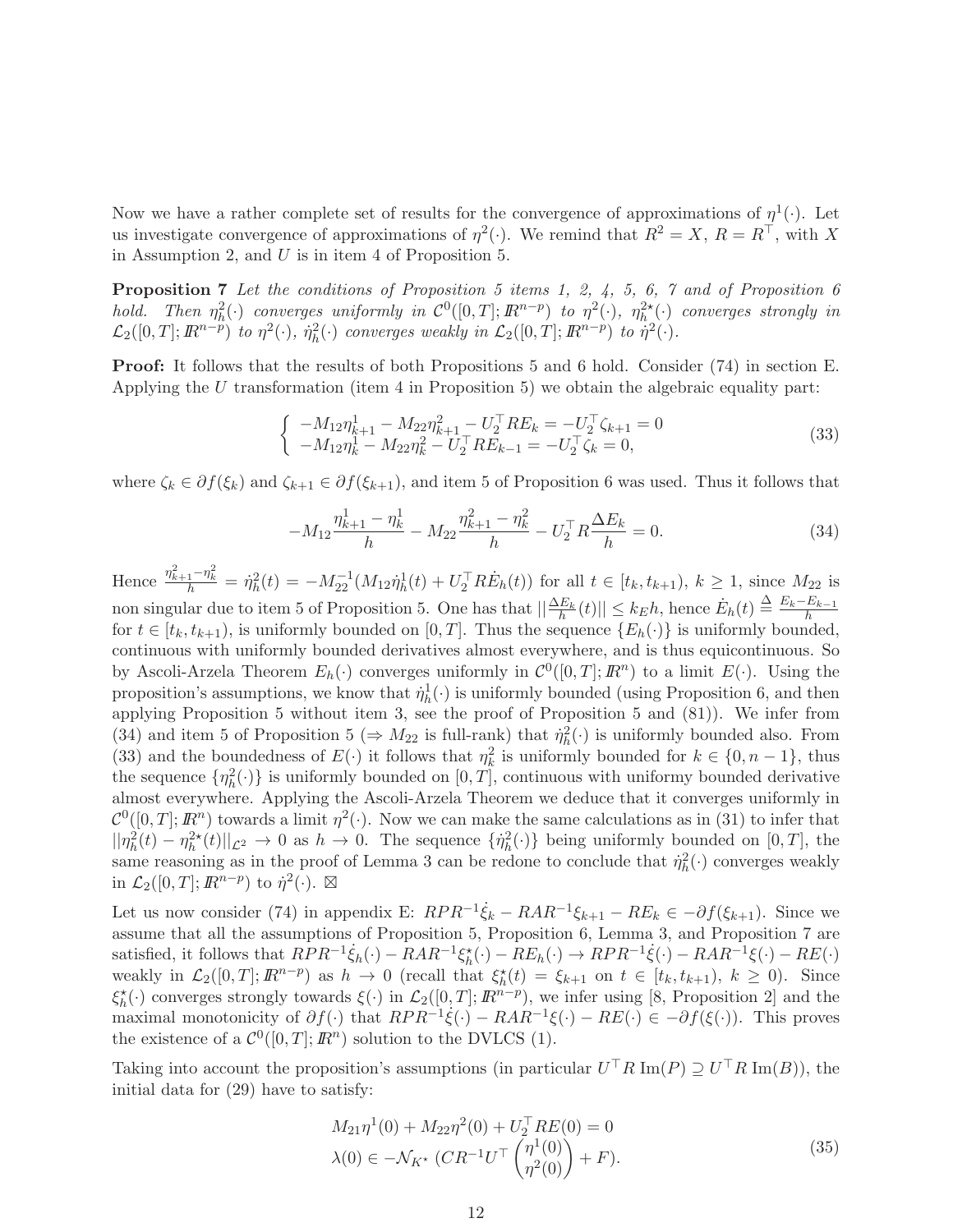The above limits satisfy this generalized equation initially, by construction (see for instance (33)). Let us finally notice that the multiplier  $\lambda(\cdot)$  is not continuous in general. Even in the simpler case of LCS, it is known that it may possess infinitely many discontinuity times in finite time-intervals (Zeno phenomenon), excepted if some conditions are satisfied [49].

#### 4.2 The case  $D \ge 0$

Let us now deal with the framework in section 3.2, with the same basic assumptions 4, 5, 6, 7. Then, one works with (20) instead of (8). The only difference between both VIs is in the term  $g(t_k, \xi_k)$ , with  $-(R^{-1}C^{\top} - RB)\mathcal{P}_D(\lambda_{\alpha,k})$ . It is known from [54, Lemma 3] that  $\mathcal{P}_D(\lambda_{\alpha,k}(t_k, \xi_k))$ is Lipschitz continuous in  $\xi_k$  for each  $t_k$ , *i.e.*, there exists  $k_\lambda(t) \geq 0$  such that  $||\mathcal{P}_D(\lambda_{\alpha,k}(t_k,\xi_k)) \mathcal{P}_D(\lambda_{\alpha,k-1}(t_{k-1},\xi_{k-1}))\|\leq k_\lambda(t)\|\xi_k-\xi_{k-1}\|=hk_\lambda(t_k)\|\xi_k\|,$  for some  $k_\lambda:\mathbb{R}\to\mathbb{R}_+$ . The regularity of  $k_{\lambda}(\cdot)$  depends on the regularity of  $F(\cdot)$ .

Let us consider (76) in the proof of Proposition 5. In addition to the term  $\langle R \Delta E_k, \dot{\xi}_k \rangle$ , we have to consider  $\langle -(R^{-1}C^{\top} - RB)(\lambda^{\text{im}}(t_k, \xi_k) - \lambda^{\text{im}}(t_{k-1}, \xi_{k-1})), \dot{\xi}_k \rangle$ , where  $\lambda^{\text{im}}(t, \xi) \stackrel{\Delta}{=} \mathcal{P}_D(\lambda_\alpha(t, \xi))$  for any element  $\lambda_{\alpha}(t,\xi)$  in the set  $\Phi(t,CR^{-1}\xi)$ . This projection is single-valued and unique [54, Lemma 2. Let  $\tilde{C} \triangleq -(R^{-1}C^{\top} - RB)$ . We have  $\langle \tilde{C}(\lambda^{\text{im}}(t_k, \xi_k) - \lambda^{\text{im}}(t_{k-1}, \xi_{k-1})), \dot{\xi}_k \rangle = \langle \tilde{C}(\lambda^{\text{im}}(t_k, \xi_k) - \lambda^{\text{im}}(t_k, \xi_k)] \rangle$  $\lambda^{\text{im}}(t_k, \xi_{k-1}) + \lambda^{\text{im}}(t_k, \xi_{k-1}) - \lambda^{\text{im}}(t_{k-1}, \xi_{k-1})), \dot{\xi}_k$ , and:

$$
\langle \tilde{C}(\lambda^{\text{im}}(t_k, \xi_k) - \lambda^{\text{im}}(t_k, \xi_{k-1})), \dot{\xi}_k \rangle = \langle \frac{1}{\sqrt{h}} \tilde{C}(\lambda^{\text{im}}(t_k, \xi_k) - \lambda^{\text{im}}(t_k, \xi_{k-1})), \sqrt{h} \dot{\xi}_k \rangle \leq \frac{1}{2h} ||\tilde{C}||^2 ||\lambda^{\text{im}}(t_k, \xi_k) - \lambda^{\text{im}}(t_k, \xi_{k-1})||^2 + \frac{h}{2} ||\dot{\xi}_k||^2 \leq \frac{1}{2h} ||\tilde{C}||^2 k_{\lambda}^2(t_k) ||\xi_k - \xi_{k-1}||^2 + \frac{h}{2} ||\dot{\xi}_k||^2 = \frac{h}{2} ||\tilde{C}||^2 k_{\lambda}^2(t_k) ||\dot{\xi}_k||^2 + \frac{h}{2} ||\dot{\xi}_k||^2 = \frac{h}{2} (||\tilde{C}||^2 k_{\lambda}^2(t_k) + 1) \langle \dot{\xi}_k, \dot{\xi}_k \rangle.
$$
\n(36)

Let us now analyze the term  $\langle \tilde{C}(\lambda^{\text{im}}(t_k,\xi_{k-1}) - \lambda^{\text{im}}(t_{k-1},\xi_{k-1})), \dot{\xi}_k \rangle$ . To that aim let us make the following:

**Assumption 8** The function  $\lambda^{\text{im}}(\cdot,\xi)$  is differentiable on  $[0,T]$ , and  $||\frac{\partial \lambda^{\text{im}}(t,\xi)}{\partial t}|| \leq d < +\infty$  for some d and all  $\xi \in \mathbb{R}^n$ ,  $t \in [0, T]$ .

Let us recall that  $\lambda^{\text{im}}(t,\xi)$  is the least-norm element of the set  $\Phi(t,CR^{-1}\xi)$  [54, Lemma 3]. Assumption 8 is trivially verified if Assumption 7 holds, since  $\Phi(t, x) = (\partial \sigma_{\Gamma(t)} + D)^{-1}(x)$ ,  $\Gamma(t) = K^* - F(t)$ . Now we have:

$$
\begin{split}\n\langle \tilde{C}(\lambda^{\text{im}}(t_k, \xi_{k-1}) - \lambda^{\text{im}}(t_{k-1}, \xi_{k-1})), \dot{\xi}_k \rangle &= \langle \tilde{C} \int_{t_{k-1}}^{t_k} \frac{\partial \lambda^{\text{im}}}{\partial t} (t, \xi_{k-1}) dt, \dot{\xi}_k \rangle \\
&\leq ||\tilde{C}|| \, hd \, ||\dot{\xi}_k|| \leq \frac{1}{2} hd^2 ||\tilde{C}||^2 + \frac{1}{2} h \langle \dot{\xi}_k, \dot{\xi}_k \rangle.\n\end{split} \tag{37}
$$

Thus grouping (36) and (37) we obtain  $\langle \tilde{C}(\lambda^{\text{im}}(t_k,\xi_k) - \lambda^{\text{im}}(t_{k-1},\xi_{k-1})), \dot{\xi}_k \rangle \leq \frac{h}{2} (||\tilde{C}||^2 k_{\lambda}^2(t_k) +$  $2\rangle\langle \dot{\xi}_k, \dot{\xi}_k\rangle + \frac{1}{2}$  $\frac{1}{2}hd^2||\tilde{C}||^2$ . Recalling that  $\eta = U^{\top}\xi$ , one sees that the developments in (79) still hold with minor modifications of the constants  $\alpha_1, \alpha_2$ , and of item 5, due to the additional terms. Then the conclusions of Proposition 5 hold true (remind that since U is unitary then  $\langle U^{\top} \dot{\xi}_k, U^{\top} \dot{\xi}_k \rangle =$  $\langle \dot{\eta}_k, \dot{\eta}_k \rangle = \langle \dot{\xi}_k, \dot{\xi}_k \rangle).$ 

Let us now examine Proposition 6. The additional term in the left-hand side of the inclusion in (84) is  $hU^\top R\tilde{C}\lambda^{\text{im}}(t_k,\xi_k)$ . Let us now have a look at (86). Let us modify  $w_0$  as  $w_0 \stackrel{\Delta}{=} U^\top \zeta_0 +$  $\begin{pmatrix} M_{11} & M_{12} \\ M_{21} & M_{22} \end{pmatrix} U^{\top} \xi_0 + U^{\top} R \tilde{C} \lambda^{\text{im}}(0, \xi_0)$ . The last term in the left-hand side of (86) is rewritten as:

$$
\langle hU^\top RE_k + hU^\top R\tilde{C}(\lambda^{\text{im}}(t_k,\xi_k) - \lambda^{\text{im}}(t_k,\xi_0) + \lambda^{\text{im}}(t_k,\xi_0) - \lambda^{\text{im}}(0,\xi_0)), U^\top(\xi_{k+1} - \xi_0)\rangle. \tag{38}
$$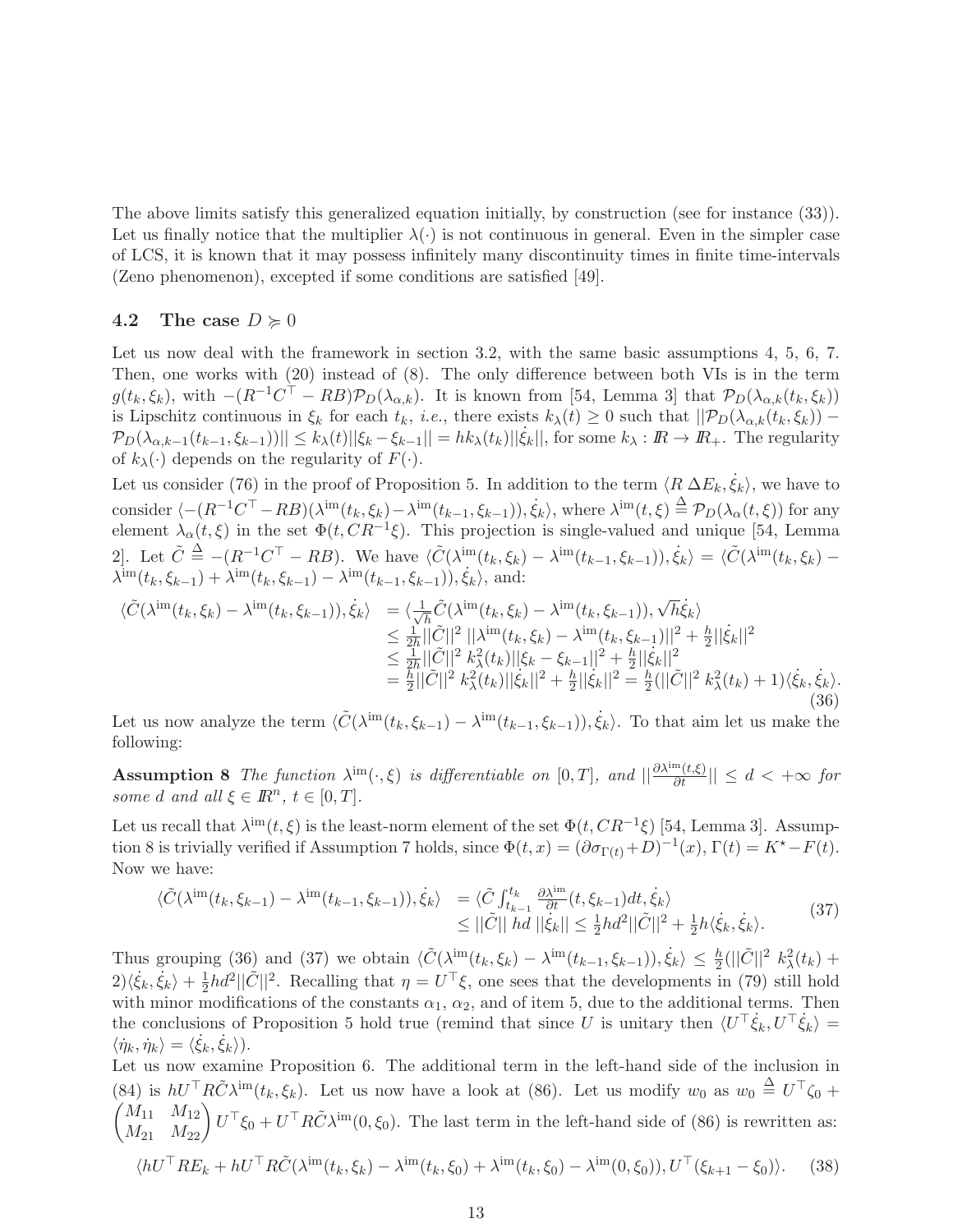Proceeding as above and using the Lipschitz continuity of  $\lambda^{im}(t,\xi)$  in the second argument, yields:

$$
\langle \sqrt{h}U_1^\top R \tilde{C}(\lambda^{\text{im}}(t_k, \xi_k) - \lambda^{\text{im}}(t_k, \xi_0)), \sqrt{h}U_1^\top(\xi_{k+1} - \xi_0) \rangle \leq \frac{h}{2} k_{\lambda}^2(t_k) ||U_1^\top R \tilde{C}||^2 ||\xi_{k+1} - \xi_0||^2 + \frac{h}{2} ||\eta_{k+1}^1 - \eta_0^1||^2
$$
\n(39)

for the first term, and

$$
\langle hU^{\top}R\tilde{C}(\lambda^{\text{im}}(t_k,\xi_0) - \lambda^{\text{im}}(0,\xi_0)), U^{\top}(\xi_{k+1} - \xi_0) \rangle = \langle hU^{\top}R\tilde{C}\int_0^{t_k} \frac{\partial \lambda^{\text{im}}}{\partial t}(t,\xi_0)dt, U^{\top}(\xi_{k+1} - \xi_0) \rangle \tag{40}
$$

for the second term. In view of Assumption 8, one has  $\iint_0^{t_k}$  $\frac{\partial \lambda^{im}}{\partial t}(t,\xi_0)dt|| \leq t_k d \leq T d.$  Hence the second additional term can be treated similarly to  $U_1^{\dagger} RE_k$ . From (39) one sees that the first additional term adds quadratic terms  $-\frac{h}{2}$  $\frac{h}{2}(k_{\lambda}^{2}(t_{k})||U_{1}^{\top}R\tilde{C}||^{2}+1)\langle\eta_{k+1}^{1}-\eta_{0}^{1},\eta_{k+1}^{1}-\eta_{0}^{1}\rangle$  in the righthand side of (87). Consequently the matrix  $\tilde{P}$  in (88) has to be modified as  $\tilde{P} = \bar{P} - hM<sub>sch</sub>$  –  $hI_p - \frac{h}{2}$  $\frac{h}{2}(k_{\lambda}^{2}(t_{k})||U_{1}^{\top}R\tilde{C}||^{2}+1)I_{p}$ . Thus item 4 in Proposition 6 has to be changed accordingly to guarantee  $\tilde{P} \succ 0$ , by augmenting the coercivity of the Schur complement  $M_{\text{sch}}$  (or of  $\overline{P}$ , or by imposing small enough time-step  $h > 0$ , see Remark 2).

Remark 3 The above convergence and existence results rely on Assumption 7 which removes the dependence on time in the set-valued part of the dynamics, i.e., the set  $\tilde{\Gamma}(t) = \tilde{\Gamma}$  in (27). In the time-varying case the proofs for convergence and existence of solutions have to be modified because (27) is a singular FOSwP. It is possible that the approaches used for non singular FOSwP (via Moreau-Yosida regularisation or time-stepping discretization [20, 41]) may be adapted to the singular case.

#### 4.3 Numerical computations

When  $D = 0$  the VI $(RP^hR^{-1}, q_k, f_k)$  to be solved at each timestep is in (8) with  $f_k(\cdot) = \psi_{K^* - F_k} \circ$  $CR^{-1}(\cdot) = \psi_{\tilde{\Gamma}_k}(\cdot), \tilde{\Gamma}_k = \{ \xi \in \mathbb{R}^n \mid CR^{-1}\xi \in K^* - F_k \}.$  Thus the inclusion in (7) is equivalent to:

$$
RP^{h}R^{-1}\xi_{k+1} - RPR^{-1}\xi_{k} - hRE_{k} \in -\mathcal{N}_{\tilde{\Gamma}_{k}}(\xi_{k+1})
$$
\n(41)

When a solution is guaranteed to exist according to Proposition 2, efficient numerical algorithms exist to calculate a solution to such VIs using Lemke's algorithm, interior point methods, reformulation as quadratic programs, etc [2, 29], a strong property being that  $RP<sup>h</sup>R<sup>-1</sup> \ge 0$  (most of the aforementioned algorithms allow for nonsymmetry). Now let us consider the case  $D \geq 0$  in section 3.2 and the VI in (20). First the calculation of the term  $g(t_k, \xi_k)$  requires the calculation of an element  $\lambda_{\alpha,k}$  of the nonempty set  $\Phi(t_k,CR^{-1}\xi_k) = (\partial \sigma_{\Gamma(t_k)} + D)^{-1}(CR^{-1}\xi_k)$ , with  $\Gamma(t_k) = K^* - F(t_k)$ , then computng its projection onto Im(D) (recall that by assumption  $D = D^{\top}$ ), with the projector defined as  $DD^{\dagger}$  [11, Proposition 6.1.6]. This boils down to solving a linear cone complementarity problem (LCCP) with unknown  $-\lambda_{\alpha,k}$ , as:  $K \ni (-\lambda_{\alpha,k}) \perp D(-\lambda_{\alpha,k}) + CR^{-1}\xi_k + F_k \in K^*$ . Second the VI( $RPR^{-1}, q_k, f_k$ ) in (20) relies on the calculation of the subdifferential of  $f(t, \xi)$  in (18), which may not be obvious. One way to implement the scheme is to assume that the conditions of Proposition 4 for existence are fullfilled, and that the DVLCS can be transformed as in (29) (with  $D \neq 0$ , using item 4 in Proposition 5. The implicit time-discretization of (29) yields a LCCP with unknown  $\lambda_{k+1}$ , which corresponds to the discretized LCCS in (30). Since  $\eta_k = U^{\dagger} \xi_k$  with U in item 4 of Proposition 5, the existence of  $\xi_{k+1}$  guarantees that of  $\eta_{k+1}$ . This in turn guarantees that the LCCP obtained from (30) has a solution  $\lambda_{k+1}$  (possibly non-unique). Advancing the numerical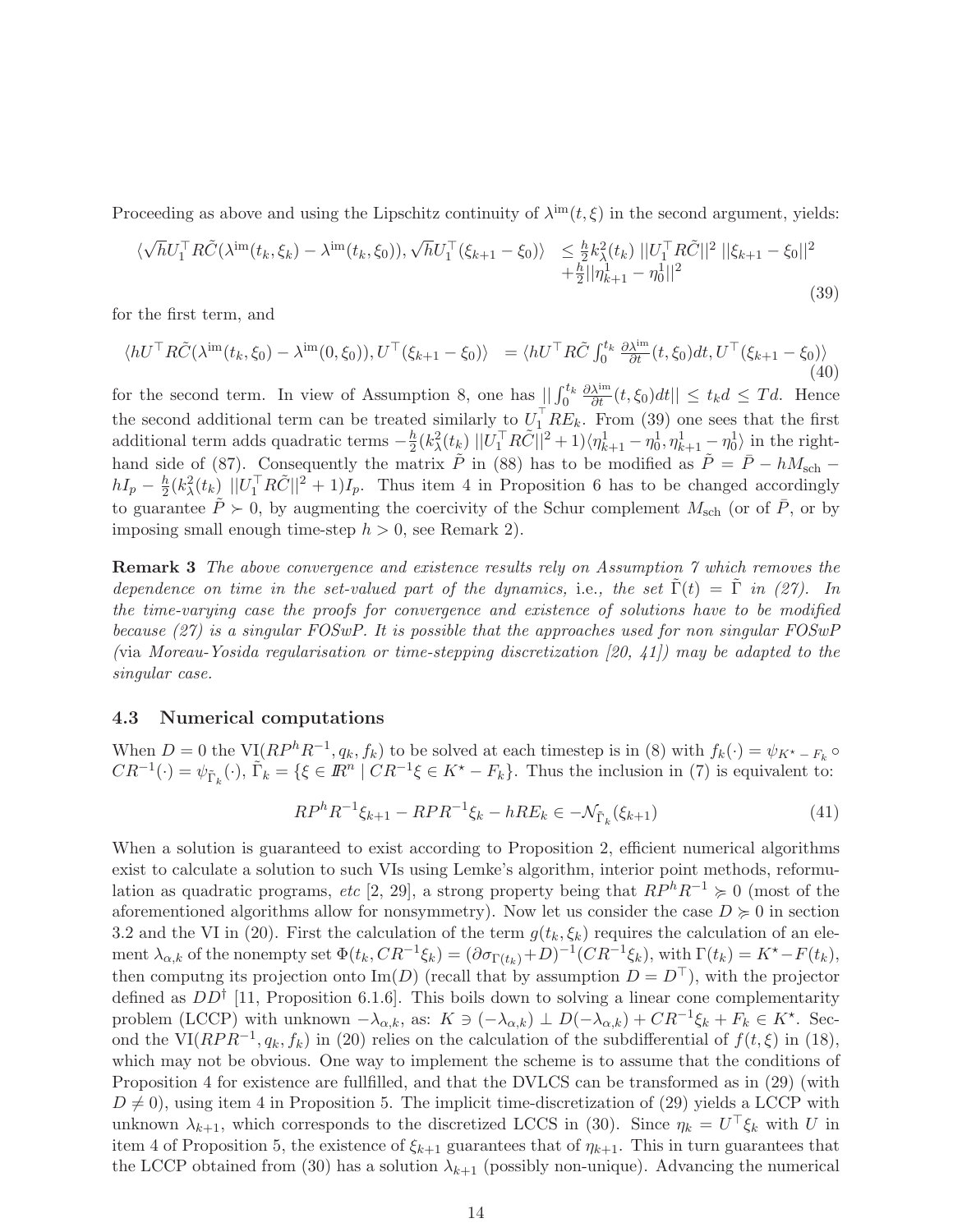algorithm to step  $k + 1$  then boils down to solving this LCCP. It is noteworthy that if  $D = D^{\top} \succ 0$ the mapping  $\Phi(t,\zeta)$  is single-valued Lipschitz continuous, using [17, Proposition 1]. In this case using (65) (66) it follows that the DVLCS in (1) is a differential-algebraic equation with nonlinear Lipschitz continuous right-hand side.

## 5 Relaxation of Assumption 2

Imposing  $X \succ 0$  in Assumption 2 may be restrictive. This is however necessary if one wants to apply the coordinate change with  $R$ . Let us instead make the following assumption about the DVLCS in (1).

**Assumption 9** There exists a matrix X such that  $XB = C^{\perp}$ ,  $XP \ge 0$ , and  $D = 0$ .

The constraints imposed in this assumption are close to those satisfied by positive real descriptor variable systems [19, 31]. Let us now consider a matrix V such that  $VV^+ = I_n$ . Then from Assumption 9 one has  $V^{\dagger}XB = V^{\dagger}C^{\dagger}$ . Thus:

$$
P_V V^\top \dot{x}(t) = V^\top X A V V^\top x(t) + V^\top X B \lambda(t) + V^\top X E(t)
$$
  
= 
$$
V^\top X A V V^\top x(t) + V^\top C^\top \lambda(t) + V^\top X E(t)
$$
  

$$
\in A_V V^\top x(t) - V^\top C^\top \partial \psi_{K^*}(CV V^\top x(t) + F(t)) + V^\top X E(t),
$$
\n(42)

where  $A_V \stackrel{\Delta}{=} V^\top X V V^\top A V$ ,  $P_V \stackrel{\Delta}{=} V^\top X P V \geq 0$ . Let us define  $\varphi \stackrel{\Delta}{=} V^\top x$ , then we obtain a descriptor-variable FOSwP:

$$
P_V \dot{\varphi}(t) \in A_V \varphi(t) - V^\top C^\top \partial \psi_{K^\star}(CV\varphi(t) + F(t)) + V^\top X E(t)
$$
  
\n
$$
\in A_V \varphi(t) - \partial \psi_{\bar{\Gamma}(t)}(\varphi(t)) + V^\top X E(t),
$$
\n(43)

where  $\bar{\Gamma}(t) \triangleq \{w \in \mathbb{R}^n \mid CVw + F(t) \in K^{\star}\}\$  and we assume that there exists  $w_0$  such that  $CVw_0 + F(t) \in K^*$  for any  $t \geq 0$  to apply the Convex Analysis chain rule. Let us now discretize the DI in (43) with a fully implicit method:

$$
(P_V - hA_V)\varphi_{k+1} - P_V\varphi_k - hV^\top X E_k \in -\partial \psi_{\bar{\Gamma}_k}(\varphi_{k+1}),\tag{44}
$$

The inclusion in (44) has the same structure as the one in (8), with different matrices however. Similarly as above a semi-implicit method yields:

$$
P_V \varphi_{k+1} - (P_V + hA_V)\varphi_k - hV^\top X E_k \in -\partial \psi_{\bar{\Gamma}_k}(\varphi_{k+1}),\tag{45}
$$

This does not modify fundamentally the next analysis, excepted that Proposition 10 requires  $P_V$  −  $hA_V \geq 0$  for (44) and  $P_V \geq 0$  for (45) (the latter being implied by Assumption 9). It is noteworthy that neither  $P$  nor  $X$  need to be symmetric and positive semidefinite. The next result is similar to Proposition 2 and is given without proof.

**Proposition 8** Consider (45). Let Assumption 9 hold true,  $h > 0$  be given, and  $q_k = -(P_V + P_V)$  $(hA_V)\varphi_k - hV^\top X E_k$ . Let us consider the set:

$$
\mathcal{S} \stackrel{\Delta}{=} \{\xi \in \mathbb{R}^n \mid CV\xi \ge 0\} \cap \{\xi \in \mathbb{R}^n \mid P_V\xi = \sum_{i=1}^m \lambda_i (CV)_{i\bullet}^\top, \lambda_i \ge 0\} \cap \text{Ker}(P_V + P_V^\top). \tag{46}
$$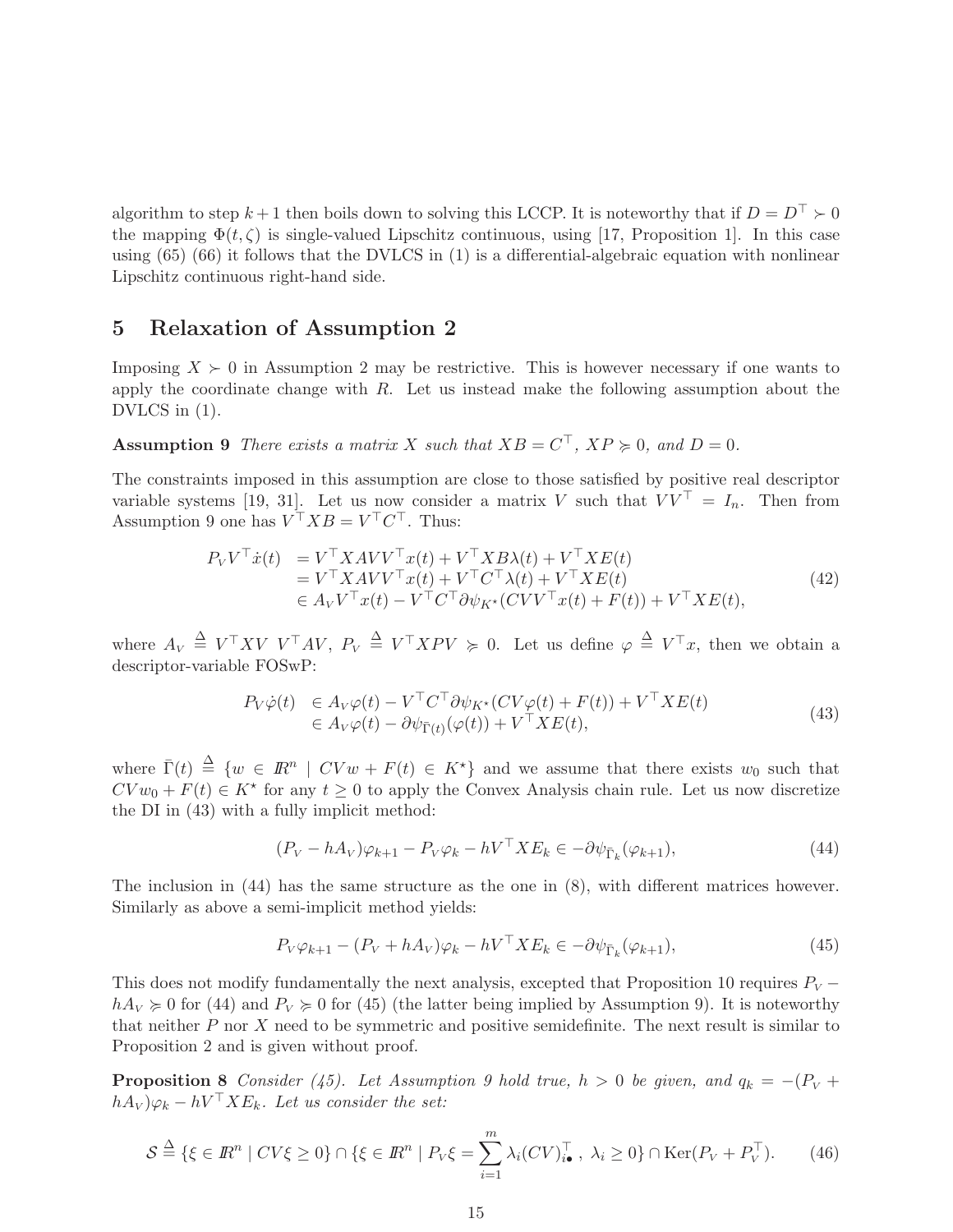- 1. If  $S = \{0\}$ , then the  $VI(P_V, q_k, \psi_{\Phi_k})$  has at least one solution.
- 2. If  $S \neq \{0\}$ , and if there exists  $\xi_0 \in \bar{\Gamma}_k$  such that

$$
\langle q_k - P_V^{\top} \xi_0, v \rangle > 0 \text{ for all } v \in \mathcal{S}, v \neq 0,
$$
\n
$$
(47)
$$

then the  $VI(P_V, q_k, \psi_{\Phi_k})$  has at least one solution.

- 3. If  $\xi_{k+1}^1$  and  $\xi_{k+1}^2$  are two solutions of the  $VI(P_V, q_k, \psi_{\Phi_k})$ , then  $\xi_{k+1}^1 \xi_{k+1}^2 \in \text{Ker}(P_V + P_V^{\top})$ .
- 4. Let  $P_V$  be symmetric. If  $\xi_{k+1}^1$  and  $\xi_{k+1}^2$  are two solutions of the  $VI(P_V, q_k, \psi_{\Phi_k})$ , then  $\langle q_k, \xi_{k+1}^1 \xi_{k+1}^2 \rangle = 0.$
- 5. Let  $P_V$  be symmetric. Then any solution of the  $VI(P_V, q_k, \psi_{\Phi_k})$  is also a solution of the *optimization problem:* min<sub> $\xi \in \bar{\Gamma}_k$ </sub> $\frac{1}{2}$  $\frac{1}{2}\xi^{\dagger}P_{V}\xi + \langle q_{k}, \xi \rangle.$

The above results hold with  $V = I_n$ , however V may be used to transform  $P_V$  (into a block diagonal matrix if XP is symmetric). It is noteworthy that  $A_V$  can be at most positive semi-definite, hence the results in section 4 do not apply because they require strong coercivity properties (see items 4, 5, 6 in Proposition 5). Therefore Assumption 9 allows us to extend the state transformation  $\xi = Rx$  introduced in [15] (see [20, section 3.4] for a bibliography) and to show the well-posedness of the OSNSP (44) (45), but the well-posedness of the DVLCS (43) remains an open issue.

## 6 Examples

This section is devoted to present various examples which illustrate the applicability and the limitations of the above developments. Let us remind that electrical circuits with ideal diodes can serve equally well as models for hydraulic circuits with check valves [42, 34] [32, Chapter 1], thus extending the range of applications.

#### 6.1 First example

These are academic examples which illustrate the developments of section 3.1. Let  $P =$  $\sqrt{ }$  $\mathcal{L}$ 1 0 0 1 1 1  $0 \t1 \t1$  $\setminus$  $\overline{1}$ 

(hence  $\text{rank}(P) = 2$ ),  $D = 0$ ,  $A = \text{diag}(a_1, a_2, a_3)$ ,  $B = C^{\perp} \Rightarrow X = I_3$  in Assumption 2. If  $\det(P^h + (P^h)^{\top}) = (1 - ha_1)(ha_2a_3 - a_2 - a_3) - 2(1 - ha_3) \neq 0$ , one gets  $\text{Ker}(P^h + (P^h)^{\top}) = \{0\}.$ Then the OSNSP for the fully implict scheme (3) always has a solution. Let us now examine the semi-implicit scheme in (4). One has  $\det(P + P^+) = -2$  so  $\text{Ker}(P + P^+) = \{0\}$ , hence the OSNSP always has a solution.

Consider now 
$$
P = \begin{pmatrix} \frac{1}{2} & 0 & \frac{1}{2} \\ 0 & 1 & 0 \\ \frac{1}{2} & 0 & \frac{1}{2} \end{pmatrix}
$$
 and the unitary matrix  $U = \begin{pmatrix} \frac{1}{\sqrt{2}} & 0 & -\frac{1}{\sqrt{2}} \\ 0 & 1 & 0 \\ \frac{1}{\sqrt{2}} & 0 & \frac{1}{\sqrt{2}} \end{pmatrix}$ , then  $U^{\top}PU = \begin{pmatrix} I & \frac{1}{\sqrt{2}} & 1 \\ \frac{1}{\sqrt{2}} & 0 & \frac{1}{\sqrt{2}} \end{pmatrix}$ , then  $U^{\top}PU = \begin{pmatrix} 2 & 1 & 0 \\ 1 & 2 & 0 \\ 0 & 0 & 0 \end{pmatrix}$ , *i.e.*,  $\bar{P} = \begin{pmatrix} 2 & 1 \\ 1 & 2 \end{pmatrix} \succ 0$ . The

convergence results in section 4.1 hold provided A and B are suitably chosen.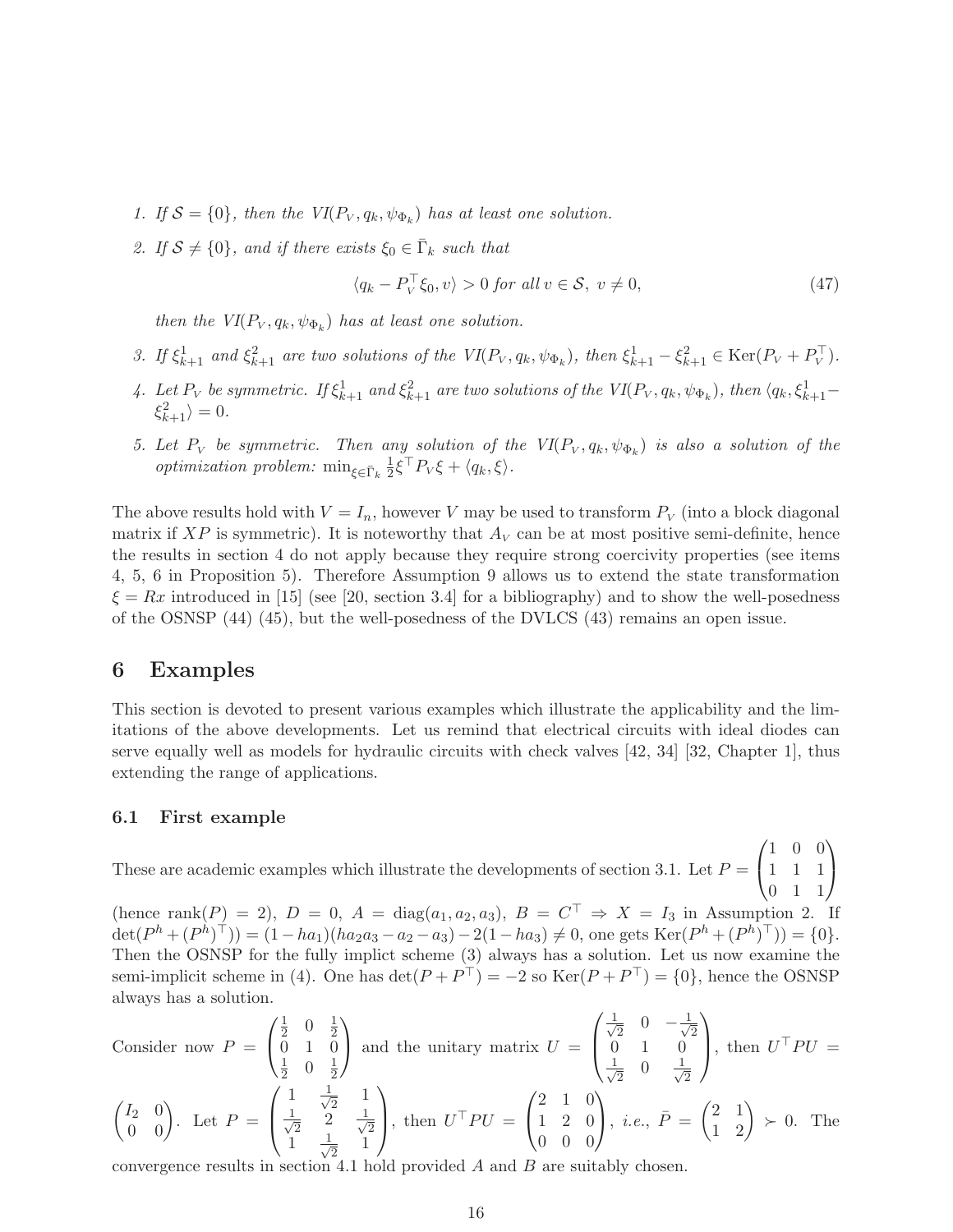Let now  $P =$  $\sqrt{ }$  $\mathcal{L}$ 2 1 0 1 2 0  $0 \t 0 \t 0$  $\setminus$ and  $A = \text{diag}(a_1, a_2, a_3) \succ 0$ ,  $B = C^{\top} \Rightarrow X = I_3$ . Then Ker( $P^h$  +  $(P^h)^\top$  = { $\xi \in \mathbb{R}^3 \mid 2\xi_1 + \xi_2 = 0, \xi_1 + 2\xi_2 = 0, \xi_3 \in \mathbb{R}$ } = { $\xi \in \mathbb{R}^3 \mid \xi_1 = 0, \xi_2 = 0, \xi_3 \in \mathbb{R}$  }. Let  $C =$  $\int c_{11} c_{12} 1$  $c_{21}$   $c_{22}$  1  $\setminus$ . We have  $P_h \xi =$  $\sqrt{ }$  $\mathbf{I}$  $(2 - ha_1)\xi_1 + \xi_2$  $\xi_1 + (2 - ha_2)\xi_2$  $-ha_3\xi_3$  $\setminus$  $= \lambda_1 C_1^{\perp} + \lambda_2 C_2^{\perp}.$  In the set S of

Proposition 2 we obtain  $-ha_3\xi_3 = \lambda_1 + \lambda_2 \ge 0$ , hence  $\xi_3 \le 0$ . Also  $S_1 = \{\xi \in \mathbb{R}^3 \mid c_{11}\xi_1 + c_{12}\xi_2 + \xi_3 \ge 0\}$  $0, c_{21}\xi_1 + c_{22}\xi_2 + \xi_3 \ge 0$ , hence inside S we get  $S_1 = {\xi \in \mathbb{R}^3 \mid \xi_3 \ge 0}$ . It follows that  $\xi_3 = 0$  in S, hence  $\xi_1 = \xi_2 = \xi_3 = 0$  and  $S = \{0\}$ . This example shows that the kernel of  $P^h + (P^h)^{\top}$  may be non trivial, but still  $S = \{0\}$  due to the inequalities.

#### 6.2 Second example

Let us consider the circuit with an ideal diode in Figure 1. Its dynamics may be written as:



Figure 1: An RLCD passive circuit.

$$
\begin{cases}\n\dot{\xi}_{1}(t) = -\frac{R_{1}}{L}\xi_{1}(t) - \frac{R_{3}}{L}\xi_{3}(t) + \frac{1}{L}u(t) + \frac{1}{L}u_{D}(t) \\
\dot{\xi}_{2}(t) = \frac{R_{3}}{R_{2}}\xi_{3}(t) - \frac{1}{R_{2}C}\xi_{2}(t) \\
0 = \xi_{1}(t) + \frac{1}{R_{2}C}\xi_{2}(t) - (1 + \frac{R_{3}}{R_{2}})\xi_{3}(t) \quad (= \xi_{1}(t) - \xi_{3}(t) - \dot{\xi}_{2}(t)) \\
0 \leq u_{D}(t) \perp \xi_{1}(t) \geq 0,\n\end{cases}
$$
\n(48)

where  $\xi_1 = i_1$ ,  $\xi_2(t) = \int_0^t i_2(s)ds$ ,  $\xi_3 = i_3$ . Obviously this dynamical system is not minimal, since we could eliminate  $\xi_3$  using the equality constraint. However on one hand our goal is to illustrate the above developments, one the other hand designers are not always interested by a reduction of the coordinates. According to the notation in (1) we obtain:  $x^{\perp} = (\xi_1, \xi_2, \xi_3), \lambda = u_D, m = 1$ , and:

$$
P = \begin{pmatrix} I_2 & 0 \\ 0 & 0 \end{pmatrix} \quad A = \begin{pmatrix} -\frac{R_1}{L} & 0 & -\frac{R_3}{L} \\ 0 & -\frac{1}{R_2 C} & \frac{R_3}{R_2} \\ 1 & \frac{1}{R_2 C} & -(1 + \frac{R_3}{R_2}) \end{pmatrix} \quad B = \begin{pmatrix} \frac{1}{L} \\ 0 \\ 0 \end{pmatrix} \quad E(t) = \begin{pmatrix} \frac{1}{L} u(t) \\ 0 \\ 0 \end{pmatrix}
$$
(49)

$$
D = 0 \t F(t) = 0 \t (\forall t \ge 0) \t C = (1 \t 0 \t 0).
$$

Notice that we could also work with  $P =$  $\sqrt{ }$  $\mathcal{L}$  $L \quad 0 \quad 0$  $0 R_2 0$  $0 \quad 0 \quad 0$  $\setminus$ . It follows that Assumption 2 is satisfied

with  $X = diag(L, \star, \star)$  where  $\star$  is any positive real, hence  $R = diag(\sqrt{L}, \sqrt{\star}, \sqrt{\star})$ . Also  $RPR^{-1} \geq 0$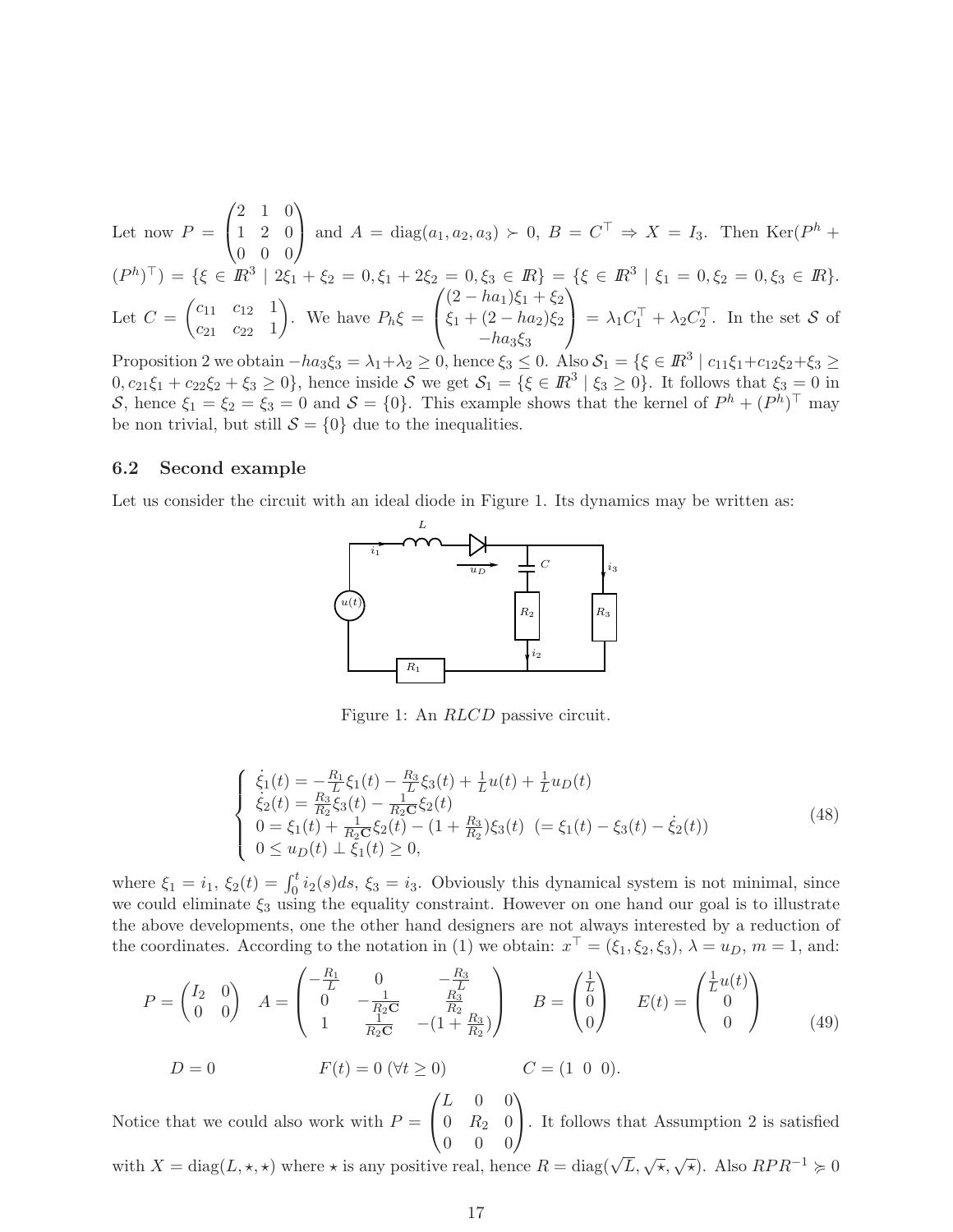(Assumption 3). To simplify the calculations let us take  $L = 1H$  (though such a value may not possess a strong physical meaning) so that  $X = R = I_3$ . One has:

$$
P^{h} = P - hA = \begin{pmatrix} 1 + h\frac{R_{1}}{L} & 0 & h\frac{R_{3}}{L} \\ 0 & 1 + \frac{h}{R_{2}\mathbf{C}} & -h\frac{R_{3}}{R_{2}} \\ -h & -\frac{h}{R_{2}\mathbf{C}} & h(1 + \frac{R_{3}}{R_{2}}) \end{pmatrix}.
$$
 (50)

To apply Proposition 2 with scheme (3), we need to compute the set S in (10). One has  $\det(P^h +$  $(P<sup>h</sup>)<sup>T</sup> > 0$  for  $h > 0$  small enough. Then we need to check that  $P<sup>h</sup> \ge 0$  in (50) (Assumption 3). It can be verified that for  $R_1 = R_2 = R_3 = 1\Omega$ ,  $L = 1H$ ,  $C = 1F^{-1}$ , then  $P^h \succ 0$  for all  $0 < h < 1$ . Hence  $S = \{0\}$ . This shows that there exists circuits as in Figure 1 such that Proposition 2 item 1, applies. Let us now investigate the convergence properties of the scheme (3). To that aim let us check the conditions of Proposition 6. Here Assumption 7 holds, and  $\text{Im}(B) \subset \text{Im}(P)$ . The matrix U is used to set P in its block diagonal form, and can thus be chosen  $U = I_3$  here. The matrix

A can be written as  $A =$  $\sqrt{ }$  $\mathbf{I}$  $-\frac{R_1}{L}$  0 0 0  $-\frac{1}{R_2C}$  0 0 0  $-(1 + \frac{R_3}{R_2})$  $\setminus$  $+$  $\sqrt{ }$  $\mathbf{I}$ 0 0  $-\frac{R_3}{L}$ <br>0 0  $\frac{R_3}{R_2}$  $1 \frac{1}{R_2C}$  0  $\setminus$ . Corollary 2 can be

used to determine conditions that guarantee that  $A \prec 0$ . This is the case for the above choice of parameters. Here we find that  $M_{11} =$  $\begin{pmatrix} -\frac{R_1}{L} & 0 \end{pmatrix}$ 0  $-\frac{1}{R_2C}$  $\bigg), M_{22} = -(1 + \frac{R_3}{R_2}).$  One has also:

$$
M_{\rm sch} = \begin{pmatrix} \frac{-R_1}{L} - \frac{R_3}{L}\alpha & \frac{-R_3}{LR_2C}\alpha\\ \frac{R_3}{R_2}\alpha & \frac{R_3}{R_2^2C}\alpha - \frac{1}{R_2C} \end{pmatrix},
$$
(51)

with  $\alpha = (1 + \frac{R_3}{R_2})^{-1}$ . For such a choice, and if all the foregoing conditions hold, convergence as proved in section 4 follows.



Figure 2: An RLCD passive circuit.

<sup>&</sup>lt;sup>1</sup>Again, such values may not be very realistic, but our goal is merely to show that there exists circuits to which our tools apply.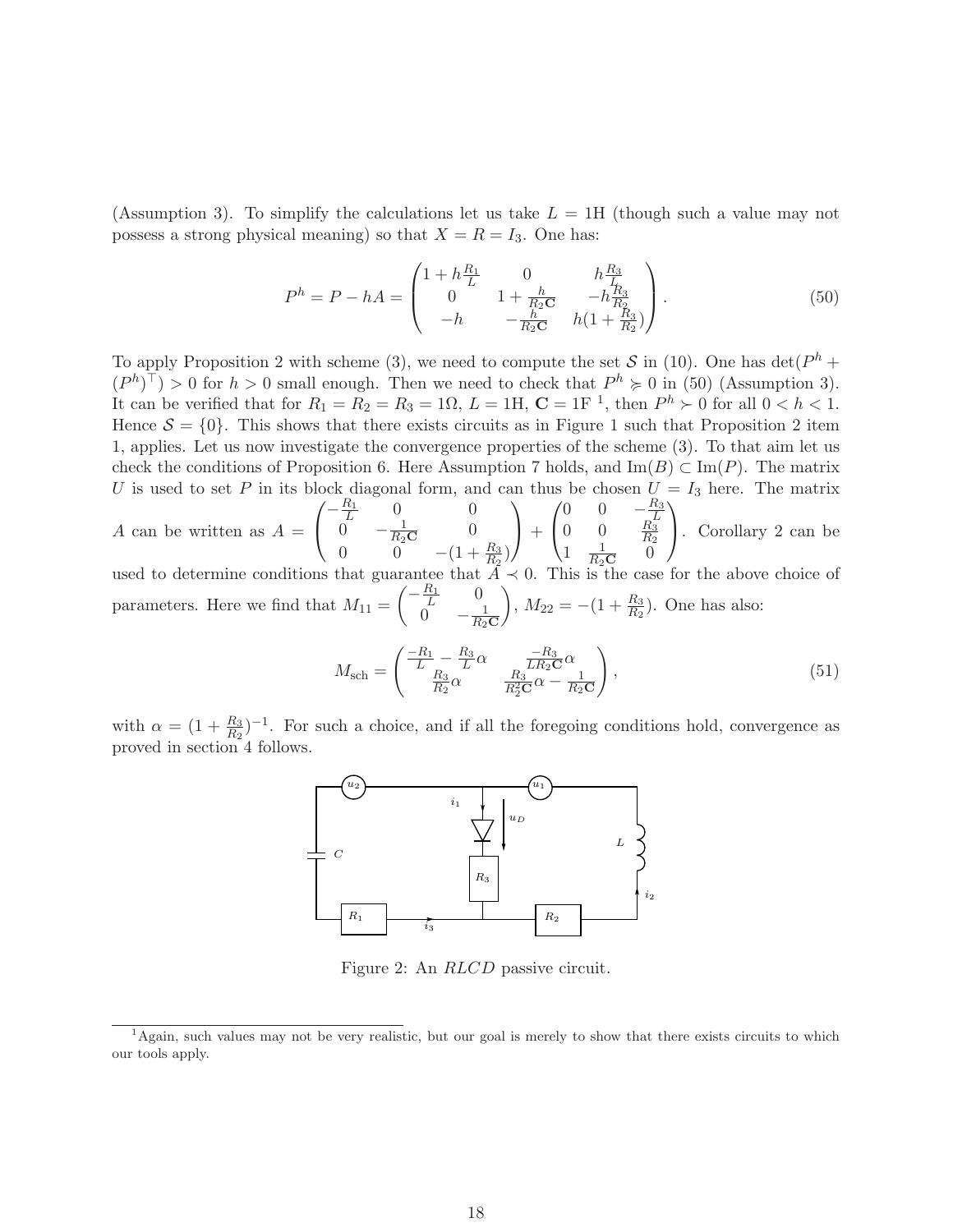#### 6.3 Third example

Let us consider the circuit in Figure 2, with three positive resistances. Its dynamics is given by:

$$
\begin{cases}\n\dot{\xi}_{1}(t) = -\frac{R_{2}}{L}\xi_{1}(t) - \frac{R_{3}}{L}\xi_{3}(t) + \frac{1}{L}u_{D} + \frac{1}{L}u_{1}(t) \\
\dot{\xi}_{2}(t) = \xi_{1}(t) - \xi_{3}(t) \\
0 = \xi_{2}(t) + R_{1}\mathbf{C}\xi_{1}(t) - (R_{1} + R_{3})\mathbf{C}\xi_{3}(t) + \mathbf{C}u_{D}(t) + \mathbf{C}u_{2}(t) \\
0 \leq u_{D} \perp \xi_{3}(t) \geq 0.\n\end{cases}
$$
\n(52)

One has  $C = (0 \ 0 \ 1), B = (\frac{1}{L} \ 0 \ 1)^T$ , hence there is no  $X \succ 0$  such that  $XB = C^T$  and Assumption 2 fails. However  $X = \text{diag}(0, \alpha, \beta), \alpha > 0, \beta > 0$ , satisfies Assumption 9. Let us choose  $V = I_3$ . One has  $S = \{\xi \in \mathbb{R}^3 \mid \xi_1 \in \mathbb{R}, \xi_2 = 0, \xi_3 \geq 0\} \neq \{0\}$ . Calculations show that item 2 in Proposition 8 may hold if at step k one has  $\varphi_k^1 = -\frac{R_3}{R_2}$  $\frac{R_3}{R_2}\varphi_k^3$ ,  $h > 0$  small enough and  $E_k^3 < 0$ . One has to remind that Proposition 10 provides sufficient conditions only, hence it is possible that existence holds even if these conditions are not satisfied. In addition different V could be used.

#### 6.4 Fourth example



Figure 3: An RLCD passive circuit.

Let us consider the circuit in Figure 3 made of resistances, inductors, ideal diodes and a source of voltage, the dynamics of which are developed in [44]. The variables  $x_1, x_2, x_3, x_4$  are currents through the resistances,  $\lambda_1$  and  $\lambda_2$  are the voltages accross the diodes,  $u(t)$  is an exogenous source of current. The dynamics can be expressed as:

$$
\begin{cases}\nL_1 \dot{x}_1(t) + R_1 x_1(t) + R_2(x_1(t) - x_4(t)) - \lambda_1(t) = 0 \\
L_2 \dot{x}_2(t) + R_1 x_2(t) + R_3(x_2(t) - x_3(t)) = 0 \\
L_3 \dot{x}_3(t) + R_1 x_3(t) - R_3(x_2(t) - x_3(t)) - \lambda_2(t) = 0 \\
0 = R_1 x_4(t) - R_2(x_1(t) - x_4(t)) \\
0 \leq \begin{pmatrix} \lambda_1(t) \\ \lambda_2(t) \end{pmatrix} \perp \begin{pmatrix} x_1(t) - u(t) \\ x_3(t) \end{pmatrix} \geq 0.\n\end{cases} \tag{53}
$$

One has  $P =$  $\sqrt{ }$  $\overline{\phantom{a}}$  $L_1$  0 0 0  $0$   $L_2$   $0$   $0$  $0 \t 0 \t L_3 \t 0$  $0 \t 0 \t 0 \t 0$  $\setminus$  $\Bigg), A =$  $\sqrt{ }$  $\vert$  $-(R_1 + R_2)$  0 0 R<sub>2</sub> 0  $-(R_1 + R_3)$   $R_3$  0 0  $R_3$   $-(R_1 + R_3)$  0  $R_2$  0 0  $-(R_1 + R_2)$  $\setminus$  $\left| \cdot \right|$  $C =$  $\begin{pmatrix} 1 & 0 & 0 & 0 \\ 0 & 0 & 1 & 0 \end{pmatrix} = B^{\top}, D = 0, F(t) = \begin{pmatrix} u(t) \\ 0 \end{pmatrix}$  $\theta$  $\setminus$ ,  $E(t) = 0$ . One infers that for  $R_1$  large enough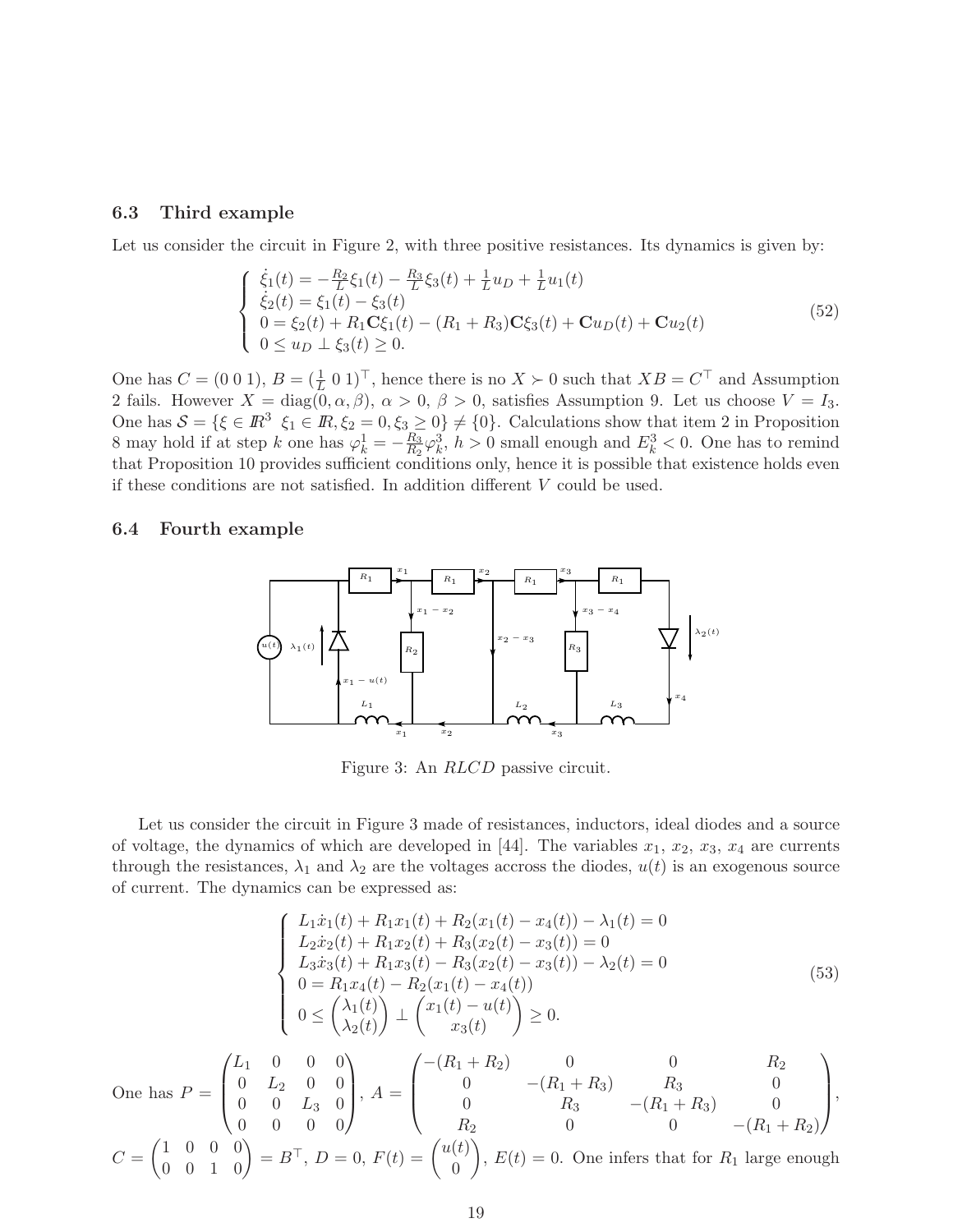(compared with  $R_2$  and  $R_3$ ), then  $A = A^{\top} \prec 0$ . Assumption 2 holds with  $X = I_4$ , Assumption 3 a) and b) hold. In fact provided that  $A \prec 0$  then  $P^h \succ 0$  for all  $h > 0$ . It follows that the set  $S = \{0\}$ and using items 1 and 3 in Proposition 2 the OSNSP has a unique solution. Now one sees that the system is in the canonical form of Proposition 5 (see (29)), with  $\eta_1 = (x_1, x_2, x_3)^\top$ ,  $\eta_2 = x_4$ ,

$$
M_{11} = \begin{pmatrix} -(R_1 + R_2) & 0 & 0 \ 0 & -(R_1 + R_3) & R_3 \ 0 & R_3 & -(R_1 + R_3) \end{pmatrix}, M_{21} = M_{12}^{\top} = (R_2, 0, 0), M_{22} = -(R_1 + R_2).
$$
  
\n
$$
M_{21} = M_{12}^{\top} = (R_2, 0, 0), M_{22} = -(R_1 + R_2).
$$

One has  $\text{Im}(B) \subset \text{Im}(P)$ , and  $M_{\text{sch}} = M_{11} + \frac{1}{R_1 + R_2}$  $\mathcal{L}$  $R_2^2 \quad 0 \quad 0$ 0 0 0  $0 \quad 0 \quad 0$ . Thus provided that  $R_1$  is large

enough (which implies that  $-(R_1+R_2)+\frac{R_2^2}{R_1+R_2} < -1$ ), one has  $M_{\text{sch}}+I_3 \prec 0$  (item 4 in Proposition 6). It is also verified that item 5 in Proposition 5 holds for large enough  $R_1$ . One infers that Lemma 3 and Proposition 7 apply.

### 7 Preliminary results towards another approach

A central property for the existence of solutions is the positive definiteness conditions of Propositions 5 and 6. In particular  $-M_{22} > 0$  may be a stringent assumption. Another stringent assumption is the decoupling one in item 5 of Proposition 6, that is used to avoid the compactness assumption in item 3 of Proposition 5. Let us outline in this section a different way of analysing the boundedness of the discrete-time solutions, using minimal norm elements. First of all let us consider the discretization of (29) with  $K = \mathbb{R}^m_+$  (recall that this dynamics is obtained with the assumptions made in Proposition 5). We obtain the LCP:  $0 \leq \lambda_{k+1} \perp w_{k+1} = CR^{-1}U\eta_{k+1} + D\lambda_{k+1} + F_k \geq 0$ . It follows from [28, Theorem 3.1.7] and [36, Lemma 1] that there exists a constant  $\gamma > 0$  depending only on D such that for any  $CR^{-1}U\eta_{k+1} + F_k$  such that the set of solutions is not empty, the least-norm solution  $\lambda_{k+1}^{\min}$  satisfies  $||\lambda_{k+1}^{\min}|| \leq \gamma ||CR^{-1}U\eta_{k+1} + F_k|| \leq \gamma ||CR^{-1}U|| ||\eta_{k+1}|| + \gamma ||F_k||$ . Assume that the conditions for the well-posedness of the OSNSP as stated in Propositions 2 and 4 hold. This guarantees that the above LCP is solvable (because the iterates  $\eta_{k+1}$  guarantee it even in case  $D = 0$ ) and the minimum element in the set of solutions exists. Assume that  $\lambda_{k+1}^{\min}$  is used in the discretized scheme (which we may name the minimal norm implicit discretization), yielding:

$$
\begin{cases}\n(\bar{P} - hM_{11})\eta_{k+1}^{1} = \bar{P}\eta_{k}^{1} + hM_{12}\eta_{k+1}^{2} + hU_{1}^{\top}RB\lambda_{k+1}^{\min} + hU_{1}^{\top}RE_{k} \nM_{21}\eta_{k+1}^{1} + M_{22}\eta_{k+1}^{2} + U_{2}^{\top}RB\lambda_{k+1}^{\min} + U_{2}^{\top}RE_{k} = 0 \n0 \le \lambda_{k+1}^{\min} \perp w_{k+1} = CR^{-1}U\eta_{k+1} + D\lambda_{k+1}^{\min} + F_{k} \ge 0.\n\end{cases}
$$
\n(54)

It is noteworthy that this scheme is equivalent to the one in (2) as long as  $h > 0$ . This is rewritten as:

$$
\underbrace{\begin{pmatrix} \bar{P} - hM_{11} & -hM_{12} \\ M_{21} & M_{22} \end{pmatrix}}_{\triangleq \tilde{M}_h} \eta_{k+1} = \begin{pmatrix} \bar{P} & 0 \\ 0 & 0 \end{pmatrix} \eta_k + \underbrace{\begin{pmatrix} hU_1^{\top} \\ U_2^{\top} \end{pmatrix}}_{\triangleq \tilde{U}_h^{\top}} R B \lambda_{k+1}^{\min} + \begin{pmatrix} hU_1^{\top} \\ U_2^{\top} \end{pmatrix} R E_k, \tag{55}
$$

Since the OSNSP is solvable, there exists  $\bar{\eta}_k \in \mathbb{R}^n$  such that [11, Proposition 6.1.7]:

$$
\eta_{k+1} = \tilde{M}_h^{\dagger} \left( \begin{pmatrix} \bar{P} & 0 \\ 0 & 0 \end{pmatrix} \eta_k + \tilde{U}_h^{\dagger} R B \lambda_{k+1}^{\min} + \tilde{U}_h^{\dagger} R E_k \right) + (I_n - \tilde{M}_h^{\dagger} \tilde{M}_h) \bar{\eta}_k, \tag{56}
$$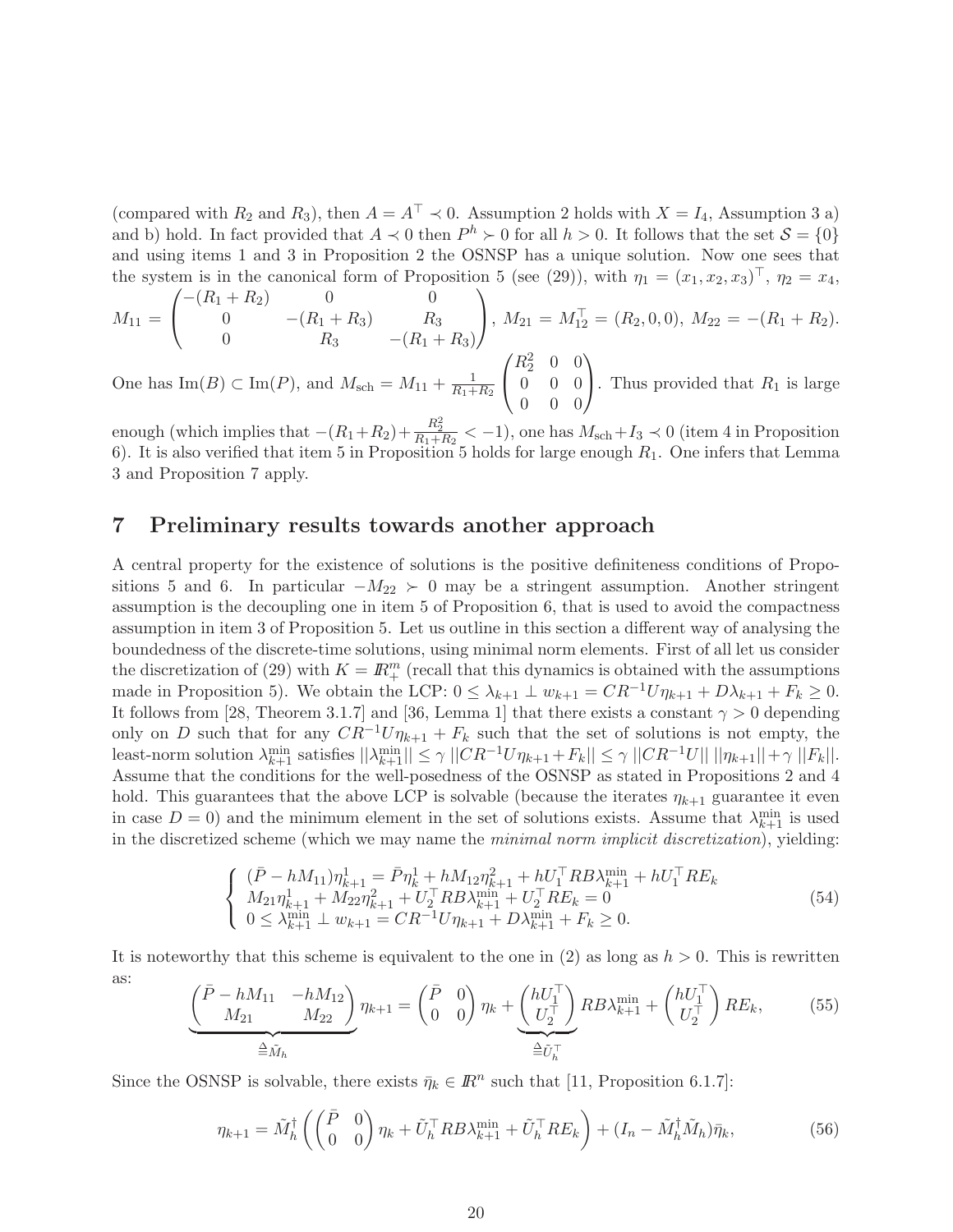which implies (using compatible norms):

$$
\|\eta_{k+1}\| \leq \|\tilde{M}_{h}^{\dagger} \begin{pmatrix} \bar{P} & 0 \\ 0 & 0 \end{pmatrix} \|\|\eta_{k}\| + \|\tilde{M}_{h}^{\dagger} \tilde{U}_{h}^{\top} R E_{k} \| + \|(I_{n} - \tilde{M}_{h}^{\dagger} \tilde{M}_{h}) \bar{\eta}_{k} \| + \|\tilde{M}_{h}^{\dagger} \tilde{U}_{h}^{\top} R B \| (\gamma \| C R^{-1} U \| \| \|\eta_{k+1}\| + \gamma \|F_{k} \|), \tag{57}
$$

thus:

$$
(1 - \gamma \|\tilde{M}_h^{\dagger} \tilde{U}_h^{\top} R B\| \|CR^{-1}U\|) \|\eta_{k+1}\| \leq \|\tilde{M}_h^{\dagger} \begin{pmatrix} \bar{P} & 0 \\ 0 & 0 \end{pmatrix} \| \|\eta_k\| + \|\tilde{M}_h^{\dagger} \tilde{U}_h^{\top} R E_k\| + \| (I_n - \tilde{M}_h^{\dagger} \tilde{M}_h) \bar{\eta}_k \| + \gamma \|\tilde{M}_h^{\dagger} \tilde{U}_h^{\top} R B\| \| F_k \|.
$$
\n(58)

Assume that  $\gamma \|\tilde{M}_h^{\dagger} \tilde{U}_h^{\top} R B\| \|CR^{-1}U\| < 1$  for all  $h > 0$ . Then (58) can be rewritten as  $||\eta_{k+1}|| \le$  $\alpha ||\eta_k|| + \beta_k$  for some  $\alpha > 0$ , and  $\beta_k \geq 0$  depends only on  $F_k$  and  $E_k$ , the external signals, as well as on  $\bar{\eta}_k$ . If  $\tilde{M}_h$  is invertible, which does not require  $M_{22}$  nor  $M_{11}$  to be definite, then  $\bar{\eta}_k = 0$ . It is inferred that  $||\eta_{k+1}|| \leq \alpha^{k+1} ||\eta_0|| + \sum_{i=0}^k \alpha^i \beta_{k-i}$ . Some further assumptions have to be made to conclude about the uniform boundedness of the iterates as  $h \to 0$  (or as  $k \to +\infty$ ), for instance  $(\bar{P} \quad 0)$ 

to secure that 
$$
\alpha = \frac{\|\tilde{M}_h^{\dagger}\begin{pmatrix} 1 & 0 \\ 0 & 0 \end{pmatrix}\|}{1-\gamma\|\tilde{M}_h^{\dagger}\tilde{U}_h^{\top}RB\|\|CR^{-1}U\|} \leq 1 \Leftrightarrow \|\tilde{M}_h^{\dagger}\begin{pmatrix} \bar{P} & 0 \\ 0 & 0 \end{pmatrix}\| + \gamma\|\tilde{M}_h^{\dagger}\tilde{U}_h^{\top}RB\|\|CR^{-1}U\| \leq 1.
$$

Roughly speaking,  $\tilde{M}_h$  should be "big" while  $\gamma$  should be small.

For the sake of briefness we do not push forward the developments. However it is noteworthy that this approach allows us to relax some assumptions made in the foregoing sections (coercivity conditions with  $-M_{22} \succ 0$  and  $-M_{11} \succ 0$ , decoupling with  $U_2^{\dagger} R B = 0$ , time-invariance with  $F(t)$ constant), at the price of doing different assumptions, however. Permitting a varying  $F(t)$  allows to encompass some classes of singular FOSwP [20].

**Remark 4** All the above convergence results are obtained under the condition that the matrix  $M_{22}$ is invertible, which is sufficient only and linked to the tools used for the proofs of Propositions 5 and 6. This is interpreted as an index 1 on the algebraic part of the DVLCS in  $(29)$ . Let us consider (29) with  $M_{22} = 0$ , the equality becomes  $M_{21}\eta^{1}(t) + U_2^{\top}RB\lambda(t) + U_2^{\top}RE(t) = 0$ , with  $\lambda(t) \in (D + \partial \psi_K)^{-1}(-CR^{-1}U\eta(t) - F(t)).$  Therefore (29) is rewritten equivalently as:

(a) 
$$
\bar{P}\dot{\eta}^1(t) \in M_{11}\eta^1(t) + M_{12}\eta^2(t) + U_1^\top RE(t) + U_1^\top RB(D + \partial \psi_K)^{-1}(-CR^{-1}U\eta(t) - F(t))
$$

(b) 
$$
0 \in M_{21}\eta^{1}(t) + U_{2}^{\top}RE(t) + U_{2}^{\top}RB(D + \partial\psi_{K})^{-1}(-CR^{-1}U\eta(t) - F(t))
$$
\n(59)

Proposition 6 does not apply to  $(59)$ . There are various ways to analyse  $(59)$ , depending on the rank of  $M_{21}$ , D, and several other properties. The inclusion (59) (b) is a generalized equation for  $\eta^1(t)$ , parameterised with  $\eta^2(t)$ . In particular  $D=0$  yields a differential inclusion that could embed singular FOSwP. This is not tackled in this paper and is left as a future research work. It is noteworthy that passive descriptor-variable LCS [24, 31] possess a Weierstrass structure with  $M_{22} = 0$  but with specific properties that may make them amenable for analysis.

## 8 Conclusion

This article deals with well-posedness issues in a class of singular nonsmooth set-valued systems, named descriptor-variable linear complementarity systems (DVLCS). The implicit Euler timediscretization is analysed. First, conditions which guarantee the existence and the uniqueness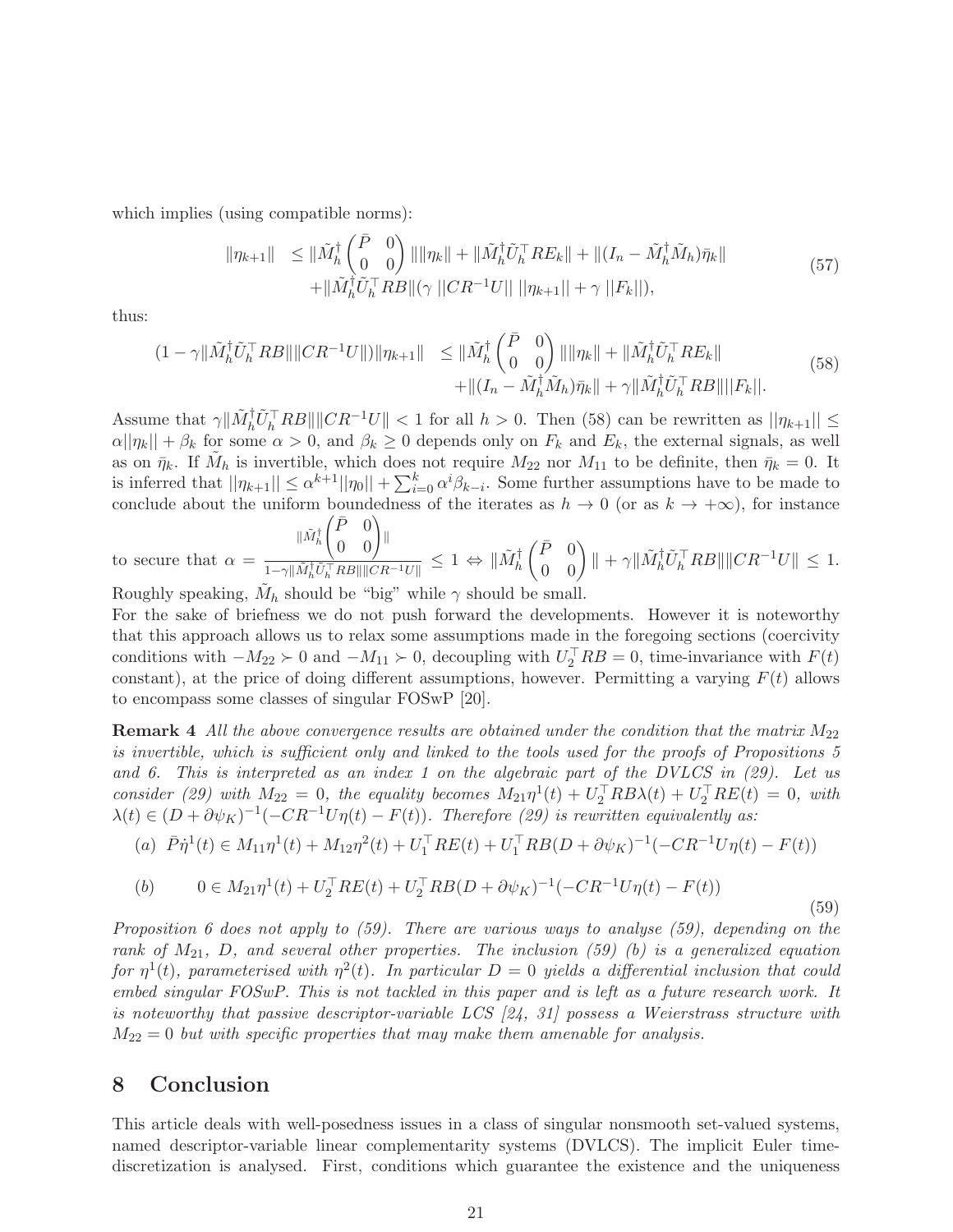of solutions to the one-step nonsmooth problem, are stated. Then the convergence of the approximate piecewise-linear discrete solutions is studied. This article leaves many issues open, the above results could be generalized in various directions. The set-valued operator considered in this work (represented through the complementarity conditions, equivalently a normal cone to a convex set) could be extended to the subdifferential of proper lower semicontinuous convex functions as initiated in [17, 54], or to maximal monotone operators [26], or to normal cones to prox-regular sets, see  $[20]$  for more references. The singular matrix P could be supposed to be state-dependent  $P(x, z)$  (with applications in circuits with nonlinear resistors, inductances and capacitors [20] [1, section 3.5]). Most importantly the problem of bounded-variation solutions with discontinuities, which is well understood in DAEs, in sweeping processes and in Linear Complementarity Systems, when considered separately, has not been tackled and deserves future analysis. In that same vein the well-known notions of differentiation index in DAEs, and of relative degree in LCS, have to be further analysed for DVLCS.

Acknowledgements: This work was partially supported by the INRIA Project Lab (IPL) Mod $eliScale$  https://team.inria.fr/modeliscale/, and by the Fonds Unique Interministériel (FUI) ModeliScale.

## A Preservation of positive definiteness with perturbation

We give here an excerpt of [27, Theorem 2.11], and a corollary of it. Let us recall that for a given  $M \in \mathbb{R}^{n \times n}$ ,  $||M||_{2,2}$  is the induced matricial norm such that  $||M||_{2,2} = \sigma_{\max}(M)$  (the largest singular value).

**Theorem 1** [27] Let  $M \in \mathbb{R}^{n \times n}$  be a positive definite matrix. Then every matrix

$$
A \in \{ A \in I\!\!R^{n \times n} \mid \left\| \left( \frac{M + M^{\top}}{2} \right)^{-1} \right\|_{2,2} ||M - A||_{2,2} < 1 \}
$$

is positive definite.

**Corollary 2** Let  $D = P + N$ , where D, P and N are  $n \times n$  real matrices, and  $P \succ 0$ , not necessarily symmetric. If

$$
||N||_2 < \frac{1}{\|\left(\frac{P + P^\top}{2}\right)^{-1}\|_{2,2}}\tag{60}
$$

then  $D \succ 0$ .

## B Well-posedness of Variational Inequalities

The next results use the notions of recession functions and cones, which we briefly introduce now [48, 33, 58]. Let  $f : \mathbb{R}^n \to \mathbb{R} \cup \{+\infty\}$  be a proper convex and lower semicontinuous function, we denote by  $dom(f) \triangleq \{x \in \mathbb{R}^n | f(x) < +\infty\}$  the domain of the function  $f(\cdot)$ . The Fenchel transform  $f^*(\cdot)$  of  $f(\cdot)$  is the proper, convex and lower semicontinuous function defined by

$$
\text{(for all } z \in \mathbb{R}^n \text{)}\left| f^\star(z) = \sup_{x \in \text{dom}(f)} \{ \langle x, z \rangle - f(x) \}. \right.\n\tag{61}
$$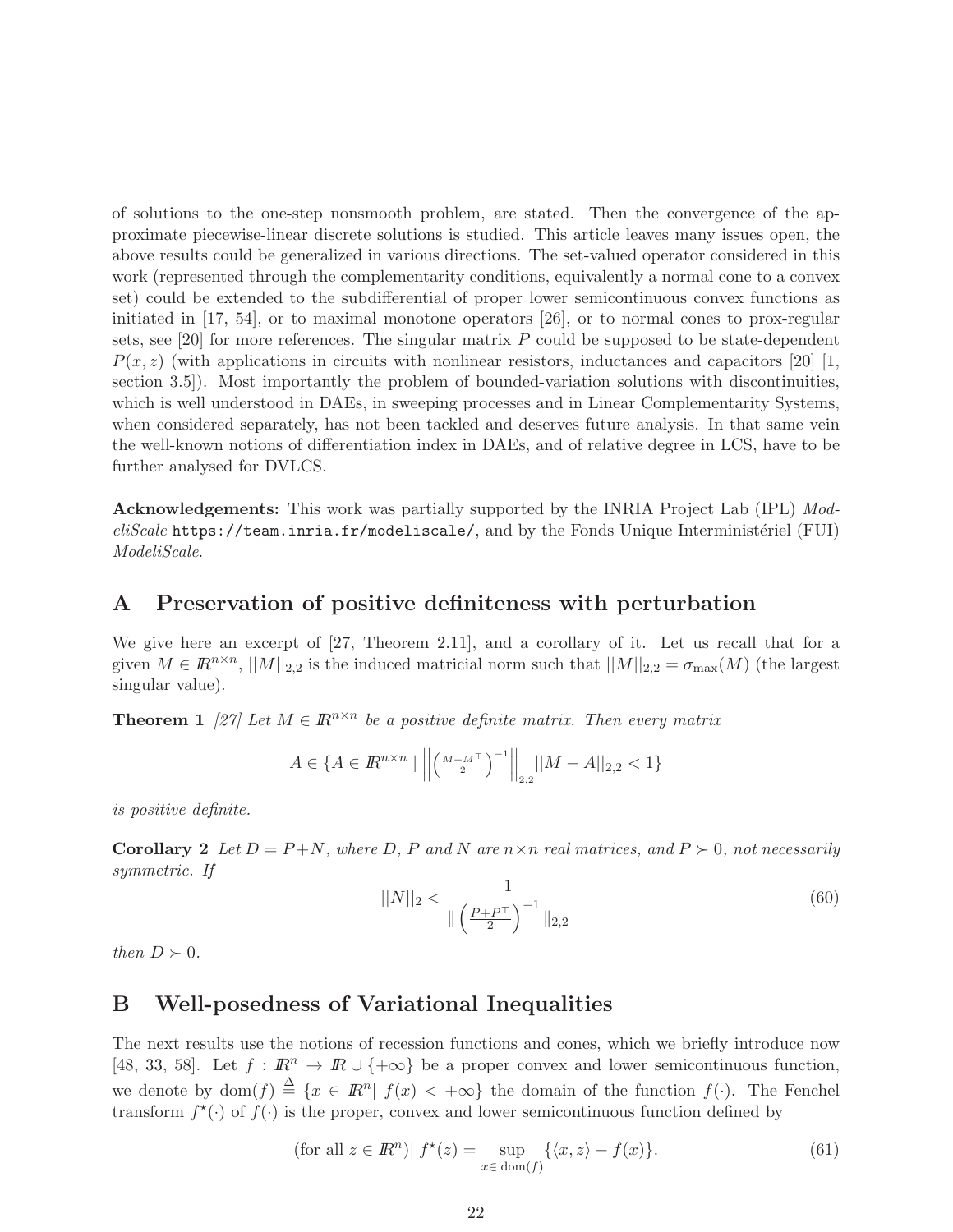The subdifferential  $\partial f(x)$  of  $f(\cdot)$  at  $x \in \mathbb{R}^n$  is defined by

$$
\partial f(x) = \{ \omega \in I\!\!R^n | f(v) - f(x) \ge \langle \omega, v - x \rangle, \forall v \in I\!\!R^n \}.
$$

We denote by  $\text{Dom}(\partial f) \triangleq \{x \in \mathbb{R}^n | \partial f(x) \neq \emptyset\}$  the domain of the subdifferential operator  $\partial f$ :  $\mathbb{R}^n \to \mathbb{R}^n$ . Recall that (see *e.g.* Theorem 2, Chapter 10, Section 3 in [7]):  $\text{Dom}(\partial f) \subset \text{dom}(f)$ .

Let  $x_0$  be any element in the domain dom(f) of  $f(\cdot)$ , the recession function  $f_{\infty}(\cdot)$  of  $f(\cdot)$  is defined by

(for all 
$$
x \in \mathbb{R}^n
$$
):  $f_{\infty}(x) = \lim_{\lambda \to +\infty} \frac{1}{\lambda} f(x_0 + \lambda x)$ .

The function  $f_{\infty}: \mathbb{R}^n \to \mathbb{R} \cup \{+\infty\}$  is a proper convex and lower semicontinuous function. Let  $K \subset \mathbb{R}^n$  be a nonempty closed convex set. Let  $x_0$  be any element in K. The recession cone of K is defined by [48] [58, Definition 1.11]:

$$
K_{\infty} = \bigcap_{\lambda > 0} \frac{1}{\lambda} (K - x_0) = \{ u \in I\!\!R^n | x + \lambda u \in K, \forall \lambda \ge 0, \forall x \in K \}.
$$

The set  $K_{\infty}$  is a nonempty closed convex cone that is described in terms of the directions which recede from K. Let us here recall some important properties of the recession function and recession cone (see *e.g.*, [12, Proposition 1.4.8]):

Proposition 9 The following statements hold:

a) Let  $f_1 : \mathbb{R}^n \to \mathbb{R} \cup \{+\infty\}$  and  $f_2 : \mathbb{R}^n \to \mathbb{R} \cup \{+\infty\}$  be two proper, convex and lower semicontinuous functions. Suppose that  $f_1 + f_2$  is proper. Then for all  $x \in \mathbb{R}^n$ :  $(f_1 + f_2)_{\infty}(x) =$  $(f_1)_{\infty}(x) + (f_2)_{\infty}(x).$ 

b) Let  $f: \mathbb{R}^n \to \mathbb{R} \cup \{+\infty\}$  be a proper, convex and lower semicontinuous function and let K be a nonempty closed convex set, such that  $f + \Psi_K$  is proper (equivalently dom(f) ∩ K is nonempty). Then for all  $x \in \mathbb{R}^n$ :  $(f + \Psi_K)_{\infty}(x) = f_{\infty}(x) + (\Psi_K)_{\infty}(x)$ .

c) Let  $K \subset \mathbb{R}^n$  be a nonempty, closed and convex set. Then for all  $x \in \mathbb{R}^n$ :  $(\Psi_K)_{\infty}(x) = \Psi_{K_{\infty}}(x)$ . Moreover for all  $x \in K$  and  $e \in K_{\infty}$ :  $x + e \in K$ .

d) If  $K \subseteq \mathbb{R}^n$  is a nonempty closed and convex cone, then  $K_{\infty} = K$ .

e) Let  $K = \mathcal{P}(A, b) \triangleq \{x \in \mathbb{R}^n | Ax \geq b\}$  for  $A \in \mathbb{R}^{m \times n}$  and  $b \in \mathbb{R}^m$ . If  $K \neq \emptyset$  then  $K_{\infty} =$  $\mathcal{P}(A, 0) = \{x \in \mathbb{R}^n | Ax \ge 0\}.$ 

f)  $K \subset \mathbb{R}^n$  is a nonempty closed convex bounded set if and only if  $K_\infty = \{0_n\}.$ 

g) Let  $f : \mathbb{R}^n \to \mathbb{R} \cup \{+\infty\}$  be a proper, convex and lower semicontinuous function. Then  $epi(f_{\infty}) = (epi(f))_{\infty}.$ 

Sets as in item e) are called  $H$ -polyhedra, and there is an equivalence between sets  $\mathcal{P}(A, 0)$  and finitely generated convex cones [58, Theorem 1.3]. Let us now concatenate [3, Theorem 3, Corollaries 3 and 4. They concern variational inequalities (VIs) of the form: Find  $u \in \mathbb{R}^n$  such that

$$
\langle \mathbf{M}u + \mathbf{q}, v - u \rangle + \varphi(v) - \varphi(u) \ge 0, \text{ for all } v \in \mathbb{R}^n,
$$
\n(62)

where  $\mathbf{M} \in \mathbb{R}^{n \times n}$  is a real matrix,  $\mathbf{q} \in \mathbb{R}^n$  a vector and  $\varphi : \mathbb{R}^n \to \mathbb{R} \cup \{+\infty\}$  a proper convex and lower semicontinuous function. The VI in (62) is equivalent to the inclusion  $\mathbf{M}u + \mathbf{q} \in -\partial\varphi(u) \Leftrightarrow$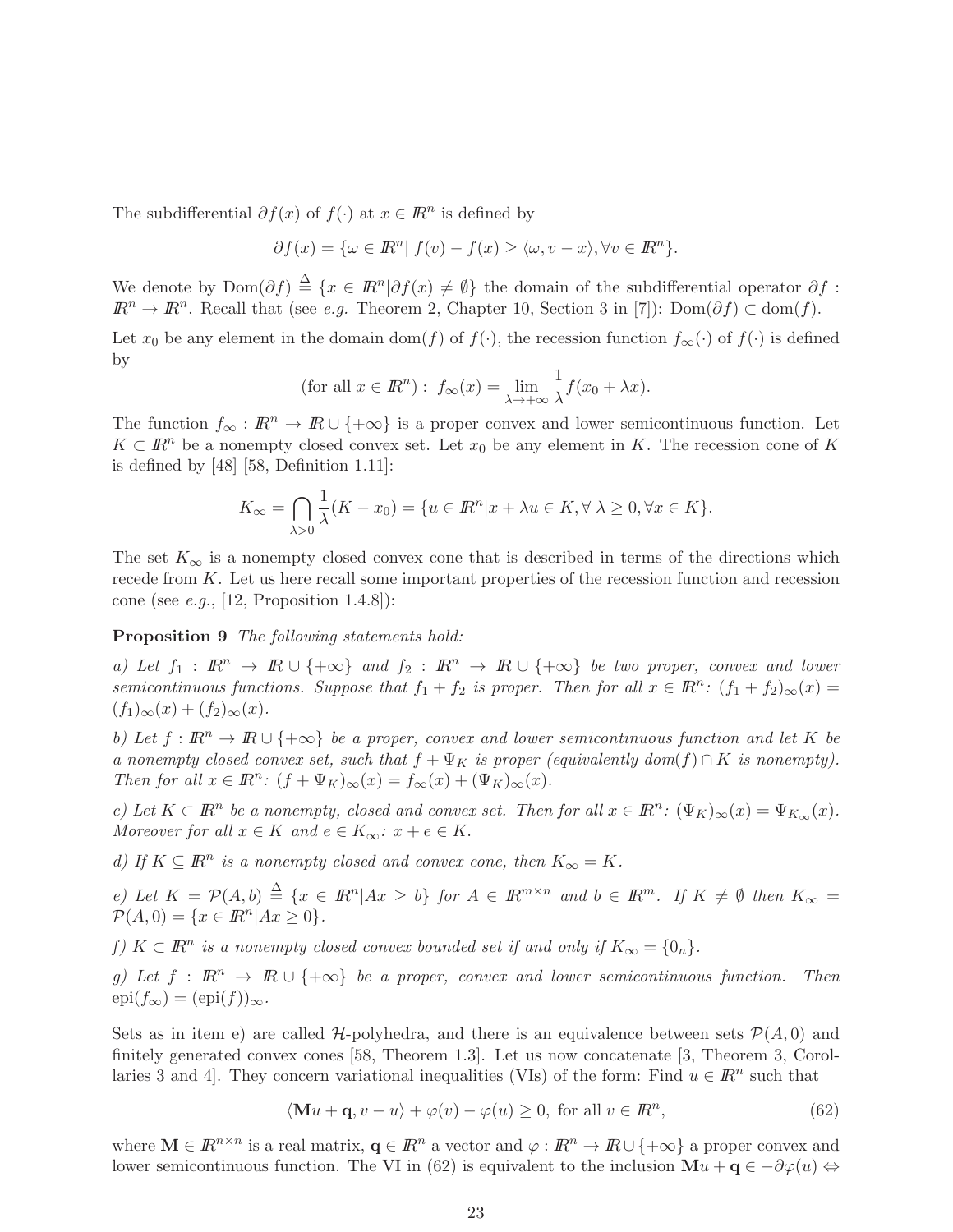$u \in (M + \partial \varphi)^{-1}(-\mathbf{q})$ . The problem in (62) is denoted as  $VI(M, \mathbf{q}, \varphi)$  in the next proposition. We also set:

$$
\mathcal{K}(\mathbf{M}, \varphi) = \{x \in \mathbb{R}^n | \mathbf{M}x \in (\text{dom}(\varphi_\infty))^* \}. \tag{63}
$$

Note that  $(\text{dom}(\varphi_\infty))^*$  is the dual cone of the domain of the recession function  $\varphi_\infty$  while  $(\text{dom}(\varphi))_\infty$ is the recession cone of dom $(\varphi)$ .

**Proposition 10** [3, Theorem 3, Corollaries 3 and  $\frac{1}{4}$  Let  $\varphi : \mathbb{R}^n \to \mathbb{R} \cup \{+\infty\}$  be a proper, convex and lower semicontinuous function with closed domain,  $\mathbf{M} \in \mathbb{R}^{n \times n}$ , and suppose that  $\mathbf{M} \succcurlyeq 0$  (not necessarily symmetric).

a) If  $(\text{dom}(\varphi))_{\infty} \cap \text{ker}\{\mathbf{M} + \mathbf{M}^{\top}\}\cap \mathcal{K}(\mathbf{M}, \varphi) = \{0\}$  then for each  $\mathbf{q} \in \mathbb{R}^n$ , problem  $VI(\mathbf{M}, \mathbf{q}, \varphi)$ has at least one solution.

b) Suppose that  $(\text{dom}(\varphi))_{\infty} \cap \text{ker}\{\mathbf{M} + \mathbf{M}^{\top}\}\cap \mathcal{K}(\mathbf{M}, \varphi) \neq \{0\}$ . If there exists  $x_0 \in \text{dom}(\varphi)$  such that

$$
\langle \mathbf{q} - \mathbf{M}^{\top} x_0, v \rangle + \varphi_{\infty}(v) > 0, \ \forall v \in (dom(\varphi))_{\infty} \cap \ker\{\mathbf{M} + \mathbf{M}^{\top}\} \cap \mathcal{K}(\mathbf{M}, \varphi), \ v \neq 0,
$$
 (64)

then problem  $VI(\mathbf{M}, \mathbf{q}, \varphi)$  has at least one solution.

b') If  $\mathbf{M} = \mathbf{M}^{\top}$  then one can take  $x_0 = 0$  in b).

c) If  $u_1$  and  $u_2$  denote two solutions of problem  $VI(\mathbf{M}, \mathbf{q}, \varphi)$  then  $u_1 - u_2 \in \text{ker}\{\mathbf{M} + \mathbf{M}^\top\}$ .

d) If  $\mathbf{M} = \mathbf{M}^{\top}$  and  $u_1$  and  $u_2$  denote two solutions of problem  $VI(\mathbf{M}, \mathbf{q}, \varphi)$ , then  $\langle \mathbf{q}, u_1 - u_2 \rangle =$  $\varphi(u_2) - \varphi(u_1).$ 

e) If  $\mathbf{M} = \mathbf{M}^{\top}$  and  $\varphi(x+z) = \varphi(x)$  for all  $x \in \text{dom}(\varphi)$  and  $z \in \text{ker}\{\mathbf{M}\}\$ and  $\langle \mathbf{q}, e \rangle \neq 0$  for all  $e \in \text{ker}\{\mathbf{M}\}, e \neq 0$ , then problem  $VI(\mathbf{M}, \mathbf{q}, \varphi)$  has at most one solution.

f) If  $M = M^{\top}$ , then u is a solution of  $VI(M, q, \varphi)$  if and only if it is a solution of the optimization problem  $\min_{x \in \mathbb{R}^n} \frac{1}{2}$  $\frac{1}{2}x^{\dagger}\mathbf{M}x + \langle \mathbf{q}, x \rangle + \varphi(x).$ 

Item d) is [3, Equation (53)], item f) is [3, Equation (50)]. Notice that the function  $\varphi(\cdot)$  will never be strictly convex in the case studied in this article (it is an indicator function) so that the strict convexity argument of [3, Theorem 5] which applies when  $M$  is a  $P_0$ -matrix never holds. The study of VIs as in (62) can be traced back to [50].

## C Some Convex Analysis and Complementarity Theory tools

If  $K \subset \mathbb{R}^n$  is a set, then  $K^* = \{z \in \mathbb{R}^n | \langle z, x \rangle \geq 0 \text{ for all } x \in K \}$  is its dual cone. Its closure is denoted  $\overline{K}$ . The indicator function of a set  $K \subseteq \mathbb{R}^n$  is  $\psi_K(x) = 0$  if  $x \in K$ ,  $\psi_K(x) = +\infty$  if  $x \notin K$ . If K is closed nonempty convex, we have  $\partial \psi_K(x) = \mathcal{N}_K(x)$ , the so-called normal cone to K at x, defined as  $\mathcal{N}_K(x) = \{v \in \mathbb{R}^n \mid v^\top(s-x) \leq 0 \text{ for all } s \in K\}.$  When K is finitely represented, *i.e.*,  $K = \{x \in \mathbb{R}^n \mid k_i(x) \geq 0, 1 \leq i \leq m\}$ , and if the functions  $k_i(\cdot)$  satisfy some constraint qualification (like, independency, or extensions like the MFCQ), then  $\mathcal{N}_K(x)$  is generated by the outwards normals at the active constraints  $k_i(x) = 0$ , *i.e.*,  $\mathcal{N}_K(x) = \{v \in \mathbb{R}^n \mid v =$  $-\lambda_i \nabla k_i(x), k_i(x) = 0, \lambda_i \geq 0$ . Let K be a closed convex cone, then:

$$
K^* \ni x \perp y \in K \iff x \in -\mathcal{N}_K(y) \iff y \in -\mathcal{N}_{K^*}(x). \tag{65}
$$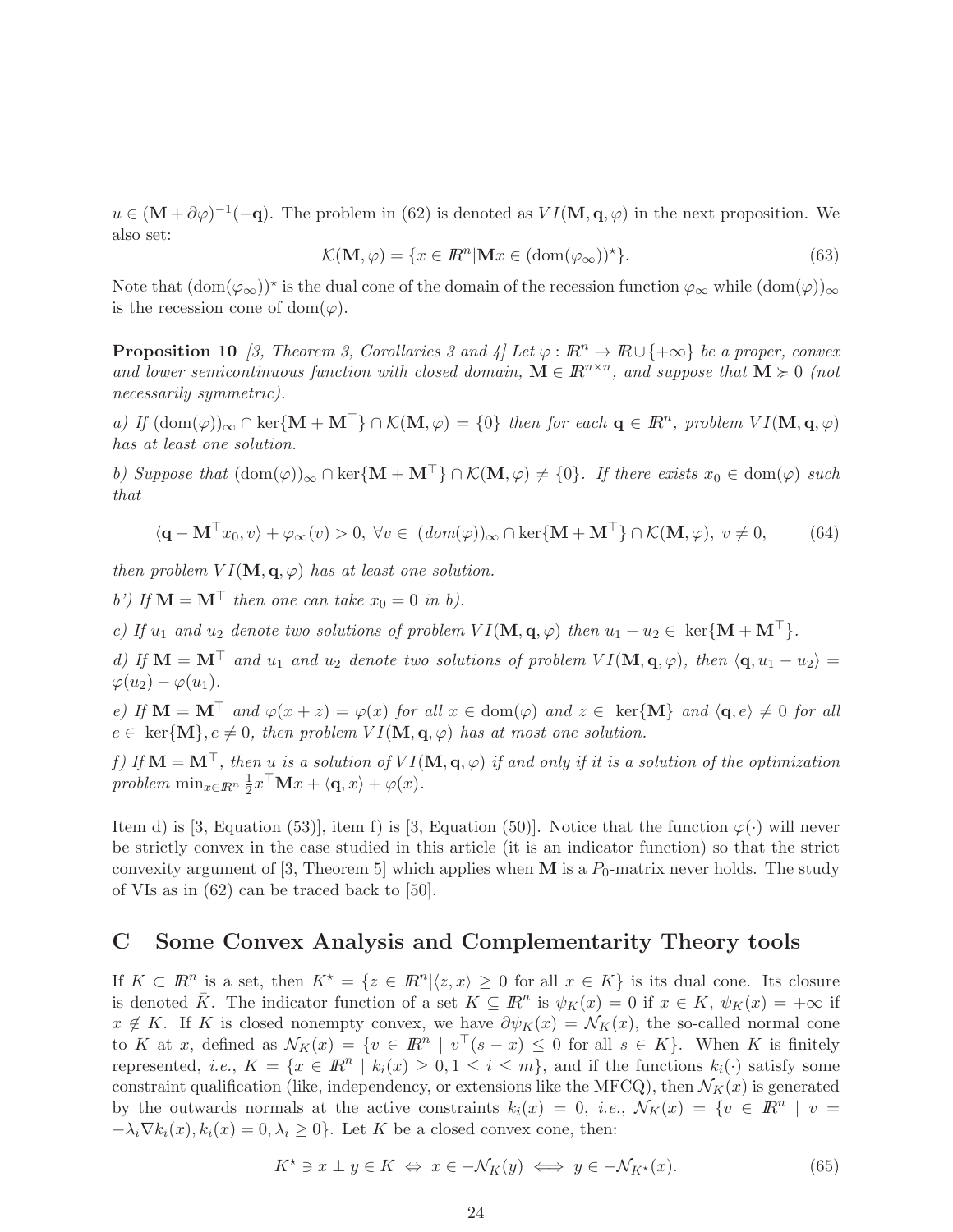Let  $M = M^{\top} \succ 0$ , x and y two vectors, then

$$
M(x - y) \in -\mathcal{N}_K(x) \Leftrightarrow x = \text{proj}_M[K; y] \Leftrightarrow x = \text{argmin}_{z \in K} \frac{1}{2} (z - y)^{\top} M(z - y). \tag{66}
$$

The first equivalence in (66) is [10, Proposition 6.46].

## D Proof of Lemma 2

It is known that  $f_{\infty}(t,\xi) = \liminf_{\lambda \to +\infty, v \to \xi} \frac{f(t,\lambda v)}{\lambda}$  $\frac{\partial \mathcal{A}}{\partial \lambda}$  for each fixed  $t \geq 0$  [33, Proposition 7]. Therefore using (18):

$$
\frac{f(t,\lambda v)}{\lambda} = \inf_{G(y+F(t))\geq 0} \left\{ \begin{array}{ll} \frac{1}{2\lambda} (\lambda CR^{-1}v - y)^{\top} D^{\dagger} (\lambda CR^{-1}v - y) & \text{if } \lambda CR^{-1}v - y \in \text{Im}(D^{\dagger}) \\ +\infty & \text{otherwise} \end{array} \right.
$$
\n
$$
= \left\{ \begin{array}{ll} \inf_{G(y+F(t))\geq 0} \frac{\lambda}{2} (CR^{-1}v - \frac{y}{\lambda})^{\top} D^{\dagger} (CR^{-1}v - \frac{y}{\lambda}) & \text{if } CR^{-1}v - \frac{y}{\lambda} \in \text{Im}(D^{\dagger}) \\ +\infty & \text{otherwise.} \end{array} \right.
$$
\n
$$
= \left\{ \begin{array}{ll} \frac{\lambda}{2} \inf_{G(y+F(t))\geq 0} (GCR^{-1}v - G_{\lambda}^y)^{\top} G^{-\top} D^{\dagger} G^{-1} (GCR^{-1}v - G_{\lambda}^y) & \text{if } GCR^{-1}v - G_{\lambda}^y \in G \text{Im}(D^{\dagger}) \\ +\infty & \text{otherwise.} \end{array} \right.
$$
\n
$$
= \left\{ \begin{array}{ll} \frac{\lambda}{2} \inf_{x+\langle GF(t)\rangle\geq 0} (GCR^{-1}v - \frac{z}{\lambda})^{\top} G^{-\top} D^{\dagger} G^{-1} (GCR^{-1}v - \frac{z}{\lambda}) & \text{if } GCR^{-1}v - \frac{z}{\lambda} \in G \text{Im}(D^{\dagger}) \\ +\infty & \text{otherwise.} \end{array} \right.
$$
\n(67)

Clearly the limit as  $\lambda \to \infty$  of the quantity in the first line, is either zero or infinity, since the function to be minimized is a quadratic function and  $G^{-\top}D^{\dagger}G^{-1} \geq 0$ . If  $D = 0$  then the infimum is zero,  $\frac{z}{\lambda} \geq \frac{-GF(t)}{\lambda}$ , so as  $\lambda \to +\infty$  one has  $\frac{z}{\lambda} \geq 0$  since  $GF(t)$  is bounded, and we obtain that  $GCR^{-1}v = \frac{z}{\lambda}$  $\frac{z}{\lambda}$  so  $GCR^{-1}v \geq 0$ . Hence  $f_{\infty}(t,\xi) = \psi_{\Gamma}(\xi)$  (which is in agreement with Lemma 1), noting that  $U = I_m$  is suitable in this case.

Notice that  $GCR^{-1}v - \frac{z}{\lambda}$  $\frac{z}{\lambda} \in G \text{Im}(D^{\dagger}) \Leftrightarrow \exists \eta \in \mathbb{R}^m$  such that  $GCR^{-1}v - \frac{z}{\lambda} = GD^{\dagger}\eta$ . Thus the minimization problem  $\inf_{z+GF(t)\geq 0} \frac{1}{2}$  $\frac{1}{2}(GCR^{-1}v-\frac{z}{\lambda})$  $(\frac{z}{\lambda})^{\top}G^{-\top}D^{\dagger}G^{-1}(GCR^{-1}v - \frac{z}{\lambda})$  $(\frac{z}{\lambda})$  if  $GCR^{-1}v - \frac{z}{\lambda}$  $\tilde{\overline{\lambda}} \in$  $G\mathrm{Im}(D^{\dagger})$ , is equivalent to

$$
GD^{\dagger} \eta = GCR^{-1}v - \frac{z}{\lambda}, z \ge -GF(t) \frac{1}{2} (\eta^{\top} D^{\dagger}) D^{\dagger} (D^{\dagger} \eta) \iff \inf_{GD^{\dagger} \eta - GCR^{-1}v - G\frac{F(t)}{\lambda} \le 0} \frac{1}{2} (\eta^{\top} D^{\dagger}) D^{\dagger} (D^{\dagger} \eta) \tag{68}
$$

where  $v \in \mathbb{R}^m$  is given. Let us now state the necessary and sufficient KKT conditions [48, Theorem 28.3]:  $\eta$  solves the minimization problem if and only if there exists a multiplier  $\gamma \in \mathbb{R}^m$ such that  $0 \leq \gamma \perp GD^{\dagger}\eta - GCR^{-1}v - \frac{GF(t)}{\lambda} \leq 0$  and  $(D^{\dagger})^3\eta + D^{\dagger}G^{\top}\gamma = 0$ . Assume first that  $D > 0$  (hence we can take  $U = I_m$ ). In this case  $\frac{f(t,\lambda v)}{\lambda} = \frac{\lambda}{2}$ 2 infz+GF(t)≥<sup>0</sup> (GCR−1<sup>v</sup> <sup>−</sup> z  $(\frac{z}{\lambda})^{\top}G^{-\top}D^{\dagger}G^{-1}(GCR^{-1}v-\frac{z}{\lambda})$  $\frac{z}{\lambda}$ ) =  $\frac{\lambda}{2}$  inf<sub>GD<sup>-1</sup> $\eta$ -GCR<sup>-1</sup> $v$ - $\frac{GF(t)}{\lambda}$   $\leq$ 0 $(\eta^{T}D^{-1})D^{-1}(D^{-1}\eta)$ . The (necessary</sub> and sufficient) KKT conditions yield  $\eta = -D^2 G^T \gamma$ , and  $0 \leq \gamma \perp G D G^T \gamma + G C R^{-1} v + \frac{G F(t)}{\lambda} \geq$  $0 \Leftrightarrow \gamma = \text{proj}_{GDG^{\top}}[I\!\!R^m_+; -(GDG^{\top})^{-1}(GCR^{-1}v + \frac{GF(t)}{\lambda})]$  $\left(\frac{F(t)}{\lambda}\right)$ ]. Also  $(\eta^{\top} D^{-1}) D^{-1} (D^{-1} \eta) = \gamma^{\top} G D G^{\top} \gamma$ . Therefore: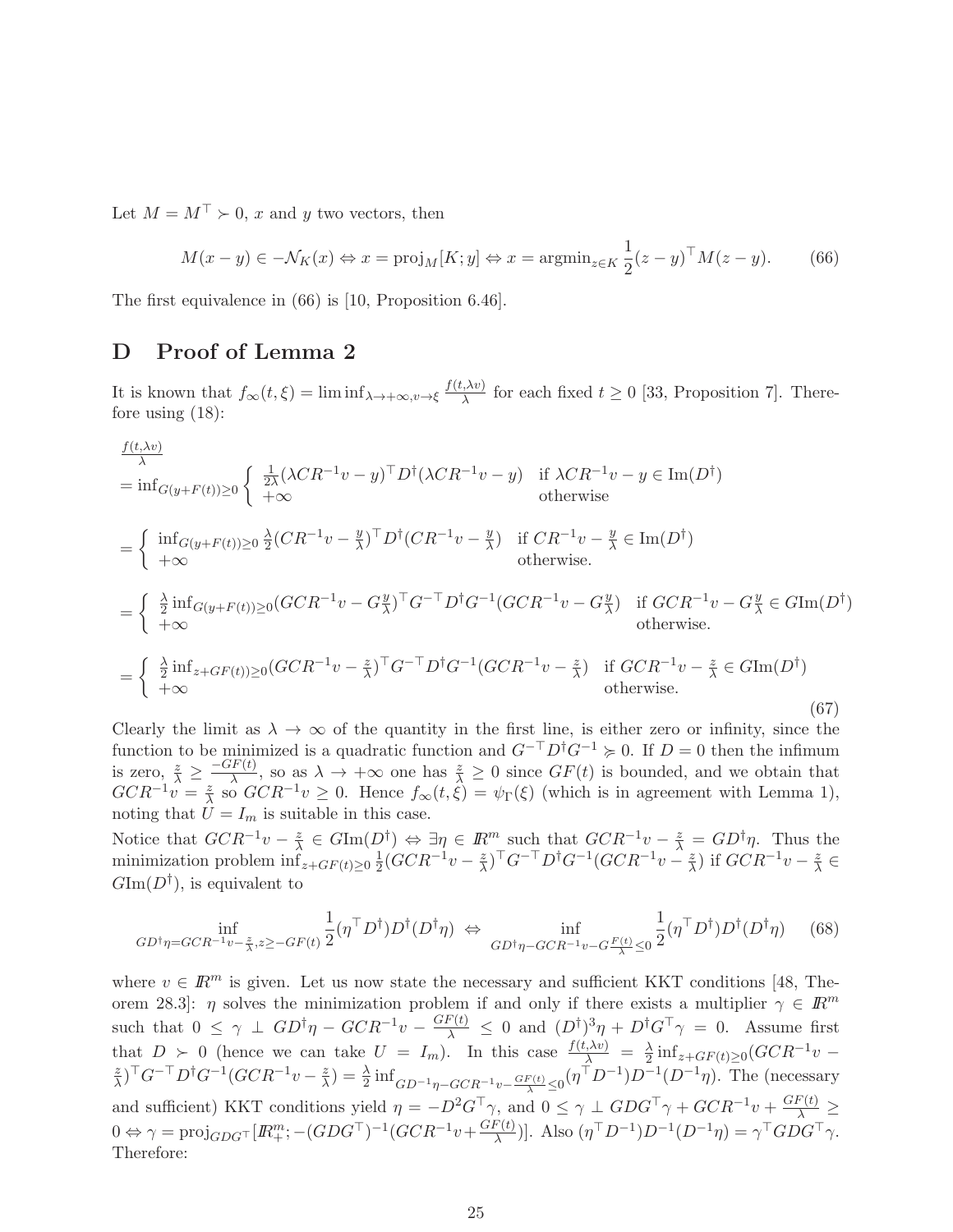$$
\frac{f(t,\lambda v)}{\lambda} = \frac{\lambda}{2} \text{proj}_{GDG}^{\top} [R_+^m; -(GDG^{\top})^{-1} (GCR^{-1}v - \frac{GF(t)}{\lambda})] GDG^{\top} \times \text{proj}_{GDG^{\top}} [R_+^m; -(GDG^{\top})^{-1} (GCR^{-1}v - \frac{GF(t)}{\lambda})]. \tag{69}
$$

Using the complementarity conditions it follows that  $GCR^{-1}v + \frac{GF(t)}{\lambda} > 0 \Rightarrow \gamma = 0$  and this is the unique solution since  $GDG^{\top} \succ 0$ . Thus the projection vanishes and we infer that  $\frac{f(t,\lambda v)}{\lambda} = 0$  for any  $\lambda \in \mathbb{R}$ . Thus taking  $\lambda \to +\infty$  and  $v \to \xi$  implies that  $f_{\infty}(t,\xi) = 0$  if  $GCR^{-1}\xi \geq 0 \Leftrightarrow \xi \in \Gamma$ . Now if  $\xi \notin \Gamma$  then the limit is infinite. Thus we have proved that  $f_{\infty}(t, \xi) = \psi_{\Gamma}(\xi)$ .

Let now  $D \ge 0$ , so that there exists a unitary matrix  $U, U U^{\top} = U^{\top} U = I_m$ , such that  $U D U^{\top} =$  $\begin{pmatrix} \bar{D} & 0 \\ 0 & 0 \end{pmatrix}$ ,  $\bar{D} = \text{diag}(\lambda_i) \in \mathbb{R}^{\bar{m} \times \bar{m}}$ , where  $\lambda_i > 0$  are the positive eigenvalues of D. Then  $D^{\dagger} =$  $U^{\top} \begin{pmatrix} \bar{D}^{-1} & 0 \\ 0 & 0 \end{pmatrix} U$ . Let us assume for the moment that  $U = I_m$ . It follows that  $D^{\dagger} =$  $\begin{pmatrix} \bar{D}^{-1} & 0 \\ 0 & 0 \end{pmatrix}.$ Let us define  $\eta_I = (\eta_1, \ldots, \eta_{\bar{m}})^\top$ ,  $\eta_{II} = (\eta_{\bar{m}+1}, \ldots, \eta_m)^\top$ ,  $\tilde{m} = m - \bar{m}$ ,  $(GCR^{-1})_{I \bullet}$  are the first  $\bar{m}$  rows of  $GCR^{-1}$ ,  $(GCR^{-1})_{II\bullet}$  are its last  $\tilde{m}$  rows, so that  $GCR^{-1} = \begin{pmatrix} (GCR^{-1})_{II\bullet} \\ (GCR^{-1})_{II\bullet} \end{pmatrix}$  $(GCR^{-1})_{II}$ •  $\setminus$ . The minimization problem (68) can be equivalently rewritten as:

$$
\begin{cases} \n\inf \frac{1}{2} \eta_I^{\top} \bar{D}^{-3} \eta_I \\ \n\text{subject to:} \n\left( \frac{G_{\bar{m}\bar{m}}}{G_{\bar{m}\bar{m}}} \right) \bar{D}^{-1} \eta_I - GCR^{-1} v - G \frac{F(t)}{\lambda} \leq 0. \n\end{cases} \n\tag{70}
$$

(71)

Also,  $GCR^{-1}v - \frac{z}{\lambda}$  $\frac{z}{\lambda}\,\in\, G\mathrm{Im}(D^\dagger)\,=\, G\mathrm{Im}\left(\begin{matrix}\bar D & 0 \ 0 & 0 \end{matrix}\right) \, \Leftrightarrow\, (GCR^{-1})_{I\bullet}v \,-\, \frac{z_I}{\lambda}\, \in\, G_{\bar m\bar m}\mathrm{Im}(\bar D)\,=\, G_{\bar m\bar m}I\!\!R^{\bar m}$ and  $(GCR^{-1})_{II} \bullet v - \frac{z_{II}}{\lambda} \in G_{\tilde{m}\bar{m}} \mathbb{R}^{\bar{m}} \subset \mathbb{R}^{\tilde{m}}$ , with  $z \geq -GF(t)$ . Therefore:

$$
\frac{f(t,\lambda v)}{\lambda} = \n\begin{cases}\n\inf \frac{1}{2\lambda} \eta_I^\top \bar{D}^{-3} \eta_I \\
\text{subject to: } \begin{pmatrix} G_{\bar{m}\bar{m}} \\ G_{\bar{m}\bar{m}} \end{pmatrix} \bar{D}^{-1} \eta_I - GCR^{-1}v - G\frac{F(t)}{\lambda} \leq 0 & \text{if } \int GCR^{-1} \eta_I v - \frac{z_I}{\lambda} \in G_{\bar{m}\bar{m}} \mathbb{R}^{\bar{m}} \\
\text{and } (GCR^{-1})_{II} v - \frac{z_{II}}{\lambda} \in G_{\bar{m}\bar{m}} \mathbb{R}^{\bar{m}} \\
+\infty & \text{otherwise.} \n\end{cases}
$$

If  $GCR^{-1}v + G\frac{F(t)}{\lambda} \ge 0$  then the mimimum of the quadratic function is attained at  $\eta_I = 0$  which is an admissible value for the inequality constraints, and in this case the limit as  $\lambda \to +\infty$  is null. Oterwise the minimum is attained at some  $\eta_I \neq 0$  and the limit is infinity. Thus again  $f_{\infty}(t,\xi) = f_{\infty}(\xi) = \psi_{\Gamma}(\xi)$ . To finish the proof, let us assume that  $U \neq I_m$ , the minimization problem in (67) s rewritten equivalently as:

$$
\begin{cases}\n\frac{f(t,\lambda v)}{\lambda} = \\
\frac{\lambda}{2} \inf_{y + F(t) \ge 0} (UGCR^{-1}v - U_{\lambda}^y)^\top \begin{pmatrix} \bar{D}^{-1} & 0 \\ 0 & 0 \end{pmatrix} (UGCR^{-1}v - U_{\lambda}^y) & \text{if } \begin{cases}\nGCR^{-1}v - \frac{y}{\lambda} \in \text{Im}(D^{\dagger}) \\
= \text{Im}(U^\top \begin{pmatrix} \bar{D}^{-1} & 0 \\ 0 & 0 \end{pmatrix} U) \\
\text{otherwise.} \n\end{cases}
$$
\n(72)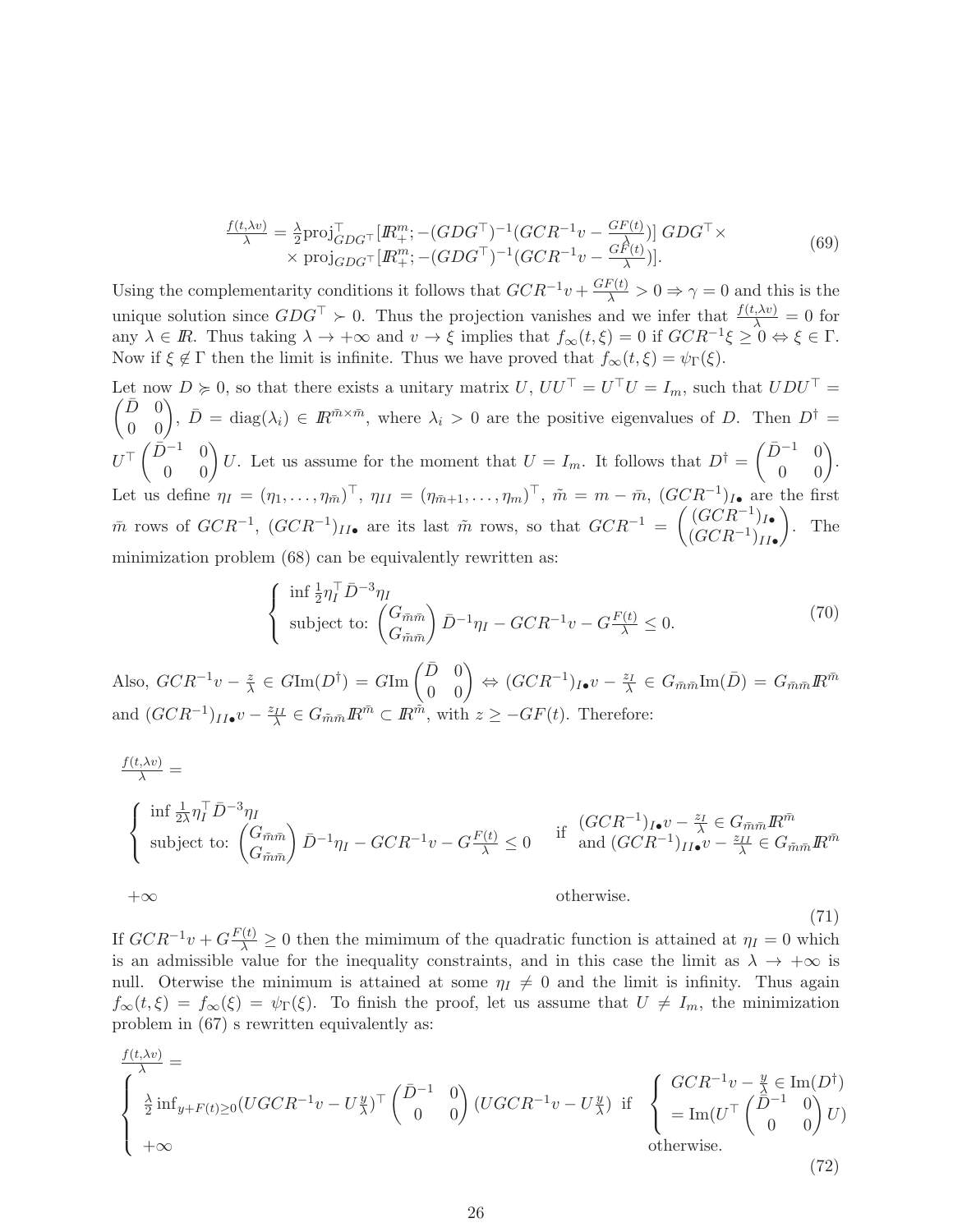One has  $\text{Im}(D^{\dagger}) = U^{\top} \text{Im}(\begin{pmatrix} \bar{D}^{-1} & 0 \\ 0 & 0 \end{pmatrix} U) \subseteq U^{\top} \text{Im}(\begin{pmatrix} \bar{D}^{-1} & 0 \\ 0 & 0 \end{pmatrix})$  [11, p.102]. Thus the condition becomes  $UGCR^{-1}v - U\frac{Gy}{\lambda} \subseteq \text{Im}(\begin{pmatrix} \bar{D}^{-1} & 0 \\ 0 & 0 \end{pmatrix})$ . Following the same steps as above we infer that when  $UGCR^{-1}\xi \in \mathbb{R}^m_+$  then the optimal value of the minimization problem vanishes, otherwise it equals +∞. Thus  $f_{\infty}(\xi) = \psi_{\Gamma}(\xi)$ .

## E Proof of Proposition 5

Item 3 implies that the iterates  $\xi_{k+1}$ , which belong to  $\tilde{\Gamma}$  (because  $\xi_k \in \text{dom}(\tilde{\Gamma})$  for all  $k \geq 0$ ), are uniformly bounded, and so is the sequence  $\{\xi^h(\cdot)\}\$ . Let us rewrite (8) now as

$$
RP^{h}R^{-1}\xi_{k+1} - RPR^{-1}\xi_{k} - hRE_{k} = \zeta_{k+1}, \quad \zeta_{k+1} \in -\partial f(\xi_{k+1}).
$$
\n(73)

It is inferred that the selection  $\zeta_{k+1}$  is uniformly bounded (thus  $B\lambda_{k+1} = R^{-1}\zeta_{k+1}$  is bounded as well, said otherwise, any unbounded part of the multiplier  $\lambda_{k+1} \in \text{Ker}(B)$ ). Let  $\dot{\xi}_k \stackrel{\Delta}{=} \frac{\xi_{k+1} - \xi_k}{h}$ , we have:

$$
\begin{cases}\nRPR^{-1}\dot{\xi}_k - RAR^{-1}\xi_{k+1} - RE_k \in -\partial f(\xi_{k+1}) \\
RPR^{-1}\dot{\xi}_{k-1} - RAR^{-1}\xi_k - RE_{k-1} \in -\partial f(\xi_k),\n\end{cases} (74)
$$

hence substracting both inclusions and multiplying both sides by  $\dot{\xi}_k$  we obtain:

$$
\langle RPR^{-1}(\dot{\xi}_k - \dot{\xi}_{k-1}), \dot{\xi}_k \rangle - \langle hRAR^{-1}\dot{\xi}_k, \dot{\xi}_k \rangle - \langle R(E_k - E_{k-1}), \dot{\xi}_k \rangle \in -\langle \zeta_{k+1} - \zeta_k, \dot{\xi}_k \rangle \le 0, \tag{75}
$$

where the inequality is obtained from the monotonicity of  $\partial f(\cdot)^2$ . From (75) we get:

$$
\langle R(P - hA)R^{-1}\dot{\xi}_k, \dot{\xi}_k \rangle - \langle RPR^{-1}\dot{\xi}_{k-1}, \dot{\xi}_k \rangle - \langle R \Delta E_k, \dot{\xi}_k \rangle \le 0 \tag{76}
$$

where  $\Delta E_k = E_k - E_{k-1}$ . Using item 4 in the proposition's assumptions, it follows that  $\langle R(P - \Delta E_k) \rangle$  $(hA)R^{-1}\dot{\xi}_k, \dot{\xi}_k \rangle = \langle U^\top R(P-hA)R^{-1}UU^\top \dot{\xi}_k, U^\top \dot{\xi}_k \rangle = \langle \begin{pmatrix} \bar{P}-hM_{11}&-hM_{12}\ -hM_{21}&-hM_{22} \end{pmatrix}$  $U^{\top} \dot{\xi}_k, U^{\top} \dot{\xi}_k$ . Define  $\eta_k = U^\top \xi_k$ , so that  $\dot{\eta}_k = U^\top \dot{\xi}_k = \begin{pmatrix} U_1^\top \dot{\xi}_k \\ I_1^\top \dot{\xi}_k \end{pmatrix}$  $U_2^\top \dot{\xi}_k$  $\setminus$ =  $\begin{pmatrix} \dot{\eta}_k^1 \\ \dot{\eta}_k^2 \end{pmatrix}$  $\setminus$ ,  $\dot{\eta}_k^1 \in \mathbb{R}^p$ ,  $\dot{\eta}_k^2 \in \mathbb{R}^{n-p}$ . Thus we obtain  $\langle R(P - hA)R^{-1}\dot{\xi}_k, \dot{\xi}_k \rangle = \langle (\bar{P} - hM_{11})\dot{\eta}_k^1, \dot{\eta}_k^1 \rangle - \langle hM_{22}\dot{\eta}_k^2, \dot{\eta}_k^2 \rangle - \langle \dot{\eta}_k^1, h(M_{12}^{\top} + M_{21})\dot{\eta}_k^2 \rangle$  $(77)$ 

One also has  $\langle RPR^{-1} \dot{\xi}_{k-1}, \dot{\xi}_k \rangle = \langle U^\top RPR^{-1} U U^\top \dot{\xi}_{k-1}, U^\top \dot{\xi}_k \rangle = \langle U^\top RPR^{-1} U \dot{\eta}_{k-1}, \dot{\eta}_k \rangle = \langle \bar{P} \dot{\eta}_{k-1}^1, \dot{\eta}_k^1 \rangle$ and  $\langle R \Delta E_k, \dot{\xi}_k \rangle = \langle U^\top R \Delta E_k, U^\top \dot{\xi}_k \rangle = \langle U^\top R \Delta E_k, \dot{\eta}_k \rangle$ . Therefore (76) is rewritten equivalently as:

$$
\langle (\bar{P} - hM_{11})\dot{\eta}_k^1, \dot{\eta}_k^1 \rangle - \langle hM_{22}\dot{\eta}_k^2, \dot{\eta}_k^2 \rangle - \langle \dot{\eta}_k^1, h(M_{12}^\top + M_{21})\dot{\eta}_k^2 \rangle - \langle \bar{P}\dot{\eta}_{k-1}^1, \dot{\eta}_k^1 \rangle - \langle U^\top R \Delta E_k, \dot{\eta}_k \rangle \le 0, (78)
$$

<sup>&</sup>lt;sup>2</sup>This would not hold in the time-varying case if Assumption 7 does not hold.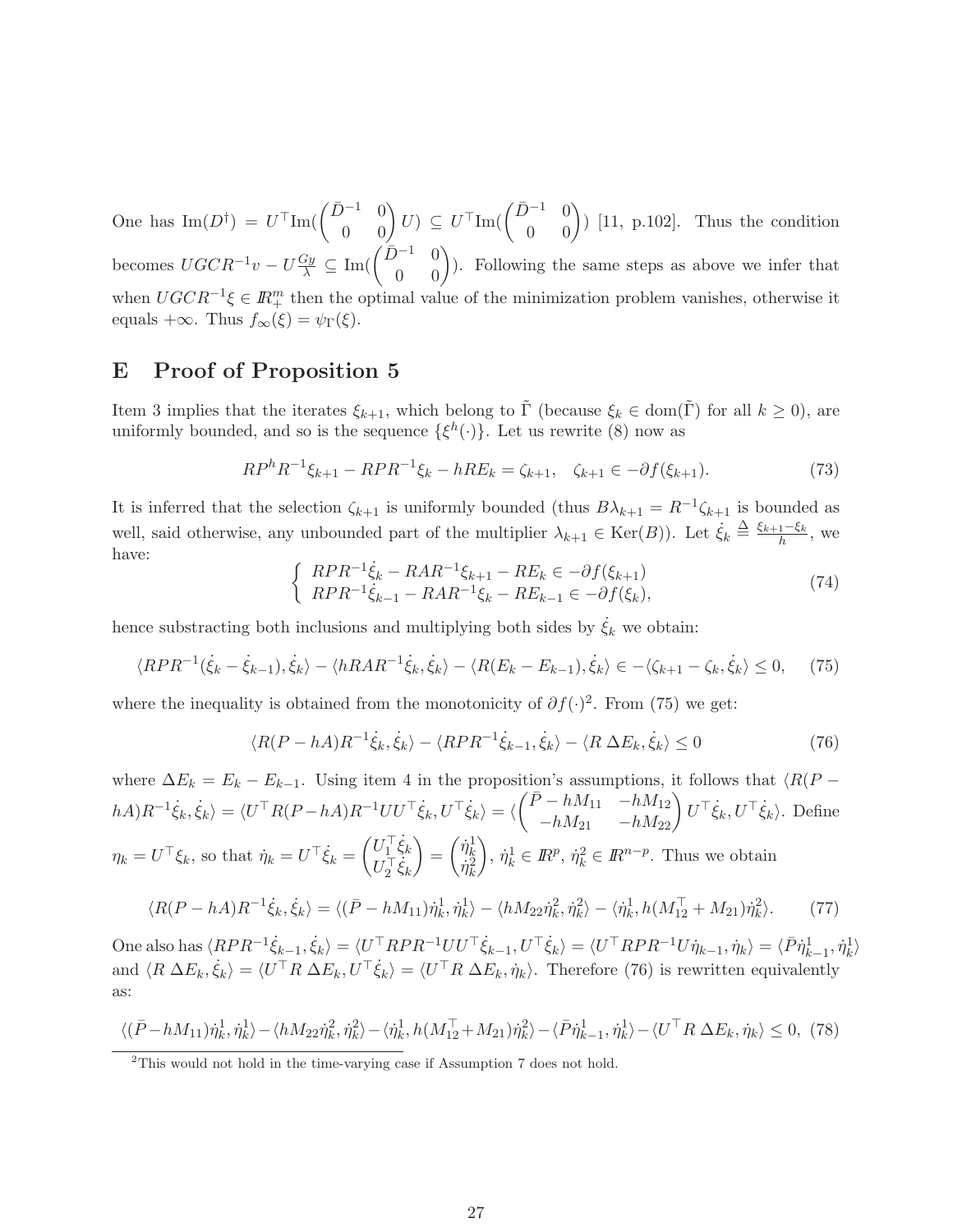equivalently:

$$
\langle (\bar{P} - hM_{11})\dot{\eta}_{k}^{1}, \dot{\eta}_{k}^{1} \rangle \leq \langle hM_{22}\dot{\eta}_{k}^{2}, \dot{\eta}_{k}^{2} \rangle + \langle \dot{\eta}_{k}^{1}, h(M_{12}^{T} + M_{21})\dot{\eta}_{k}^{2} \rangle + \langle \bar{P}\dot{\eta}_{k-1}^{1}, \dot{\eta}_{k}^{1} \rangle - \langle U^{T}R \Delta E_{k}, \dot{\eta}_{k} \rangle
$$
  
\n
$$
\leq \langle hM_{22}\dot{\eta}_{k}^{2}, \dot{\eta}_{k}^{2} \rangle + \frac{1}{2}h||\dot{\eta}_{k}^{1}||^{2} + \frac{1}{2}h||(M_{12}^{T} + M_{21})||^{2}||\dot{\eta}_{k}^{2}||^{2}
$$
  
\n
$$
+ \frac{1}{2}||\bar{P}^{\frac{1}{2}}\dot{\eta}_{k-1}^{1}||^{2} + \frac{1}{2}||\bar{P}^{\frac{1}{2}}\dot{\eta}_{k}^{1}||^{2} + |\langle (U^{T}R \Delta E_{k})^{1,T} \dot{\eta}_{k}^{1} \rangle| + |\langle (U^{T}R \Delta E_{k})^{2,T} \dot{\eta}_{k}^{2} \rangle|
$$
  
\n
$$
\leq \langle h(M_{22} + \frac{1}{2}||(M_{12}^{T} + M_{21})||^{2})\dot{\eta}_{k}^{2}, \dot{\eta}_{k}^{2} \rangle + \frac{1}{2}h||\dot{\eta}_{k}^{1}||^{2} + \frac{1}{2}||\bar{P}^{\frac{1}{2}}\dot{\eta}_{k-1}^{1}||^{2} + \frac{1}{2}||\bar{P}^{\frac{1}{2}}\dot{\eta}_{k}^{1}||^{2}
$$
  
\n
$$
+ ||(U^{T}R \Delta E_{k})^{1}|| ||\dot{\eta}_{k}^{1}|| + ||(U^{T}R \Delta E_{k})^{2}|| ||\dot{\eta}_{k}^{2}||
$$
  
\n
$$
\leq \langle h(M_{22} + \frac{1}{2}||(M_{12}^{T} + M_{21})||^{2})\dot{\eta}_{k}^{2}, \dot{\eta}_{k}^{2} \rangle + \frac{1}{2}h||\dot{\eta}_{k}^{1}||^{2} + \frac{
$$

where the inequalities  $|x^{\top}y| \leq ||x|| \, ||y|| \leq \frac{1}{2}||x||^2 + \frac{1}{2}$  $\frac{1}{2}||y||^2$  for any real vectors x and y are used, and item 7 guarantees the existence of bounded  $\alpha_1 > 0$  and  $\alpha_2 > 0$  (remind that  $t_{k+1} - t_k = h$ ). Hence:

$$
\langle (\frac{1}{2}\bar{P} - hM_{11} - hI_p)\dot{\eta}_k^1, \dot{\eta}_k^1 \rangle \le \langle h \left( M_{22} + \frac{1}{2} ||(M_{12}^\top + M_{21})||^2 I_{n-p} + \frac{1}{2}I_{n-p} \right) \dot{\eta}_k^2, \dot{\eta}_k^2 \rangle + \frac{1}{2} ||\bar{P}^{\frac{1}{2}} \dot{\eta}_{k-1}^1||^2 \le \frac{1}{2} ||\bar{P}^{\frac{1}{2}} \dot{\eta}_{k-1}^1||^2 + (\alpha_1^2 + \alpha_2^2)h = \langle \frac{1}{2}\bar{P}\dot{\eta}_{k-1}^1, \dot{\eta}_{k-1}^1 \rangle + (\alpha_1^2 + \alpha_2^2)h \le \langle (\frac{1}{2}\bar{P} - hM_{11} - hI_p)\dot{\eta}_{k-1}^1, \eta_{k-1}^1 \rangle + (\alpha_1^2 + \alpha_2^2)h,
$$
\n(80)

where item 5 has been used to obtain the second inequality and item 6 has been used for the third inequality to secure that  $\frac{1}{2}\bar{P} \preccurlyeq \frac{1}{2}$  $\frac{1}{2}\bar{P} - hM_{11} - hI_p$ . Denote  $V(\dot{\eta}_k^1) \stackrel{\Delta}{=} \langle (\frac{1}{2}, \frac{1}{2}, \frac{1}{2}, \frac{1}{2}, \frac{1}{2}, \frac{1}{2}, \frac{1}{2}, \frac{1}{2}, \frac{1}{2}, \frac{1}{2}, \frac{1}{2}, \frac{1}{2}, \frac{1}{2}, \frac{1}{2}, \frac{1}{2}, \frac{1}{2}, \frac{1}{2}, \frac{1}{2}, \frac{1}{2}, \frac{1}{2}, \frac{1}{2}, \frac{1}{2}, \frac{1}{2}, \frac{1}{2},$  $\frac{1}{2}\bar{P} - hM_{11} - hI_n)\dot{\eta}_k^1, \dot{\eta}_k^1\rangle$ , we obtain from (80)

$$
V(\dot{\eta}_k^1) \le V(\dot{\eta}_0^1) + (\alpha_1^2 + \alpha_2^2) \frac{(k+1)T}{n}.
$$
\n(81)

Therefore  $V(\eta_k^1)$  and consequently  $\eta_k^1$  is uniformly bounded for all  $k \in \{0, n\}$ , independently of n. Thus  $\eta_h^1(t) = U_1^{\top} \xi^h(t)$  is bounded in  $t \in [0, T]$  for any bounded initial data. The sequence  $\{\eta_h^1\}$  is thus uniformly bounded (because  $\{\xi^h(\cdot)\}\$ is), continuous with uniformly bounded derivatives almost everywhere, and thus equicontinuous. From Arzelà-Ascoli Theorem,  $\{\eta_h^1\}$  stays in a compact subset of  $\mathcal{C}^0([0,T];\mathbb{R}^p)$ , and there exists subsequences (which we still denote  $\eta^{\hat{1}}_h(\cdot)$ ) that converge uniformly in  $\mathcal{C}^0([0,T];\mathbb{R}^p)$  to a limit  $\eta^1(\cdot)$ .

## F Proof of Proposition 6

Let us start with

$$
RPR^{-1}(\xi_{k+1} - \xi_0) - hRAR^{-1}\xi_{k+1} - RPR^{-1}(\xi_k - \xi_0) - hRE_k \in -h \partial f(\xi_{k+1}),\tag{82}
$$

equivalently

$$
U^{\top}RPR^{-1}UU^{\top}(\xi_{k+1}-\xi_{0})-hU^{\top}RAR^{-1}UU^{\top}\xi_{k+1}-U^{\top}RPR^{-1}UU^{\top}(\xi_{k}-\xi_{0})-hU^{\top}RE_{k}\in-hU^{\top}\partial f(\xi_{k+1}),
$$
\n(83)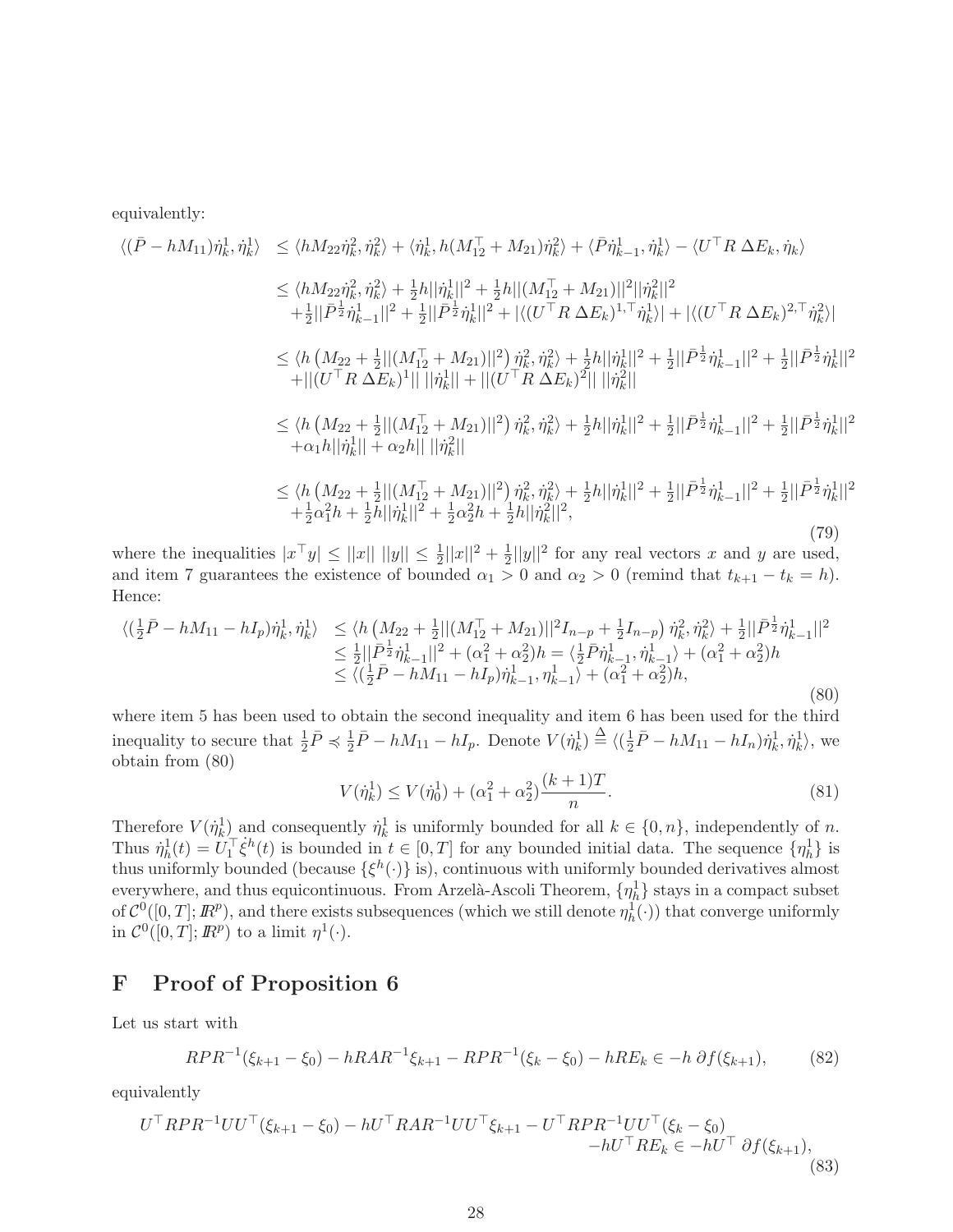that is

$$
\begin{pmatrix}\n\bar{P} & 0 \\
0 & 0\n\end{pmatrix}\n\begin{pmatrix}\n\eta_{k+1}^1 - \eta_0^1 \\
\eta_{k+1}^2 - \eta_0^2\n\end{pmatrix} - h \begin{pmatrix}\nM_{11} & M_{12} \\
M_{21} & M_{22}\n\end{pmatrix}\n\begin{pmatrix}\n\eta_{k+1}^1 \\
\eta_{k+1}^2\n\end{pmatrix} - \begin{pmatrix}\n\bar{P} & 0 \\
0 & 0\n\end{pmatrix}\n\begin{pmatrix}\n\eta_k^1 - \eta_0^1 \\
\eta_k^2 - \eta_0^2\n\end{pmatrix} \\
-hU^\top RE_k \in -hU^\top \partial f(\xi_{k+1}).
$$
\n(84)

The condition  $U^{\dagger}R \text{ Im}(P) \supseteq U^{\dagger}R \text{ Im}(B)$  implies that  $U_2^{\dagger}RB = 0 \Rightarrow U_2^{\dagger}\zeta_k = 0$  for any  $\zeta_k \in \partial f(\xi_{k+1})$ . Indeed  $U^{\top}R \text{ Im}(P) = \text{Im}(U^{\top}RPR^{-1}U) = \text{Im}(\begin{pmatrix} \bar{P} & 0 \\ 0 & 0 \end{pmatrix})$  and  $U^{\top}R \text{ Im}(B) =$  $\text{Im}(U^\top R B) = \text{Im}(\begin{pmatrix} U_1^\top R B \\ U_1^\top R B \end{pmatrix})$  $U_1^{\top}RB\n<sub>2</sub>^{-}RB$ ). Thus using the second line in the left-hand side of (84) and item 5, we obtain  $\eta_{k+1}^2 = M_{22}^{-1}(-M_{21}\eta_{k+1}^1 + U_2^{\top}RE_k)$ . Inserting this in the first line of the second term in the left-hand side of (84) gives  $-hM_{11}\eta_{k+1}^1 - hM_{12}\eta_{k+1}^2 = -hM_{\text{sch}}\eta_{k+1}^1 - hM_{12}M_{22}^{-1}U_2^{\top}RE_k$ , where  $M<sub>sch</sub>$  is in item 4 of the proposition. Now using  $(84)$  we obtain:

$$
\langle \begin{pmatrix} \bar{P} & 0 \\ 0 & 0 \end{pmatrix} \begin{pmatrix} \eta_{k+1}^1 - \eta_0^1 \\ \eta_{k+1}^2 - \eta_0^2 \end{pmatrix}, U^\top (\xi_{k+1} - \xi_0) \rangle - \langle h \begin{pmatrix} M_{11} & M_{12} \\ M_{21} & M_{22} \end{pmatrix} \begin{pmatrix} \eta_{k+1}^1 - \eta_0^1 \\ \eta_{k+1}^2 - \eta_0^2 \end{pmatrix}, U^\top (\xi_{k+1} - \xi_0) \rangle -\langle \begin{pmatrix} \bar{P} & 0 \\ 0 & 0 \end{pmatrix} \begin{pmatrix} \eta_k^1 - \eta_0^1 \\ \eta_k^2 - \eta_0^2 \end{pmatrix}, U^\top (\xi_{k+1} - \xi_0) \rangle - \langle hU^\top RE_k, U^\top (\xi_{k+1} - \xi_0) \rangle -\langle h \begin{pmatrix} M_{11} & M_{12} \\ M_{21} & M_{22} \end{pmatrix} \begin{pmatrix} \eta_0^1 \\ \eta_0^2 \end{pmatrix}, U^\top (\xi_{k+1} - \xi_0) \rangle
$$
\n(85)

$$
= \langle h(U^\top \zeta_{k+1} - U^\top \zeta_0 + U^\top \zeta_0), U^\top (\xi_{k+1} - \xi_0) \rangle \le \langle U^\top \zeta_0, U^\top (\xi_{k+1} - \xi_0) \rangle.
$$

Let us now define  $w_0 \stackrel{\Delta}{=} U^{\top} \zeta_0 +$  $\begin{pmatrix} M_{11} & M_{21} \\ M_{21} & M_{22} \end{pmatrix} U^{\top} \xi_0$ , with  $\zeta_0 \in \partial f(\xi_0)$ . Using the monotonicity of  $\partial f(\cdot)$ , the definition of  $w_0$  and  $\zeta_{k+1} \in \partial f(\xi_{k+1})$ :

$$
\langle \begin{pmatrix} \bar{P} & 0 \\ 0 & 0 \end{pmatrix} \begin{pmatrix} \eta_{k+1}^1 - \eta_0^1 \\ \eta_{k+1}^2 - \eta_0^2 \end{pmatrix}, U^\top(\xi_{k+1} - \xi_0) \rangle - \langle h \begin{pmatrix} M_{11} & M_{12} \\ M_{21} & M_{22} \end{pmatrix} \begin{pmatrix} \eta_{k+1}^1 - \eta_0^1 \\ \eta_{k+1}^2 - \eta_0^2 \end{pmatrix}, U^\top(\xi_{k+1} - \xi_0) \rangle -\langle \begin{pmatrix} \bar{P} & 0 \\ 0 & 0 \end{pmatrix} \begin{pmatrix} \eta_k^1 - \eta_0^1 \\ \eta_k^2 - \eta_0^2 \end{pmatrix}, U^\top(\xi_{k+1} - \xi_0) \rangle - \langle h(U^\top RE_k + w_0), U^\top(\xi_{k+1} - \xi_0) \rangle \le 0
$$
\n(86)

Using the calculations made just above (85) for  $M_{11}\eta_{k+1}^1 + M_{12}\eta_{k+1}^2$  with the Schur complement  $M_{\text{sch}}$ , the fact that  $U^{\top}(\xi_{k+1} - \xi_0) = \begin{pmatrix} \eta_{k+1}^1 - \eta_0^1 \\ \eta_{k+1}^2 - \eta_0^2 \end{pmatrix}$  $\eta_{k+1}^2 - \eta_0^2$  $\setminus$ , it follows from (86) that:

$$
\langle (\bar{P} - hM_{\text{sch}})(\eta_{k+1}^1 - \eta_0^1), \eta_{k+1}^1 - \eta_0^1 \rangle \leq \langle \bar{P}(\eta_k^1 - \eta_0^1), \eta_{k+1}^1 - \eta_0^1 \rangle + h \langle U_1^\top R E_k + w_0^1 - M_{11} \eta_0^1 - M_{12} \eta_0^2, \eta_{k+1}^1 - \eta_0^1 \rangle + h \langle U_1^\top S_0, M_{12} M_{22}^{-1} U_2^\top R E_k \rangle - h \langle M_{12} M_{22}^{-1} U_2^\top \zeta_0, \eta_{k+1}^1 - \eta_0^1 \rangle - h \langle M_{12} M_{22}^{-1} U_2^\top \zeta_0, \eta_0^1 \rangle
$$
  

$$
< \langle \bar{P}(\eta_1^1 - \eta_1^1), \eta_1^1 - \eta_1^1 \rangle
$$

$$
\leq \langle \bar{P}(\eta_k^1 - \eta_0^1), \eta_{k+1}^1 - \eta_0^1 \rangle \n+ \frac{h}{2} ||U_1^\top R E_k + w_0^1 - M_{11} \eta_0^1 - M_{12} \eta_0^2||^2 + \frac{h}{2} ||\eta_0^1||^2 \n+ \frac{h}{2} ||M_{12} M_{22}^{-1} U_2^\top \zeta_0||^2 + \frac{h}{2} ||U_2^\top \zeta_0||^2 + \frac{h}{2} ||M_{12} M_{22}^{-1} U_2^\top R E_k||^2 \n+ h ||\eta_{k+1}^1 - \eta_0^1||^2.
$$
\n(87)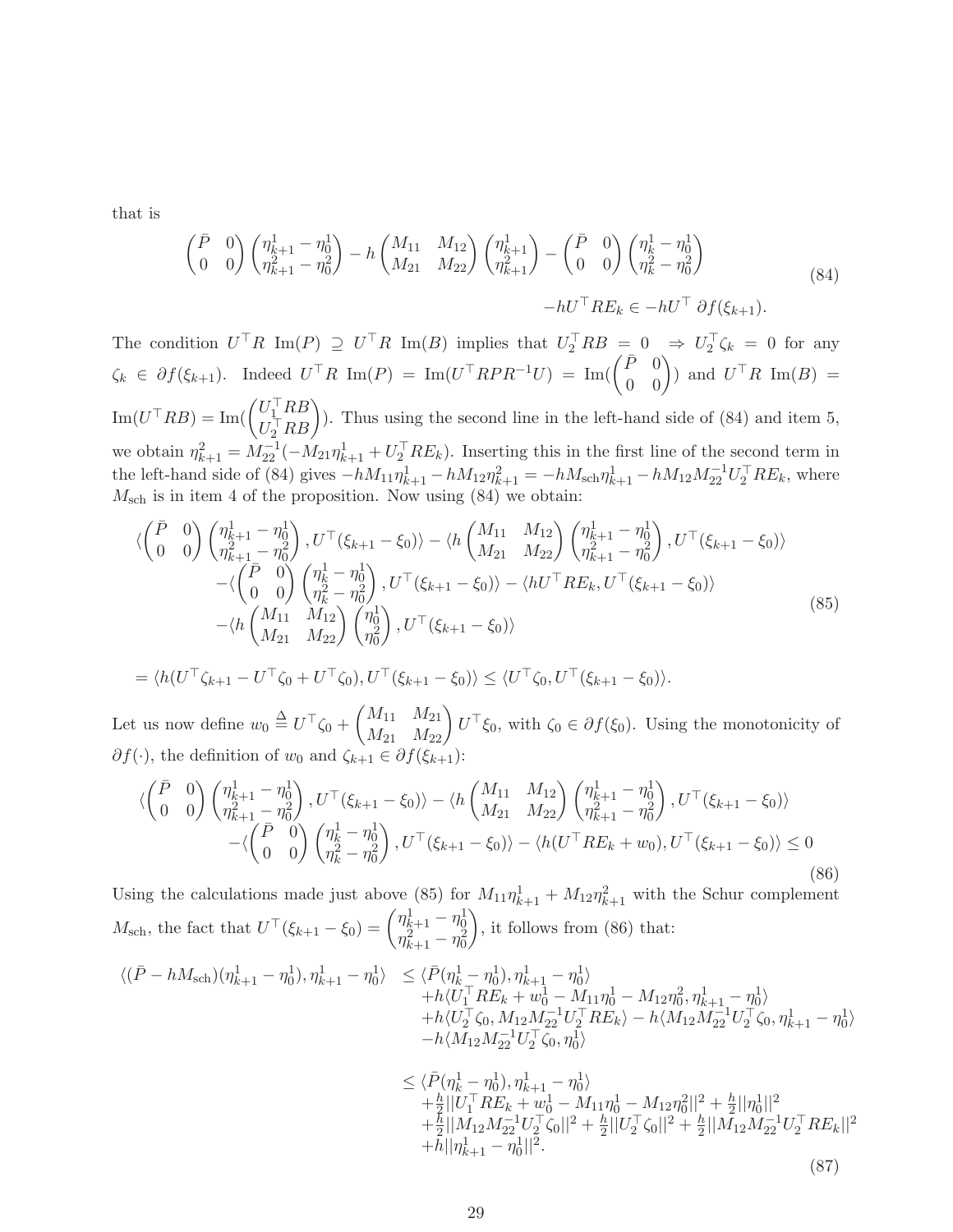Using items 3 and 4 we have  $\tilde{P} \stackrel{\Delta}{=} \bar{P} - hM_{\text{sch}} - hI_p \succ 0$ , then:

$$
\langle \tilde{P}(\eta_{k+1}^1 - \eta_0^1), \eta_{k+1}^1 - \eta_0^1 \rangle \leq \langle \bar{P}(\eta_k^1 - \eta_0^1), \eta_{k+1}^1 - \eta_0^1 \rangle + \frac{h}{2} \Upsilon(E_k, \zeta_0, \eta_0) \leq \langle \tilde{P}(\eta_k^1 - \eta_0^1), \eta_{k+1}^1 - \eta_0^1 \rangle + \frac{h}{2} \Upsilon(E_k, \zeta_0, \eta_0)
$$
\n(88)

where  $\Upsilon(E_k, \zeta_0, \eta_0)$  is easy to define. From the assumptions of the proposition,  $\frac{1}{2} \sum_{j=1}^{n-1} h\Upsilon(E_k, \zeta_0, \eta_0) \leq$  $C_{\frac{h}{2}}^h$  $\frac{h}{2}(n-1) = C\frac{T}{2}$  $\frac{T}{2} \frac{n-1}{n} \leq \frac{CT}{2}$  $C_{\frac{\pi}{2}}^{\frac{h}{2}}(n-1) = C_{\frac{\pi}{2}}^{\frac{n-1}{n}} \leq \frac{CT}{2}$  for some constant  $C > 0$ . Thus  $\langle \tilde{P}(\eta_{k+1}^1 - \eta_0^1), \eta_{k+1}^1 - \eta_0^1 \rangle \leq \frac{CT}{2} + \langle \tilde{P}(\eta_1^1 - \eta_0^1), \eta_1^1 - \eta_0^1 \rangle$  for all  $k \in \{1, n-1\}$ , while  $\langle \tilde{P}(\eta_$ clude that  $||\eta_{k+1}^1 - \eta_0^1||$  is bounded uniformly in k, thus  $\eta_k^1$  and  $\eta_k^2$  are uniformly bounded as well. This ends the proof.

Remark 5 Item 5 in Proposition 6 guarantees a decoupling between the algebraic equation and the multiplier  $\lambda$ . If this assumption is relaxed, one has to deal with the term  $\langle U_2^{\top} \zeta_0, M_{12} M_{22}^{-1} U_2^{\top} \zeta_k \rangle$  in the right-hande side of (87). Another way to decouple is thus to assume that  $M_{12} = 0$ . Item 5 could be replaced by:  $U^{\dagger}R \text{Im}(P) \subseteq U^{\dagger}R \text{Im}(P)$  or  $M_{12} = 0$ . If none of these conditions is satisfied, then one has to resort to another kind of proof, as outlined in section 7.

## References

- [1] V. Acary, O. Bonnefon, and B. Brogliato. Nonsmooth Modeling and Simulation for Switched Circuits, volume 69 of Lecture Notes in Electrical Engineering. Springer Science+Business Media, 2011. Erratum at https://hal.inria.fr/hal-01311078.
- [2] V. Acary and B. Brogliato. Numerical Methods for Nonsmooth Dynamical Systems. Applications in Mechanics and Electronics, volume 35 of Lecture Notes in Applied and Computational Mechanics. Springer Verlag, Berlin Heidelberg, 2008.
- [3] K. Addi, B. Brogliato, and D. Goeleven. A qualitative mathematical analysis of a class of linear variational inequaolities via semi-complementarity problems: applications in electronics. Mathematical Programming A, 126:31–67, 2011.
- [4] S. Adly, T. Haddad, and L. Thibault. Convex sweeping process in the framework of measure differential inclusions and evolution variational inequalities. Mathematical Programming A, 148(1):5–47, 2014.
- [5] S. Adly and B.K. Le. On semicoercive sweeping process with velocity constraint. Optimization Letters, 12(4):831–843, 2018.
- [6] H. Attouch and J. Peypouquet. Convergence of inertial dynamics and proximal algorithms governed by maximally monotone operators. Mathematical Programming, 174(1-2):391–432, 2019.
- [7] J.P. Aubin. Applied Functional Analysis. John Wiley & Sons, New York, 1979.
- [8] J.P. Aubin and A. Cellina. Differential Inclusions. Set-Valued Maps and Viability Theory. Springer-Verlag, Berlin Heidelberg, 1984.
- [9] J. Bastien and M. Schatzman. Numerical precision for differential inclusions with uniqueness. ESAIM Mathematical Modelling and Numerical Analysis, 36(3):427–460, 2002.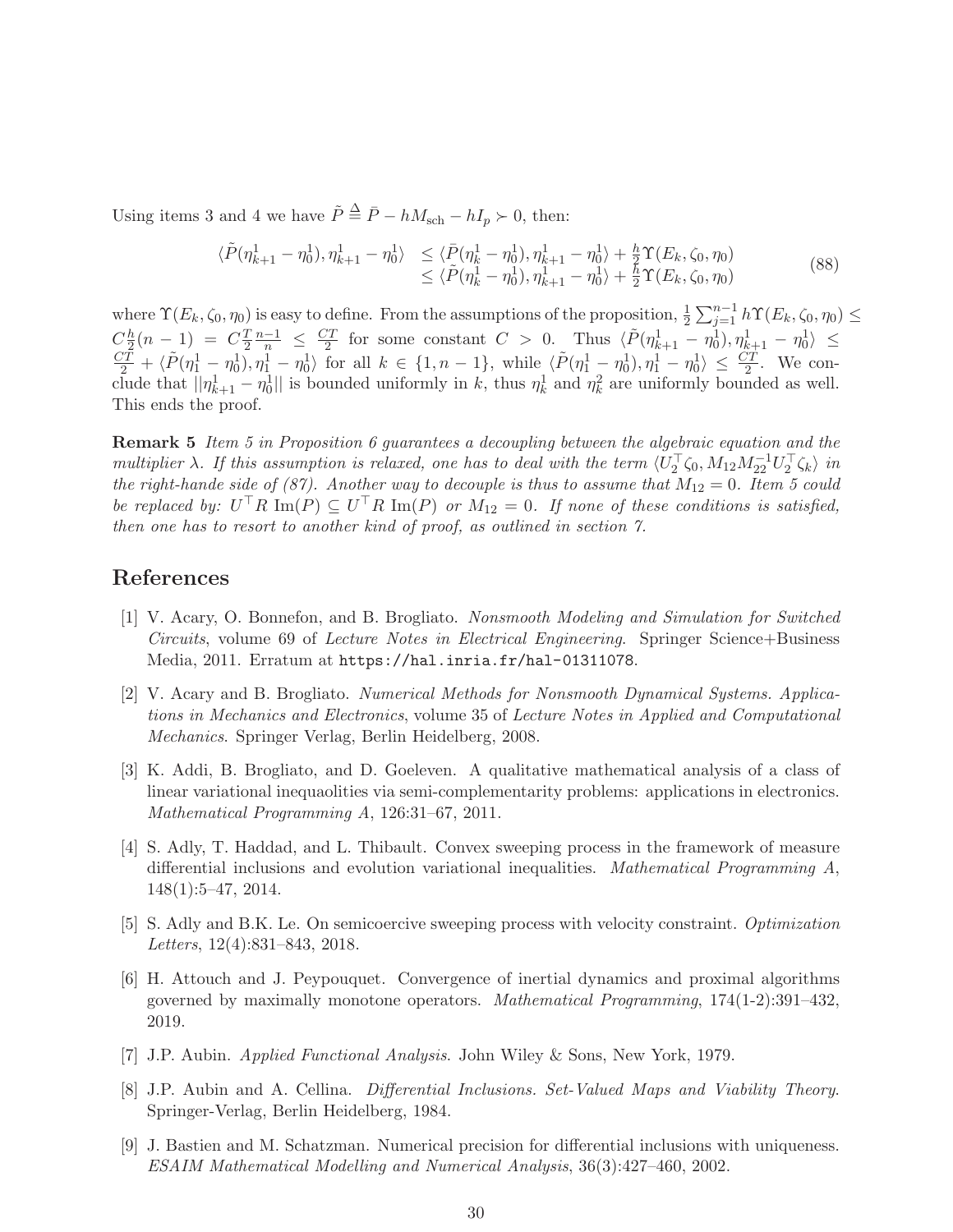- [10] H.H. Bauschke and P.L. Combettes. Convex Analysis and Monotone Operator Theory in Hilbert Spaces. CMS Books in Mathematics. Canadian Mathematical Society. Société Mathématique du Canada. Springer Science+Business Media, 2011.
- [11] D.S. Bernstein. Matrix Mathematics. Theory, Facts and Formulas. Princeton University Press, 2nd edition, 2009.
- [12] D.P. Bertsekas. Convex Optimization Theory. Athena Scientific, Belmont, 2009.
- [13] H. Brezis. *Analyse Fonctionnelle Théorie et Applications*. Mathématiques Appliquées pour la Maitrise. Masson, Paris, France, 1983.
- [14] H. Brézis and A. Haraux. Image d'une somme d'opérateurs monotones et applications. Israel Journal of Mathematics, 23(2):165–186, 1976.
- [15] B. Brogliato. Absolute stability and the Lagrange-Dirichlet theorem with monotone multivalued mappings. Systems and Control Letters, 51(5):343–353, 2004.
- [16] B. Brogliato. Nonsmooth Mechanics. Models, Dynamics and Control. Communications and Control Engineering. Springer Int. Publishing Switzerland, third edition, 2016. Erratum/addendum at https://hal.inria.fr/hal-01331565v6.
- [17] B. Brogliato and D. Goeleven. Well-posedness, stability and invariance results for a class of multivalued Lur'e dynamical systems. Nonlinear Analysis. Theory, Methods and Applications, 74:195–212, 2011.
- [18] B. Brogliato and D. Goeleven. Existence, uniqueness of solutions and stability of nonsmooth multivalued Lur'e dynamical systems. Journal of Convex Analysis, 20(3):881–900, 2013.
- [19] B. Brogliato, R. Lozano, B. Maschke, and O. Egeland. Dissipative Systems Analysis and Control. Theory and Applications. Communications and Control Engineering. Springer Nature Switzerland AG, Cham, CH, third edition, 2020.
- [20] B. Brogliato and A. Tanwani. Dynamical systems coupled with monotone set-valued operators: Formalisms, applications, well-posedness, and stability. SIAM Review, 62(1):3–129, 2020.
- [21] B. Brogliato and L. Thibault. Existence and uniqueness of solutions for non-autonomous complementarity dynamical systems. Journal of Convex Analysis, 17(3-4):961–990, 2010.
- [22] M.K. Camlibel and R. Frasca. Extension of Kalman-Yakubovich-Popov Lemma to descriptor systems. Systems and Control Letters, 58:795–803, 2009.
- [23] M.K. Camlibel, W.P.M.H. Heemels, and J.M. Schumacher. On linear passive complementarity systems. European Journal of Control, 8(3):220–237, 2002.
- [24] M.K. Camlibel, L. Iannelli, A. Tanwani, and S. Trenn. Differential-algebraic inclusions with maximal monotone operators. In Proceedings of the 55th IEEE Conference on Decision and Control, pages 610–615, Las Vegas, USA, 2016.
- [25] M.K. Camlibel, L. Iannelli, and F. Vasca. Passivity and complementarity. Mathematical Programming Ser. A, 145:531–563, 2014.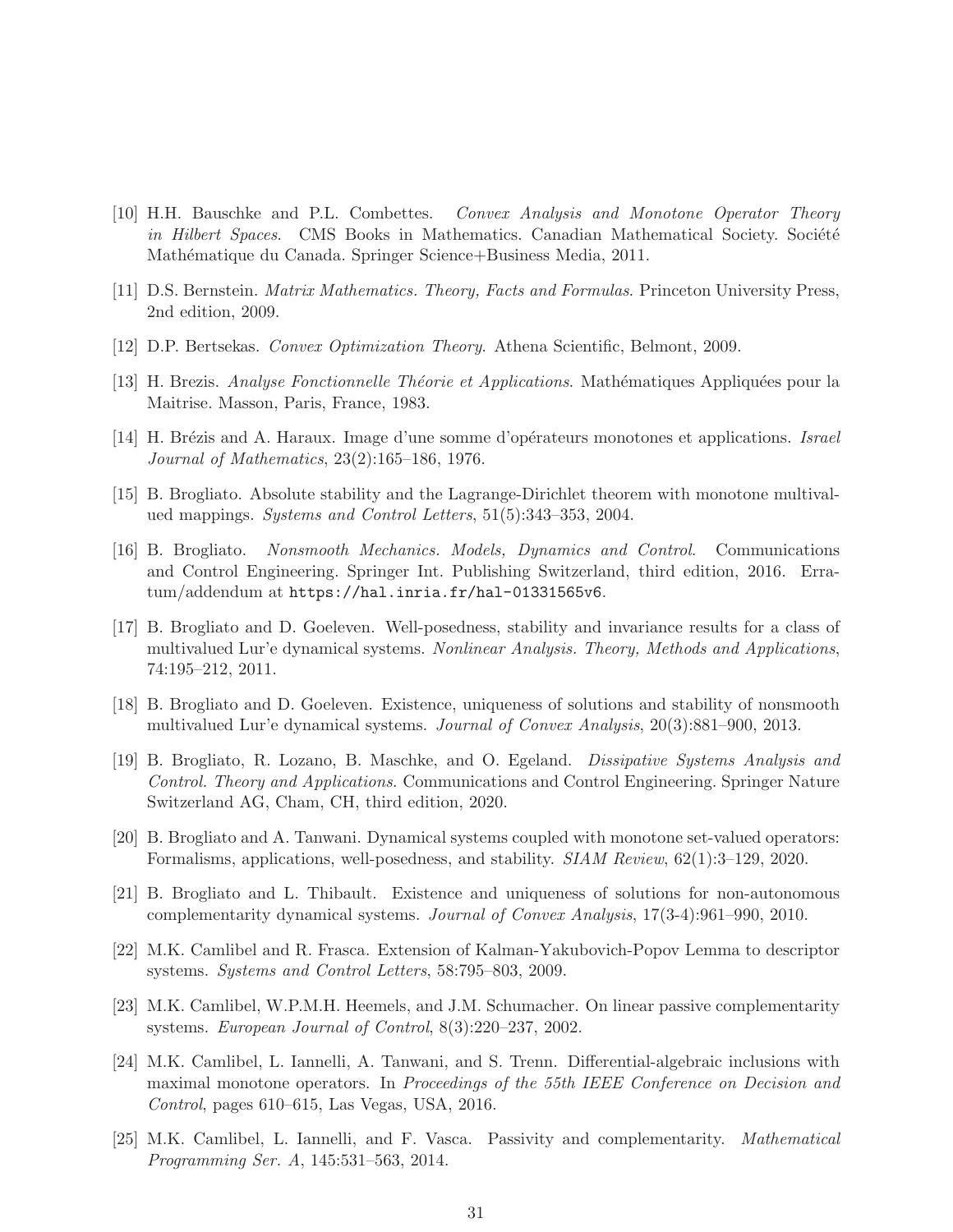- [26] M.K. Camlibel and J.M. Schumacher. Linear passive and maximal monotone mappings. Mathematical Programming Ser. B, 157:397–420, 2016.
- [27] X. Chen and S. Xiang. Perturbation bounds of P-matrix linear complementarity problems. SIAM Journal on Optimization, 18(4):1250–1265, 2007.
- [28] R.W. Cottle, J.S. Pang, and R.E. Stone. The Linear Complementarity Problem. Computer Science and Scientific Computing. Academic Press, 1992.
- [29] F. Facchinei and J.S. Pang. Finite-Dimensional Variational Inequalities and Complementarity Problems, Volume I. Series in Operations Research. Springer-Verlag, New York, Berlin, Heidelberg, 2003.
- [30] G. Fichera. Boundary value problems in elasticity with unilateral constraints. In S. Flügge, editor, Encyclopedia of Physics, volume VIa/2 of Mechanics of Solids II, pages 347–389, Berlin, 1972. Springer.
- [31] R.W. Freund and F. Jarre. An extension of the positive real lemma to descriptor systems. Optimization Methods and Software, 19(1):69–87, 2004.
- [32] H.U. Fuchs. The Dynamics of Heat: A Unified Approach to Thermodynamics and Heat Transfer. Graduate Texts in Physics. Springer Science+Business Media, 2010.
- [33] D. Goeleven. Complementarity and Variational Inequalities in Electronics. Mathematical Analysis and its Applications. Academic Press, 2017.
- [34] E. Guglielmino, C. Semini, H. Kogler, R. Scheidl, and D.G. Caldwell. Power hydraulics– switched mode control of hydraulic actuation. In Proc. IEEE/RSJ Int. Conf. on Intelligent Robots and Systems, pages 3031–3036, Taipei, Taiwan, October 2010.
- [35] C. Hachtel, A. Bartel, M. Günter, and A. Sandu. Multirate implicit Euler schemes for a class of differential-algebraic equations of index-1. Journal of Computational and Applied Mathematics, 387:112499, 2021.
- [36] L. Han, A. Tiwari, M.K. Camlibel, and J.S. Pang. Convergence of time-stepping schemes for passive and extended linear complementarity systems. SIAM Journal on Numerical Analysis, 47(5):3768–3796, 2009.
- [37] J.B. Hiriart-Urruty and C. Lemaréchal. Fundamentals of Convex Analysis. Grundlehren Text Editions. Springer-Verlag, Berlin Heidelberg, 2001. Corrected second printing 2004.
- [38] B.K. Le. On a class of Lur'e dynamical systems with state-dependent set-valued feedback. Set-Valued Var. Anal., 28(3):537–557, 2020.
- [39] B.K. Le. Well-posedness and nonsmooth Lyapunov pairs for state-dependent maximal monotone differential inclusions. Optimization. A Journal of Mathematical Programming and Operations Research, 69(6):1187–1217, 2020.
- [40] R. März and C. Tischendorf. Solving more general index-2 differential algebraic equations. Computers Math. Applic., 28(10-12):77–105, 1994.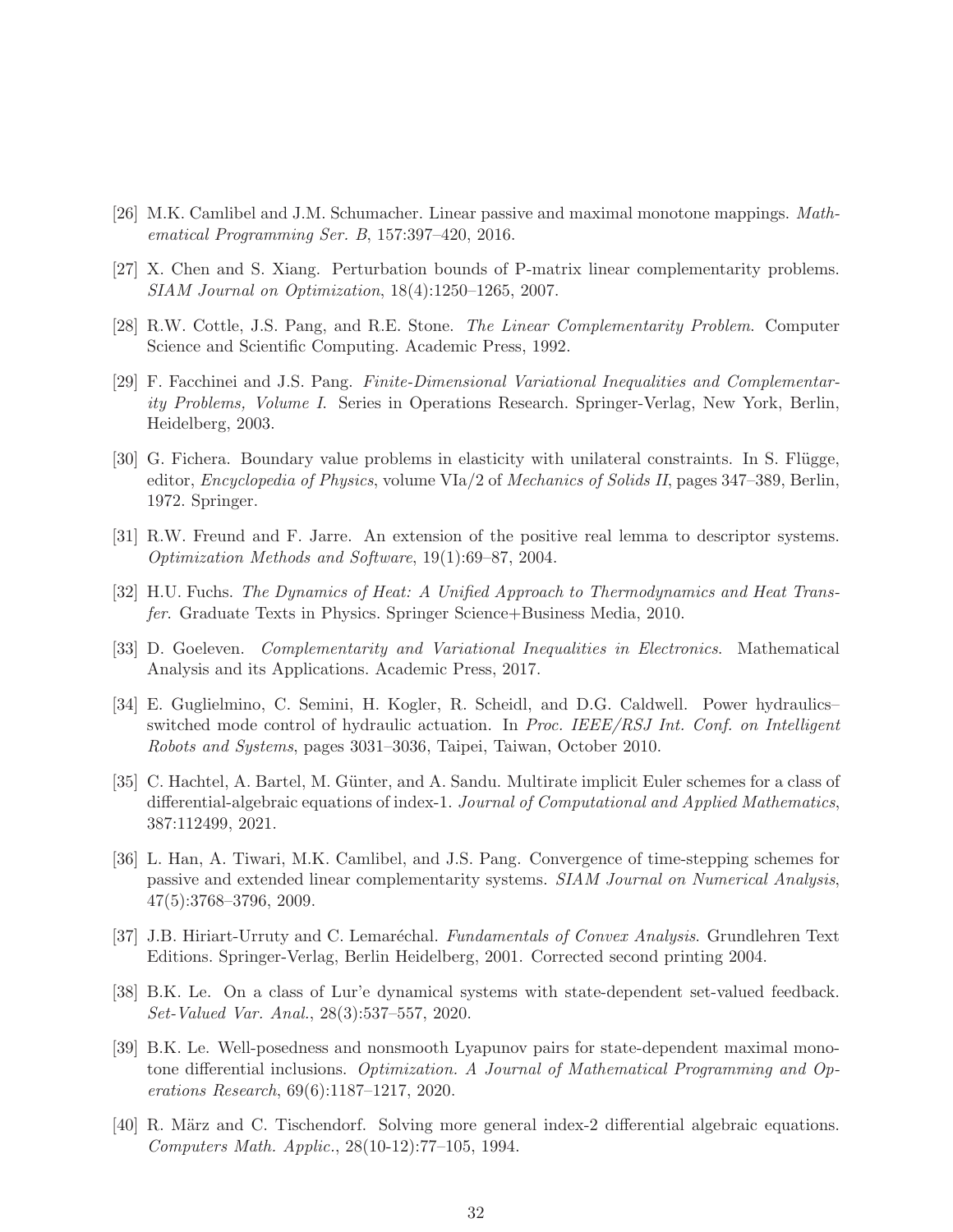- [41] M.D.P. Monteiro-Marques. Differential Inclusions in Nonsmooth Mechanical Problems. Shocks and Dry Friction, volume 9 of Prog. Nonlinear Differential Equations Appl. Birkhauser, Basel, CH, 1993.
- [42] M. Pan and A. Plummer. Digital switched hydraulics. Front. Mech. Eng., 13(2):225–231, 2018.
- [43] J.S. Pang and D. Stewart. Differential variational inequalities. Mathematical Programing Ser. A, 113:345–424, 2008.
- [44] P. Petrenko, O. Samsonyuk, and M. Staritsyn. A note on differential-algebraic systems with impulsive and hysteresis phenomena. Cybernetics and Physics, 9(1):51–56, 2020.
- [45] J. Peypouquet and S. Sorin. Evolution equations for maximal monotone operators: asymptotic analysis in continuous and discrete time. Journal of Convex Analysis, 17(3-4):1113–1163, 2010.
- [46] A. Rocca, V. Acary, and B. Brogliato. Index-2 hybrid DAE: a case study with well-posedness and numerical analysis. INRIA research Report, https://hal.inria.fr/hal-02381489/document, 2019.
- [47] A. Rocca, V. Acary, and B. Brogliato. Index-2 hybrid DAE: a case study with well-posedness and numerical analysis. In Proc. 21st IFAC World Congress, IFAC-PapersOnLine, Berlin, Germany, 2020.
- [48] R.T. Rockafellar. Convex Analysis. Princeton Landmarks in Mathematics. Princeton University Press, 1970.
- [49] J. Shen and J.S. Pang. Linear complementarity systems: Zeno states. SIAM Journal on Control and Optimization, 44(3):1040–1066, 2005.
- [50] G. Stampacchia. Formes bilinéaires coercitives sur les ensembles convexes. C.R. Acad. Sci. Paris, 258:4413–4416, 1964.
- [51] P. Stechlinski, M. Patrascu, and B.I. Barton. Nonsmooth DAEs with applications in modeling phase changes. In Campbell S., Ilchmann A., Mehrmann V., and Reis T., editors, Applications of Differential-Algebraic Equations: Examples and Benchmarks, Differential-Algebraic Equations Forum, pages 243–275. Springer, Cham, CH 2018.
- [52] P. Stechlinski, M. Patrascu, and P.I. Barton. Nonsmooth differential-algebraic equations in chemical engineering. Computers and Chemical Engineering, 114:52–68, 2018.
- [53] P.G. Stechlinski and P.I. Barton. Dependence of solutions of nonsmooth differential-algebraic equations on parameters. Journal of Differential Equations, 262:2254–2285, 2017.
- [54] A. Tanwani, B. Brogliato, and C. Prieur. Well-posedness and output regulation for implicit time-varying evolution variational inequalities. SIAM Journal on Control and Optimization, 56(2):751–781, 2018.
- [55] L. Thibault. Sweeping process with regular and nonregular sets. Journal of Differential Equations, 54:1251–1269, 2003.
- [56] E. Vilches and B.T. Nguyen. Evolution inclusions governed by time-dependent maximal monotone operators with a full domain. Set-Valued and Variational Analysis, 28(3):569–581, 2020.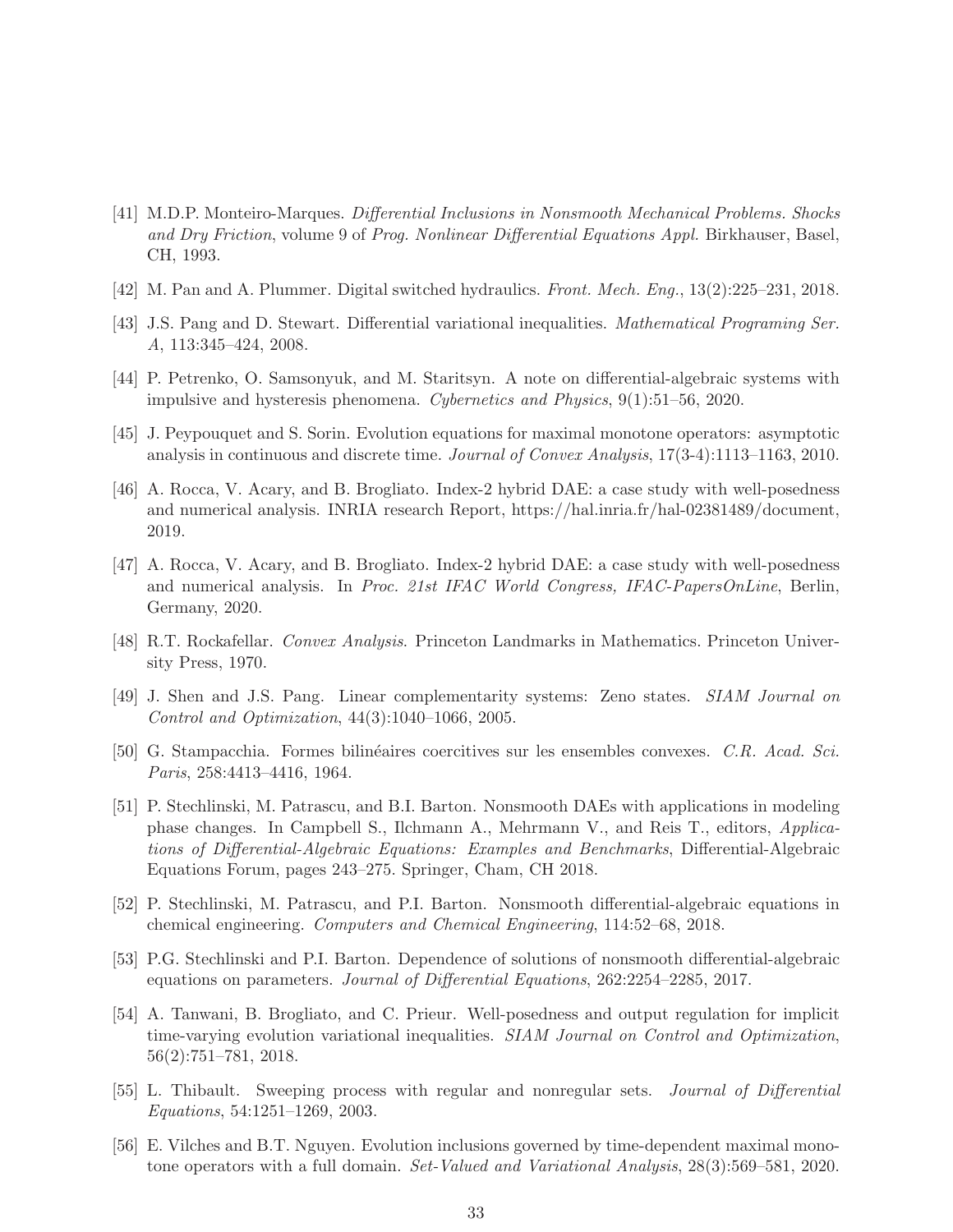- [57] S.L. Wu, T. Zhou, and X. Chen. A Gauss-Seidel type method for dynamic nonlinear complementarity problems. SIAM Journal on Control and Optimization, 58(6):3389–3412, 2020.
- [58] G.M. Ziegler. Lectures on Polytopes. Graduate Texts in Mathematics. Springer Verlag, New York, USA, 1995. Revised first edition.